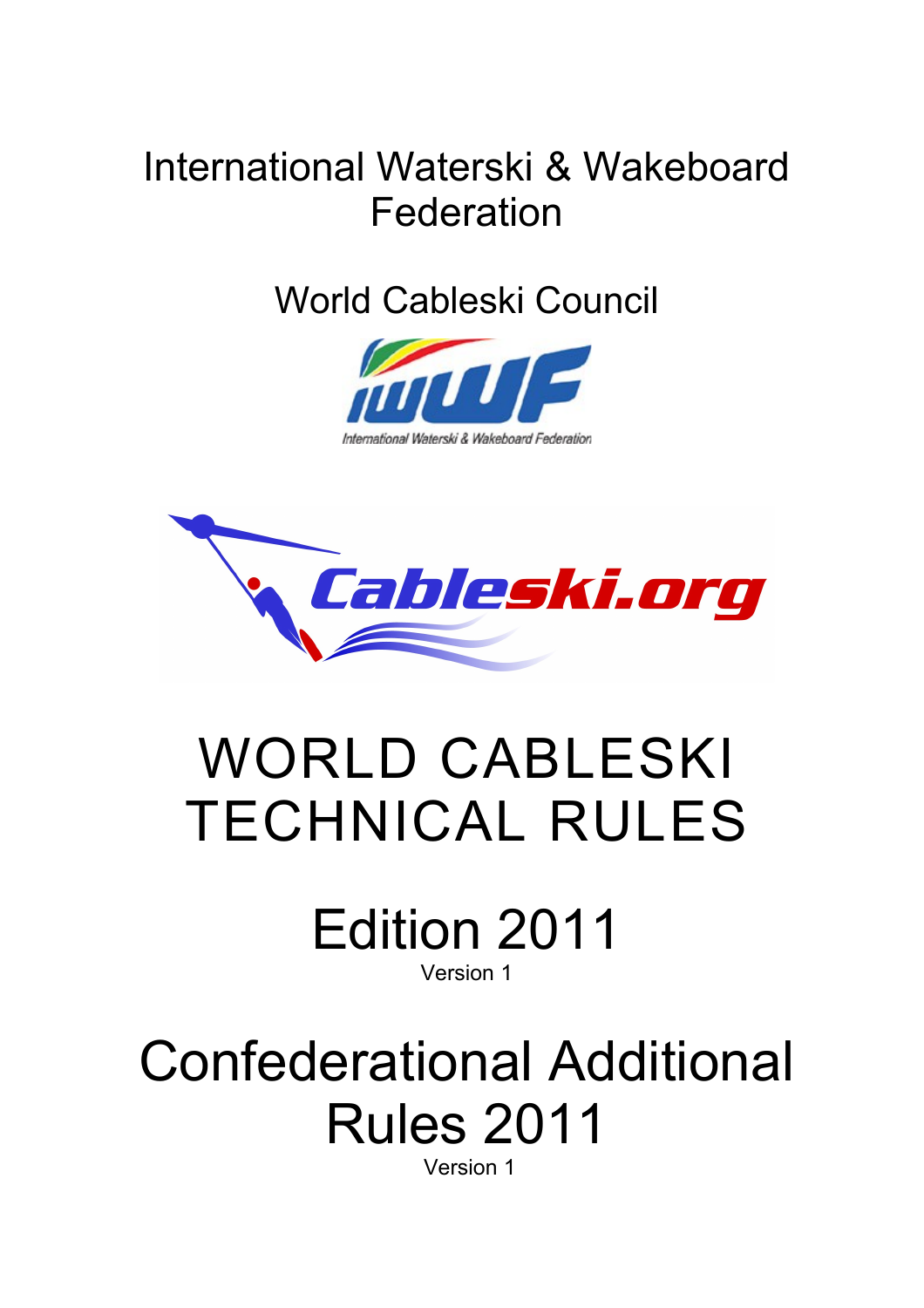Cableski Technical Rules 2011 / Version 1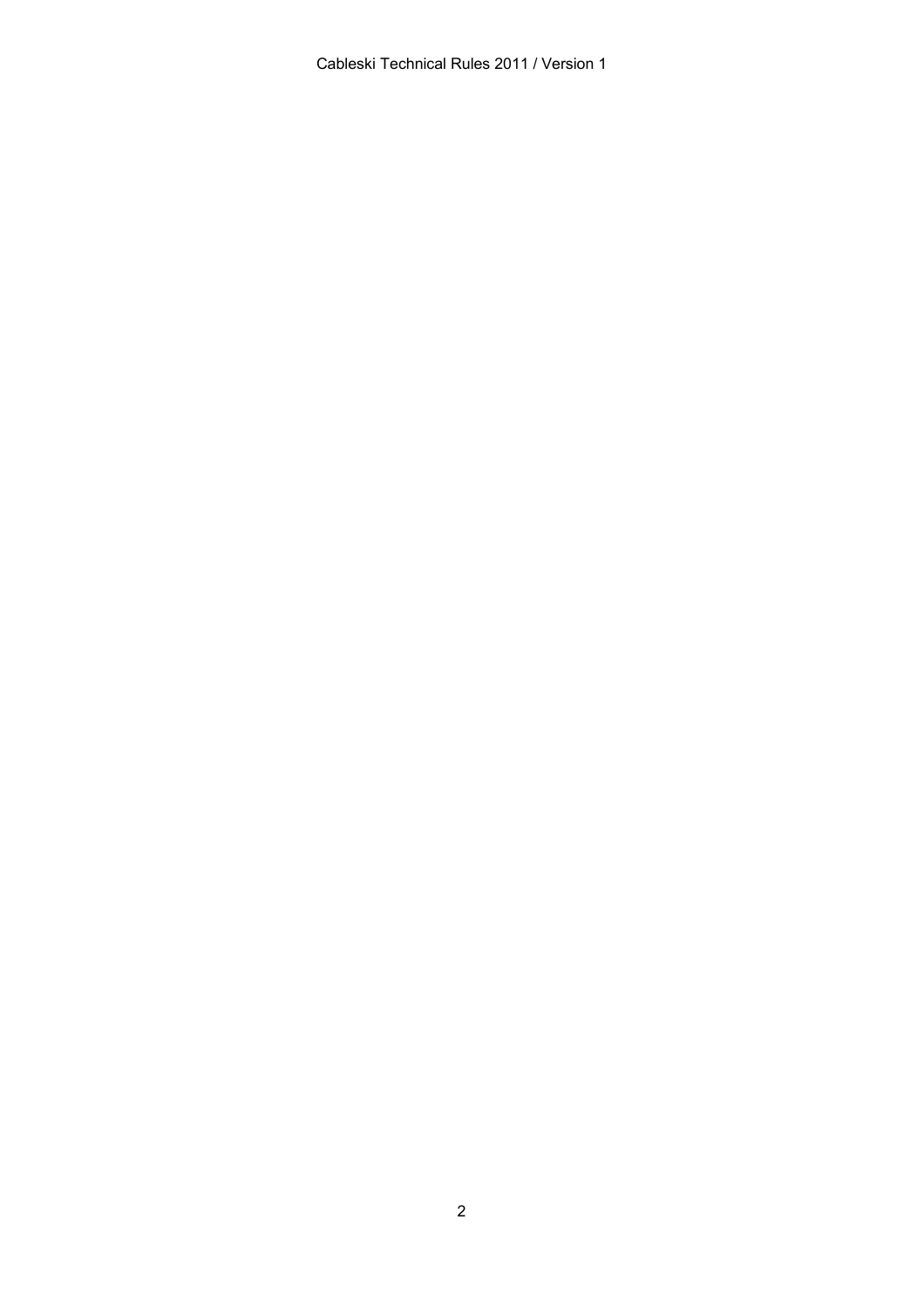## **Contents**

| Cableski Technical Rules                                              | 9                |
|-----------------------------------------------------------------------|------------------|
| Rule 1. General                                                       | $\boldsymbol{9}$ |
| Rule 1.1. Applicability of these rules                                | $\boldsymbol{9}$ |
|                                                                       | $\boldsymbol{9}$ |
| Rule 1.2. Exceptions to the rules                                     | 9                |
| Rule 1.3. Interpretation of the rules                                 |                  |
| Rule 1.4. Amendments to the rules                                     | 9                |
| Rule 1.5. Cableski World Championships Dates                          | 9                |
| Rule 1.6. Effectivity of the Cableski World Championships             | $\boldsymbol{9}$ |
| Rule 1.7. Drug testing                                                | $\boldsymbol{9}$ |
| Rule 1.8. Unsportsmanlike conduct                                     | $\boldsymbol{9}$ |
| Rule 2. Competition entry requirements                                | 10               |
| Rule 2.1. Cableski World Championships entry and administration       | 10               |
| Rule 2.2. Team selection                                              | 10               |
| Rule 2.3. Non-team skiers                                             | 10               |
| Rule 2.4. Skier eligibility                                           | 10               |
| Rule 3. Competition events and divisions                              | 10               |
| Rule 3.1. Events                                                      | 10               |
| Rule 3.2. Divisions                                                   | 11               |
| Rule 3.3. Rounds                                                      | 11               |
| Rule 3.4. Schedule of events                                          | 11               |
| Rule 3.5. Schedule changes                                            | 12               |
| Rule 3.6. Completion                                                  | 12               |
| Rule 3.7. Starting order                                              | 12               |
| Rule 3.8. Rating effectivity                                          | 12               |
| Rule 3.9. Familiarization                                             | 12               |
| Rule 4. Overall and team competition                                  | 13               |
| Rule 4.1. Overall scoring                                             | 13               |
| Rule 4.2. Overall calculation                                         | 13               |
| Rule 4.3. Qualification for Overall scoring                           | 13               |
| Rule 4.4. Overall placement                                           | 13               |
| Rule 4.5. Team scoring                                                | 13               |
| Rule 5. Safety of competition and security of technical installations | 13               |
| Rule 5.1. Safety Director                                             | 13               |
| Rule 5.2. Safety competition stoppages                                | 14               |
| Rule 5.3. Equipment safety                                            | 14               |
| Rule 5.4. Unsafe skier disqualification                               | 14               |
| Rule 5.5. Safety boats                                                | 14               |
| Rule 5.6. Safety boat personnel                                       | 14               |
| Rule 5.7. On site medical facilities                                  | 14               |
| Rule 5.8. Life jackets                                                | 15               |
| Rule 6. Rerides                                                       | 15               |
| Rule 6.1. Reride criteria                                             | 15               |
| Rule 6.2. Granted reride procedure                                    | 15               |
| Rule 6.3. Request for rerides                                         | 15               |
| Rule 6.4. Warm up passes                                              | 15               |
| Rule 7. Protests                                                      | 15               |
| Rule 7.1. Procedure                                                   | 15               |
| Rule 7.2. Reasons for protests                                        | 15               |
| Rule 7.3. Protest submission                                          | 15               |
| Rule 7.4. Computation errors                                          | 15               |
| Rule 8. Installation, skis, tow lines                                 | 16               |
| Rule 8.1. Installation                                                | 16               |
| Rule 8.2. Skis                                                        | 16               |
| Rule 8.3. Tow lines                                                   | 16               |
| Rule 8.4. Pre-stretching of Tow lines                                 | 17               |
| Rule 8.5. Tow lines and handles for the Trick event                   | 17               |
| Rule 8.6. Tow lines and handles in the Slalom and the Jump event.     | 17               |
| Rule 8.7. Bibs                                                        | 17               |
| Rule 8.8. Non competition supplied equipment                          | 17               |
| Rule 8.9. Tow lines for the Jump event                                | 17               |
|                                                                       |                  |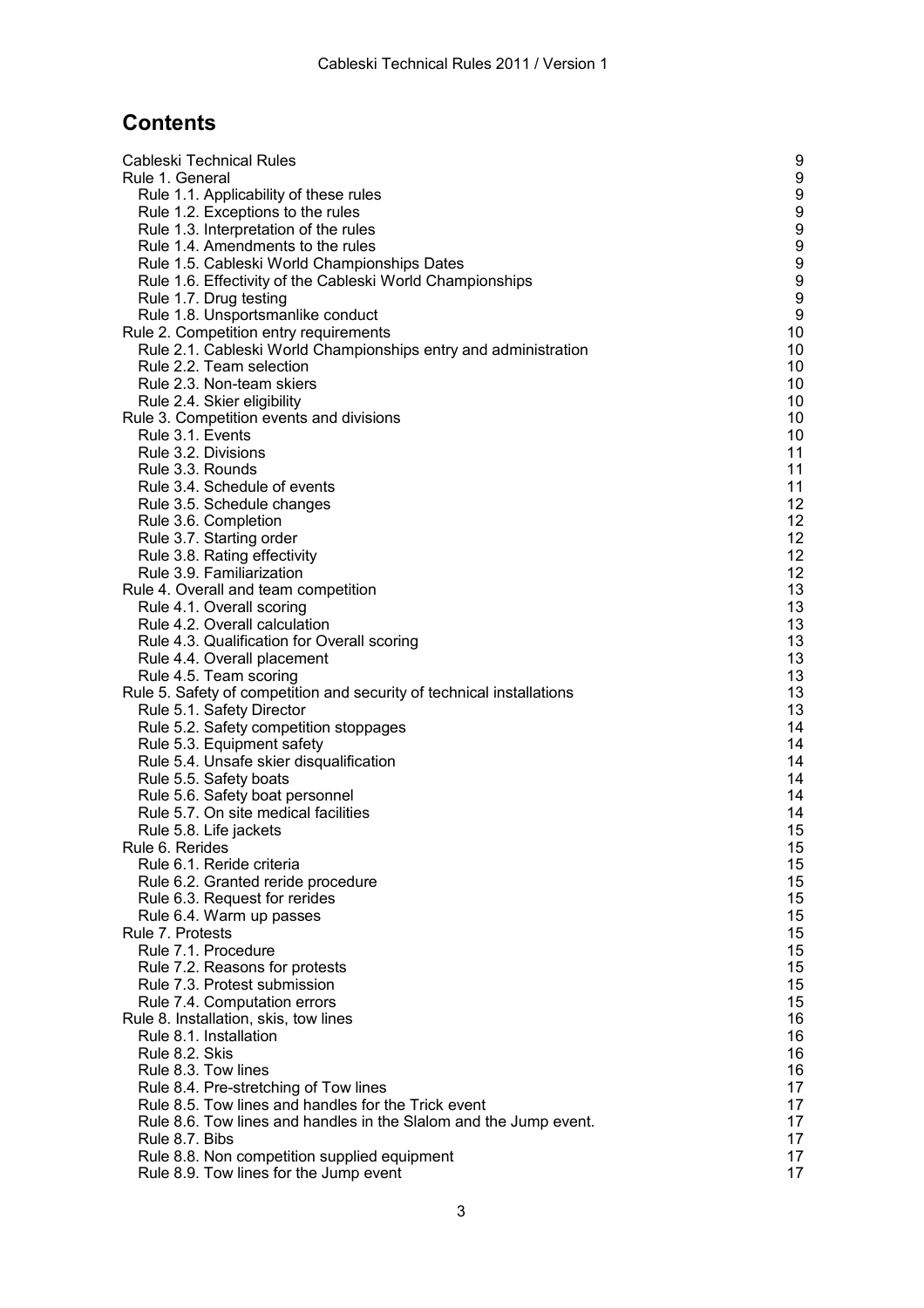| Rule 8.10. Spectra ropes for Jump events               | 17 |
|--------------------------------------------------------|----|
| Rule 9. Speeds and tolerances                          | 18 |
| Rule 9.1. Tolerances                                   | 18 |
| Rule 9.2. Accuracy of timing devices                   | 18 |
|                                                        |    |
| Rule 9.3. Timing for Slalom and Jumping                | 18 |
| Rule 9.4. Position of Timers                           | 18 |
| Rule 9.5. Timing devices for timing of Slalom and Jump | 18 |
| Rule 10. Definitions                                   | 18 |
| Rule 10.1. Competition area                            | 18 |
| Rule 10.2. Definition of a fall                        | 18 |
| Rule 10.3. Definition of skiing position               | 19 |
| Rule 10.4. Start of the skier                          | 19 |
| Rule 10.5. Disqualification of the skier at the start  | 19 |
| Rule 10.6. Team representative                         | 19 |
| Rule 10.7. Time of posting                             | 19 |
| Rule 10.8. Usage of a run off                          | 19 |
| Rule 11. Jumping                                       | 19 |
| Rule 11.1. General Jump Event Conditions               | 19 |
| Rule 11.2. Refusal of the skier                        | 20 |
|                                                        | 20 |
| Rule 11.3. Competition area                            | 20 |
| Rule 11.4. Description of the Jump Ramp                |    |
| Rule 11.5. Jumping speeds                              | 20 |
| Rule 11.6. Officials stopping a jump                   | 21 |
| Rule 11.7. Scoring of a jump                           | 21 |
| Rule 11.8. The result of a skier falling               | 21 |
| Rule 11.9. Officials                                   | 21 |
| Rule 11.10. Timing                                     | 21 |
| Rule 11.11. Safety Equipment                           | 21 |
| Rule 11.12. Jump distance measuring                    | 21 |
| Rule 11.13. Use of a video jump measurement system     | 21 |
| Rule 11.14. Scoring                                    | 22 |
| <b>Rule 11.15. Ties</b>                                | 22 |
| Rule 12. Slalom                                        | 22 |
| Rule 12.1. General                                     | 22 |
| Rule 12.2. Refusal of a skier                          | 22 |
|                                                        | 23 |
| Rule 12.3. Competition area                            |    |
| Rule 12.4. Buoys                                       | 23 |
| Rule 12.5. A fall in Slalom                            | 23 |
| Rule 12.6. Scoring buoys                               | 23 |
| Rule 12.7. End of the slalom run                       | 23 |
| Rule 12.8. A miss or "riding over"                     | 23 |
| Rule 12.9. Slalom towers                               | 23 |
| Rule 12.10. Judging slalom                             | 23 |
| Rule 12.11. Timing                                     | 24 |
| Rule 12.12. Safety equipment                           | 24 |
| Rule 12.13. Scoring                                    | 24 |
| Rule 12.14. Challenging a score                        | 24 |
| <b>Rule 12.15. Ties</b>                                | 24 |
| Rule 13. Tricks                                        | 25 |
| Rule 13.1. General                                     | 25 |
| Rule 13.2. Refusal of a skier                          | 25 |
| Rule 13.3. Competition area                            | 25 |
| Rule 13.4. Speed                                       | 25 |
| Rule 13.5. Start of trick pass timing                  | 25 |
|                                                        |    |
| Rule 13.6. End of the trick pass                       | 25 |
| Rule 13.7. A fall before the pass                      | 25 |
| Rule 13.8. Use of a release or braking the cable       | 25 |
| Rule 13.9. Officials                                   | 25 |
| Rule 13.10. Communication with the Judges              | 26 |
| Rule 13.11. Timing the trick pass                      | 26 |
| Rule 13.12. Challenging the timing of the trick pass   | 26 |
| Rule 13.13. Judging tricks                             | 26 |
| Rule 13.14. Use of the video camera                    | 27 |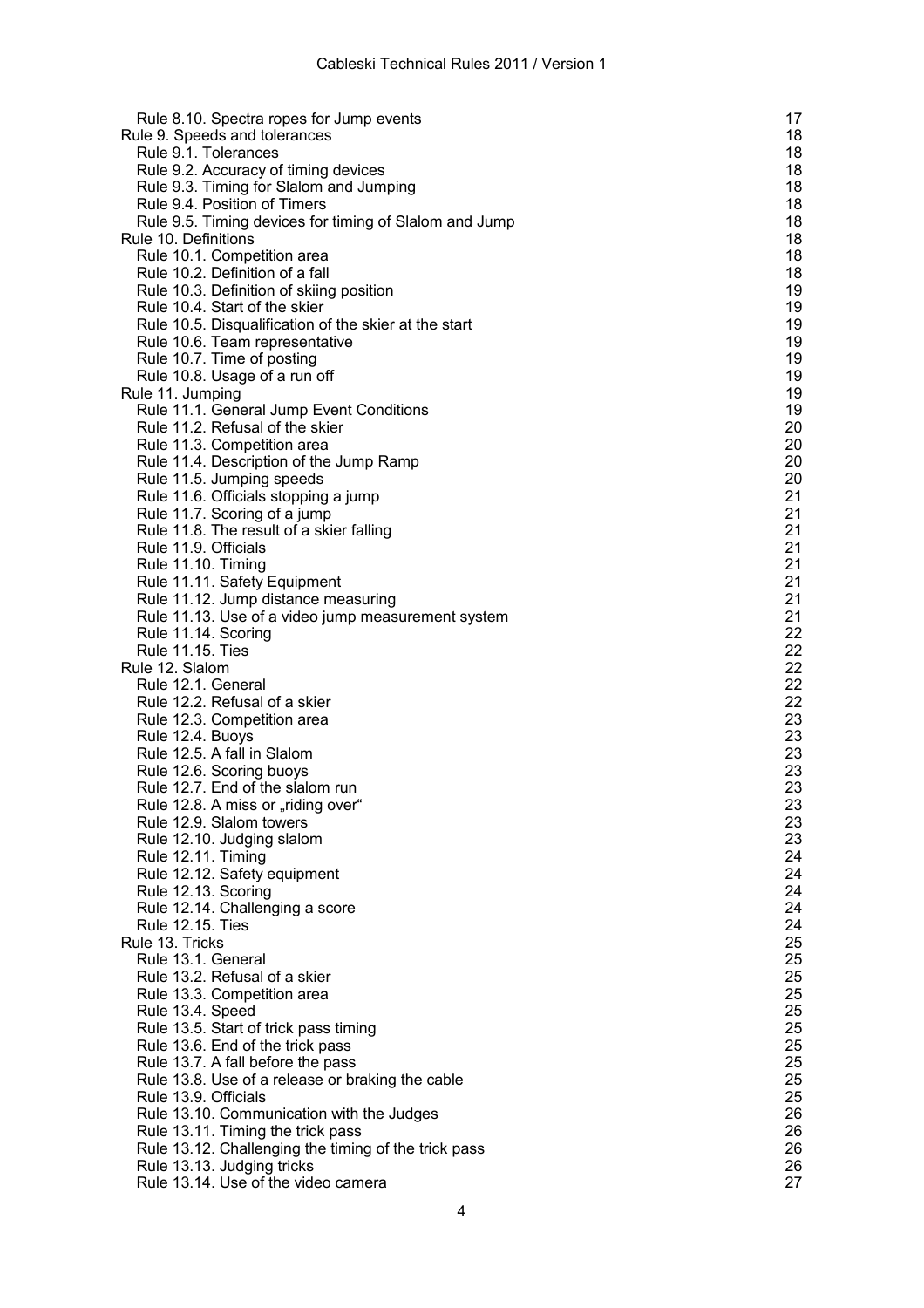| Rule 13.15. Credit for tricks                                 | 27 |
|---------------------------------------------------------------|----|
|                                                               |    |
| Rule 13.16. Tricks at the end of the pass                     | 27 |
| Rule 13.17. Trick lists                                       | 27 |
| Rule 13.18. Calculation of the trick result                   | 27 |
| Rule 13.19. Trick descriptions                                | 28 |
| Rule 13.20. Scoring                                           | 29 |
|                                                               |    |
| <b>Rule 13.21. Ties</b>                                       | 29 |
| Rule 13.22. Recommended Trick event modes                     | 29 |
| Rule 14. Records                                              | 29 |
| Rule 14.1. What records are recognized                        | 29 |
|                                                               | 29 |
| Rule 14.2. Competitions where records may be set              |    |
| Rule 14.3. Jump records                                       | 29 |
| Rule 14.4. Slalom records                                     | 30 |
| Rule 14.5. Trick records                                      | 30 |
| Rule 14.6. Ties in an event                                   | 30 |
|                                                               |    |
| Rule 14.7. Record forms and criteria                          | 30 |
| Rule 14.8. Record administration                              | 30 |
| Rule 15. Homologation Guidelines                              | 31 |
| Rule 15.1. General                                            | 31 |
| Rule 15.2. Homologation Levels                                | 31 |
|                                                               |    |
| Rule 15.3. Surveying Equipment                                | 32 |
| Rule 15.4. Jump                                               | 32 |
| Rule 15.5. Slalom                                             | 32 |
| Rule 16. World Ranking List                                   | 33 |
| Rule 16.1. General                                            | 33 |
|                                                               |    |
| Rule 16.2. Events                                             | 33 |
| Rule 16.3. Categories                                         | 33 |
| Rule 16.4. Schedule and submission process.                   | 33 |
| Rule 17. Cableski Officials                                   | 33 |
|                                                               | 33 |
| Rule 17.1. General rules for International Cableski Officials |    |
| Rule 17.2. Examinations of International Cableski Officials   | 34 |
| Rule 17.3. Rules for 1st Class Cableski Judges                | 35 |
| Rule 17.4. Rules for 2nd Class Cableski Judges                | 35 |
| Rule 17.5. Rules for International Cableski Homologators      | 35 |
|                                                               |    |
| Rule 17.6. Rules for International Cableski Calculators       | 35 |
| Rule 17.7. Rules for International Technical Officers         | 35 |
| Rule 17.8. Voting of the judges                               | 35 |
| Rule 17.9. Placement of judges                                | 36 |
| Rule 17.10. Secondary positions                               | 36 |
|                                                               |    |
| Rule 17.11. Scoring sheet availability                        | 36 |
| Rule 17.12. Tolerances                                        | 36 |
| Rule 17.13. Assignment to Cableski World Championships        | 36 |
| Rule 17.14. Event Judges at the Cableski World Championships  | 36 |
| Rule 17.15. Rules for National Officials                      | 36 |
|                                                               |    |
| Appendix 1. Trick values                                      | 38 |
| Appendix 2. General Diagrams                                  | 40 |
| Diagram 1: Measuring the height                               | 40 |
| Diagram 2: Calculation of AB                                  | 40 |
|                                                               |    |
| Diagram 3: Handle dimensions in Slalom and Jump               | 40 |
| Diagram 4: Tow lines made with Spectra ropes                  | 41 |
| Appendix 4. Jump diagrams                                     | 41 |
| Diagram 5: Jump Course                                        | 41 |
| Diagram 6: Ramp Angle                                         | 41 |
|                                                               |    |
| Diagram 7: Ramp setting chart                                 | 42 |
| Appendix 5. Slalom diagrams                                   | 43 |
| Diagram 8: Slalom Course                                      | 43 |
| Diagram 9: Scoring of buoys                                   | 44 |
| Appendix 6. Trick diagrams                                    | 44 |
|                                                               |    |
| Diagram 10: Trick Course                                      | 44 |
| Appendix 7. Actual Records                                    | 44 |
| Confederation E&A Cableski Additional Rules                   | 48 |
| Rule 1. General                                               | 48 |
| Rule 1.1. Applicability of these rules                        | 48 |
|                                                               |    |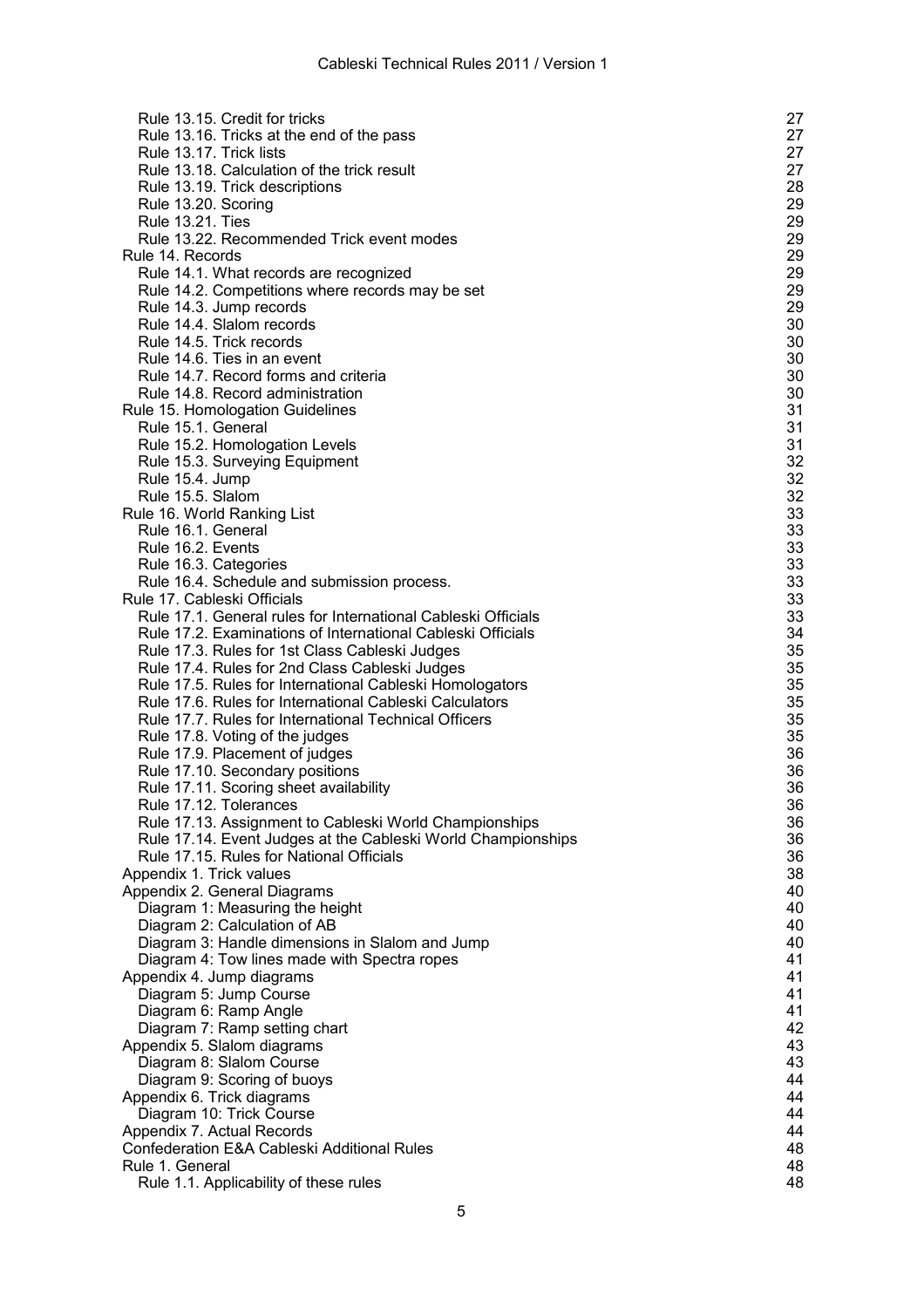| Rule 1.2. Amendments to the rules                                   | 48 |
|---------------------------------------------------------------------|----|
| Rule 2. Confederation E&A (European) Cableski Championships         | 48 |
| Rule 2.1. Confederation E&A Cableski Championships Dates            | 48 |
| Rule 2.2. Confederation E&A Cableski Championships entry            | 48 |
| Rule 2.3. Team Selection                                            | 48 |
| Rule 2.4. Qualification                                             | 48 |
| Rule 2.5. Non-team skiers                                           | 49 |
| Rule 2.6. Entry form and documentation                              | 49 |
| Rule 2.7. Officials                                                 | 49 |
| Rule 2.8. Event Judges                                              | 49 |
| Rule 3. Confederation E&A (European) Cableski Juniors Championships | 49 |
| Rule 3.1. Confederation E&A Cableski Juniors Championships Dates    | 49 |
| Rule 3.2. Categories                                                | 50 |
| Rule 3.3. Team Selection                                            | 50 |
| Rule 3.4. Qualification                                             | 50 |
| Rule 3.5. Officials                                                 | 50 |
| Rule 4. Confederation E&A (European) Cableski Senior Championships  | 50 |
| Rule 4.1. Confederation E&A Cableski Senior Championships Dates     | 50 |
| Rule 4.2. Categories                                                | 51 |
| Rule 4.3. Team Selection                                            | 51 |
| Rule 4.4. Officials                                                 | 51 |
| Rule 5. European Cableski Tour (ECT)                                | 51 |
| Rule 5.1. General                                                   | 51 |
| Rule 5.2. Point System                                              | 51 |
| Rule 5.3. European Cableski Tour Placement                          | 51 |
| Rule 5.4. Prizes                                                    | 52 |
| Rule 5.5. Entry                                                     | 52 |
| Rule 6. Medals                                                      | 52 |
| Rule 6.1. General                                                   | 52 |
| Rule 6.2. Restrictions regarding Award of Medals                    | 53 |
| Rule 7. International Calendar Cableski Competitions                | 53 |
| Rule 7.1. General                                                   | 53 |
| Rule 7.2. Entry                                                     | 53 |
| Rule 7.3. Homologation                                              | 53 |
| Rule 7.4. Officials                                                 | 54 |
| Rule 7.5. Requirements to the Organizer                             | 54 |
| Rule 7.6. Results                                                   | 54 |
| Rule 8. International Non-Calendar Cableski Competitions            | 54 |
| Rule 8.1. General                                                   | 54 |
| Rule 8.2. Homologation                                              | 55 |
| Rule 8.3. Officials                                                 | 55 |
| Rule 9. National Cableski Competitions                              | 55 |
| Rule 9.1. General                                                   | 55 |
| Rule 9.2. Homologation                                              | 55 |
| Rule 9.3. Officials                                                 | 55 |
| Rule 10. Homologation                                               | 55 |
| Rule 10.1. Dossiers                                                 | 55 |
| Rule 10.2. Normal Homologation                                      | 55 |
| Rule 11. E&A Ranking Lists                                          | 56 |
| Rule 11.1. General                                                  | 56 |
| Rule 11.2. Events                                                   | 56 |
| Rule 11.3. Categories                                               | 56 |
| Rule 12. Performance Booklets                                       | 56 |
| Rule 12.1. Purpose                                                  | 56 |
| Rule 12.2. General                                                  | 56 |
| Rule 12.3. Validity                                                 | 56 |
| Rule 13. Records                                                    | 57 |
| Rule 13.1. General                                                  | 57 |
| Rule 13.2. Categories                                               | 57 |
| Rule 14. Rules for Cableski Officials                               | 57 |
| Rule 14.1. Officials Cards                                          | 57 |
| Rule 14.2. Participation in Competitions                            | 57 |
| Rule 15. Rules for International Cableski Homologators              | 58 |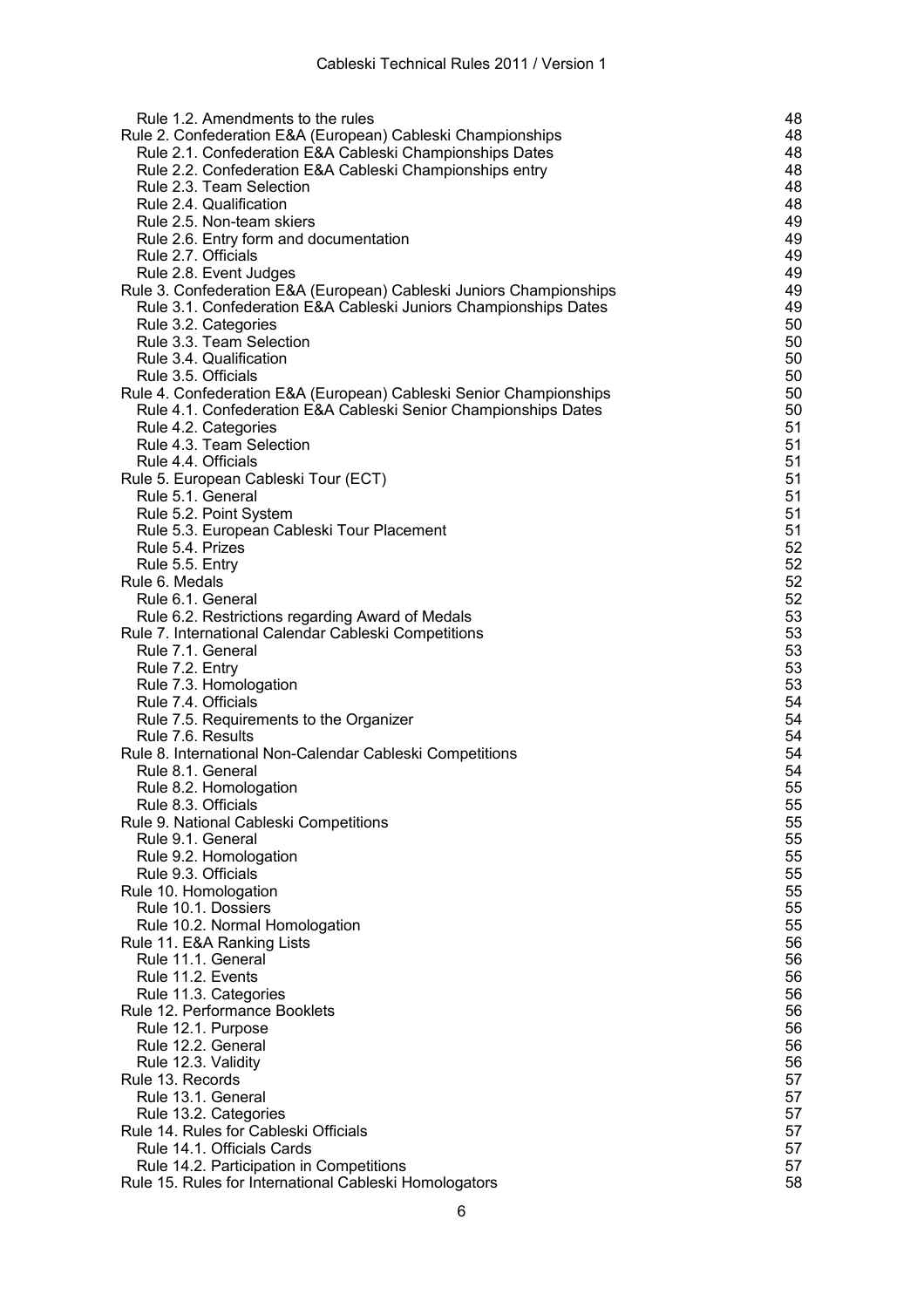| Rule 15.1. Homologation Dossier                                                         | 58 |
|-----------------------------------------------------------------------------------------|----|
| Rule 16. Rules for National Officials                                                   | 58 |
| Rule 16.1. Responsibility                                                               | 58 |
| Rule 16.2. Rights                                                                       | 58 |
| Rule 16.3. Functions                                                                    | 58 |
| Rule 16.4. Appointment to Panels                                                        | 58 |
| Rule 16.5. Examinations                                                                 | 58 |
| Rule 16.6. List of National Cableski Officials                                          | 58 |
| Rule 17. Officials Seminar for Judges, Calculators, Technical Officers and Homologators | 58 |
| Rule 17.1. Responsibility and Purpose                                                   | 58 |
| Rule 17.2. Attendance                                                                   | 59 |
| Rule 17.3. Date and Venue                                                               | 59 |
| Rule 17.4. Costs                                                                        | 59 |
| Rule 18. Harry de Laat Memorial Trophy                                                  | 59 |
| Rule 18.1. Purpose                                                                      | 59 |
| Rule 18.2. Consignee                                                                    | 59 |
| Rule 18.3. Presentation                                                                 | 59 |
| Rule 18.4. Duration                                                                     | 59 |
| Rule 19. Homologator's Checklist                                                        | 60 |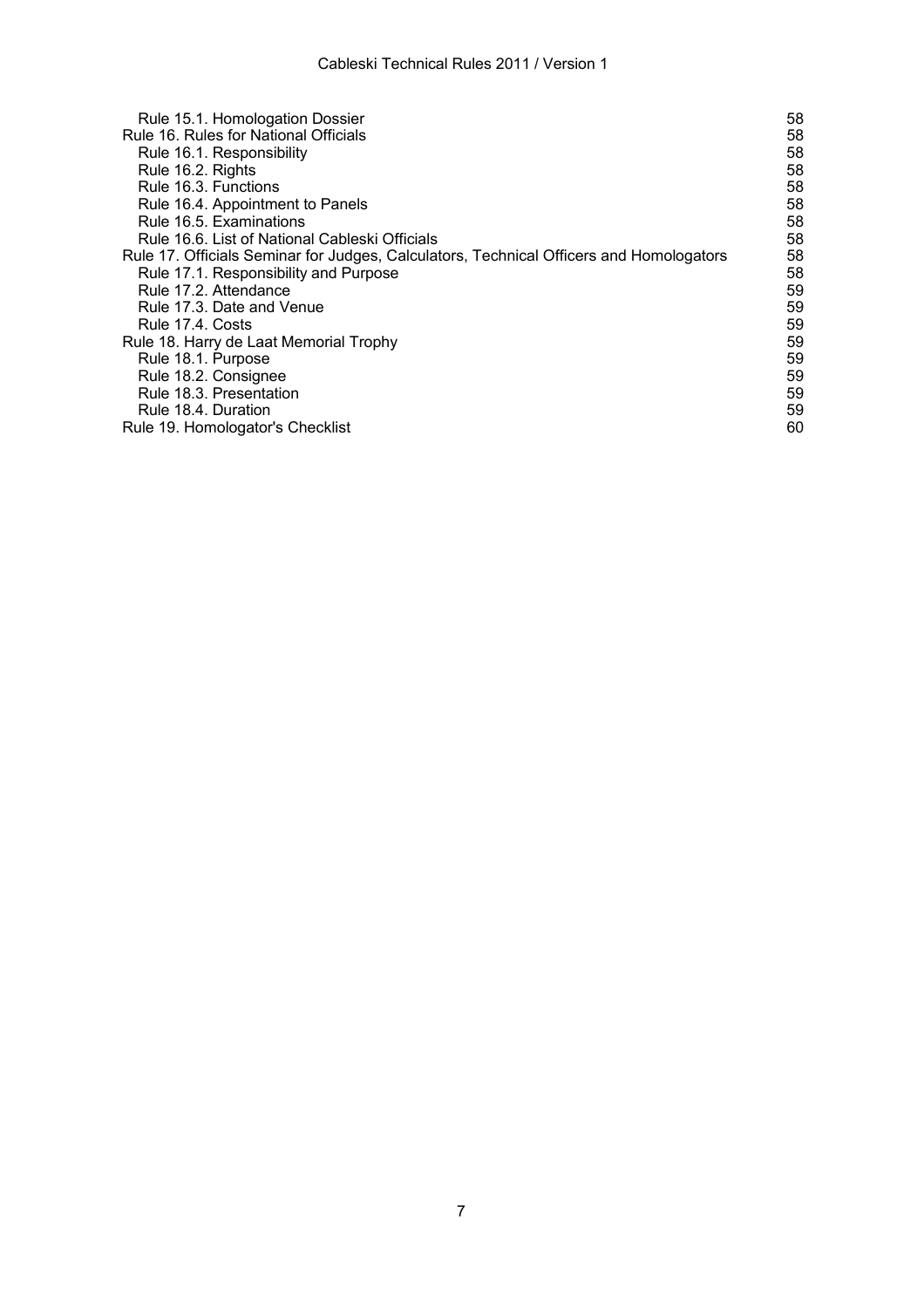These rules supersede all previous editions and shall remain in effect until an amended edition of the rules is published. Updates, revisions and corrections for these rules can be found on the Cableski Council Homepage at http://www.cableski.org Contact: Juergen.Pitz@cableski.de

These rules do not contain a list of changes from previous rules. For a list of changes please see at [http://www.cableski.org](http://www.cableski.org/)

Published 19.05.2011.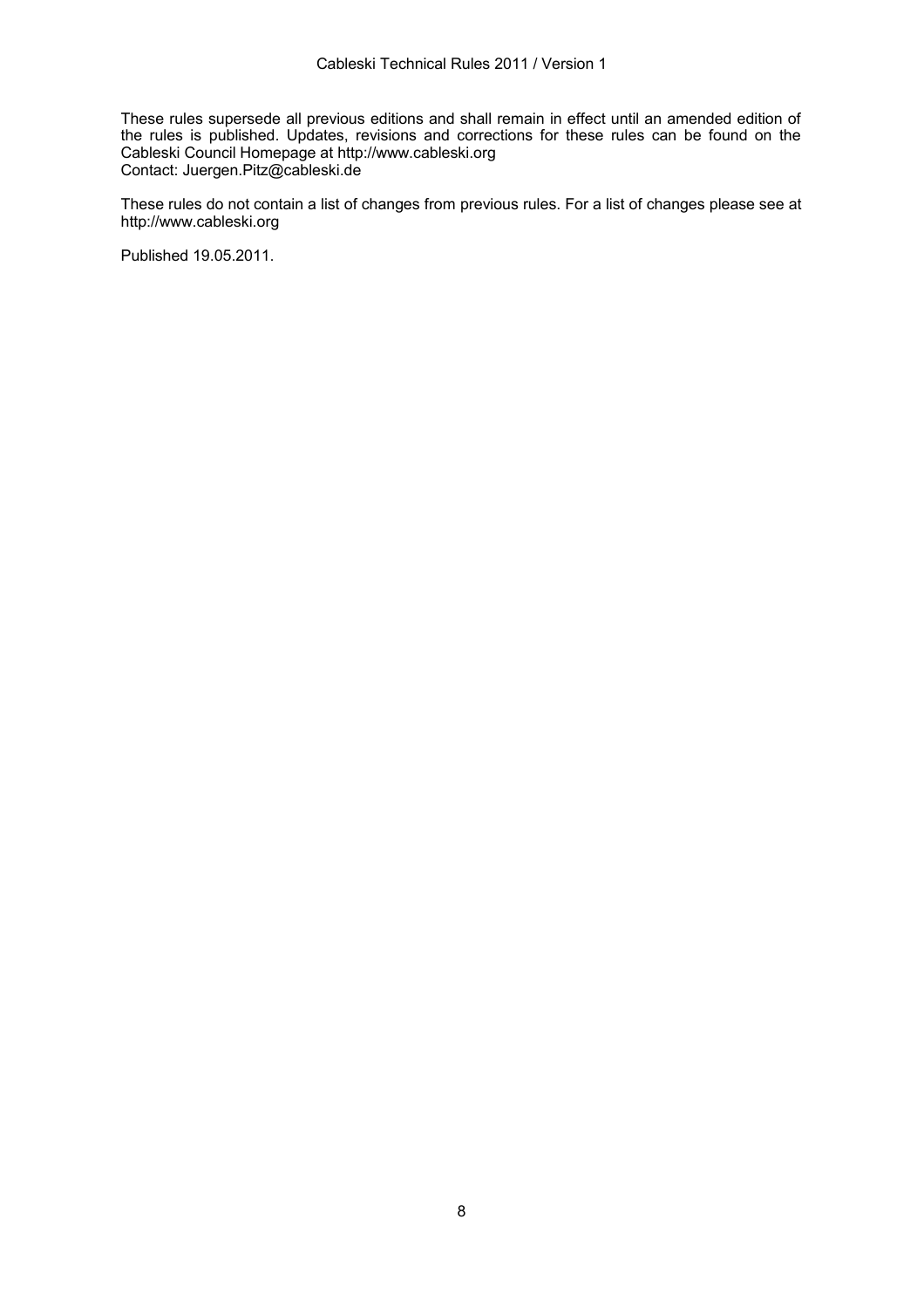## **Cableski Technical Rules**

These rules have been drafted in English. In the case of a translation and conflicting interpretation only the English text shall be considered authentic.

## **Rule 1. General**

#### **Rule 1.1. Applicability of these rules**

The rules set forth here govern cableski competitions sanctioned by the International Waterski and Wakeboard Federation (IWWF). With the exception of entry requirements and other administrative matters, it is recommended that Confederations and Federations follow these rules as closely as possible.

Whenever the masculine is used, the same shall be construed as meaning the feminine where the context so requires.

#### **Rule 1.2. Exceptions to the rules**

Where compliance with the rules is not feasible, the Chief Judge shall, with the approval of a majority of the Appointed Judges, make the necessary changes, inform each skier by posting and send a report to the IWWF Cableski Council. Where the rules are definite and feasible, a vote of the judges to decide whether to enforce any changes is prohibited.

#### **Rule 1.3. Interpretation of the rules**

Questions of interpretation of the rules shall be referred to the IWWF Cableski Council when possible. Any interpretation made by the IWWF Cableski Council as a whole shall be considered final. Otherwise the interpretation shall be made by the majority vote of the Appointed Judges, and the Chief Judge shall make a report to the IWWF Cableski Council concerning the question.

#### **Rule 1.4. Amendments to the rules**

Amendments must be approved by a two-thirds (2/3) majority of the members of the IWWF Cableski Council. The rules may be amended at any time by the IWWF Cableski Council. The amended rules shall become effective 60 days after they are published.

Until such time as a new edition of the rules is published, the current rules, as amended by the IWWF Cableski Council, remain in effect. A unanimous decision of the members of the IWWF Cableski Council is immediately applicable.

All new tricks submitted must include a video showing the trick. If there are new tricks accepted by the IWWF Tournament Council, they can be accepted by the IWWF Cableski Council.

#### **Rule 1.5. Cableski World Championships Dates**

The Cableski World Championships shall be held biennially in even numbered years.

#### **Rule 1.6. Effectivity of the Cableski World Championships**

The inability of a country to attend the Cableski World Championships for one reason or another (including political reasons) does not require that the entire competition be cancelled or postponed or that the titles are any less world titles.

#### **Rule 1.7. Drug testing**

All competitors must agree to be subject to doping control. Specific policies and procedures regarding doping control shall under the control of the Medical Commission of the IWWF and according to the rules of the WADA.

#### **Rule 1.8. Unsportsmanlike conduct**

Any skier or his representative, or official whose conduct is deemed unsportsmanlike or whose conduct may cause discredit to the IWWF, either on or off the competition site, before, during or after the competition, may be disqualified from all or part of the competition including completed events, by a two-thirds (2/3) majority vote of the Appointed Judges and/or be subject to a fine to be determined by the IWWF Executive Board. The affected individual will be given an opportunity to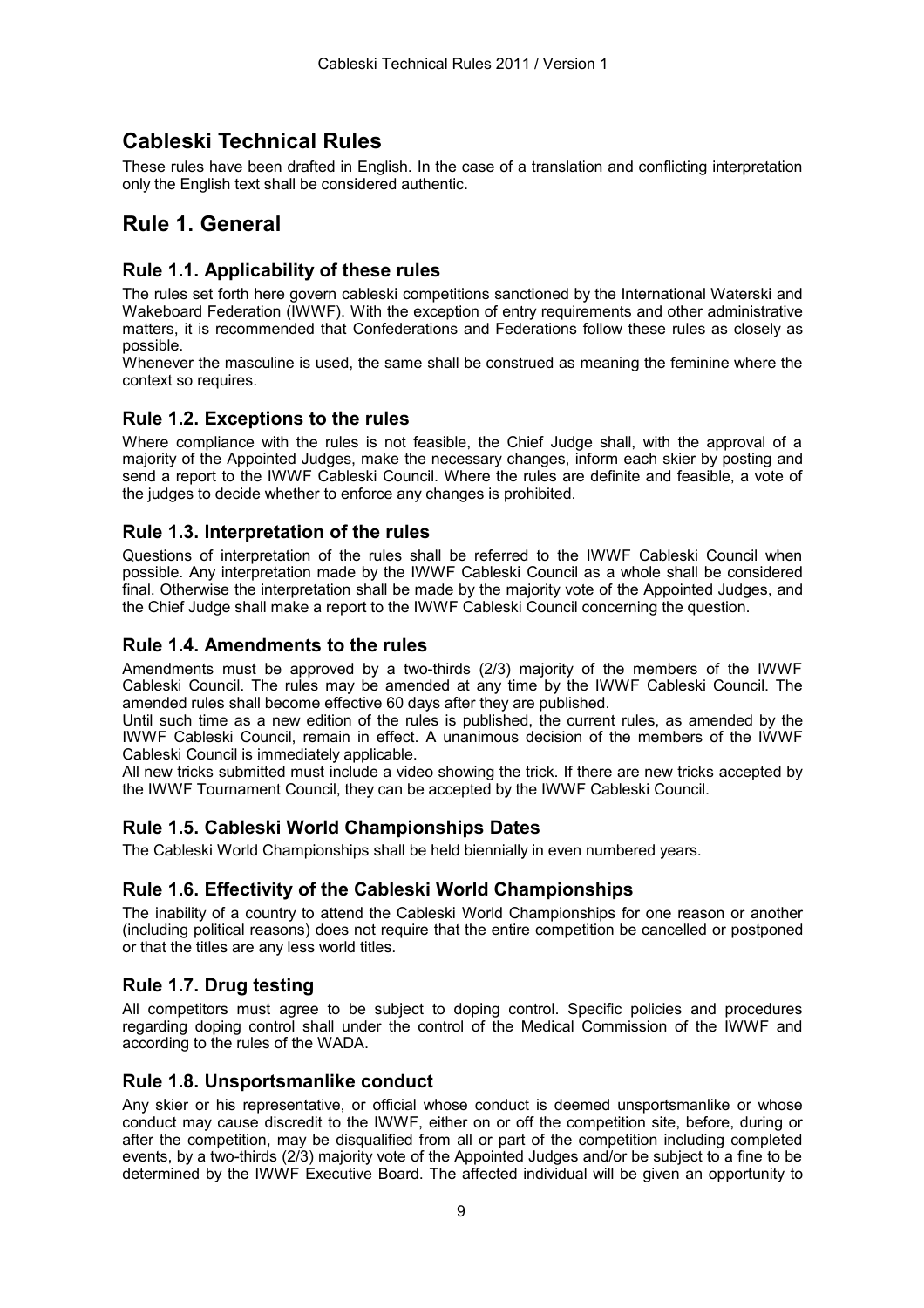present his case before a disqualification decision is made. In the case of a finding of unsportsmanlike conduct, a report must be submitted by the Chief Judge to the Chairman of the IWWF Cableski Council. If the IWWF Executive Board assesses a fine, it will be paid by the skier's federation.

## **Rule 2. Competition entry requirements**

#### **Rule 2.1. Cableski World Championships entry and administration**

Each Federation that is affiliated to the IWWF shall have the right to select a team of skiers to represent their Federation in the Cableski World Championships.

Each Federation shall certify to the Chairman of the IWWF Cableski Council and to the organizing committee, not later than 60 days before the scheduled start of the familiarization of the Cableski World Championships, it's intent to compete. Any Federation not meeting this requirement will not be allowed to compete until they pay a fine of 200 Swiss Francs to the IWWF.

Any Federation shall certify to the Chairman of the IWWF Cableski Council, the Chairman of the Confederation Cableski Council, and the organizing committee, not later than 10 days before the scheduled start of familiarization of the Cableski World Championships, the names of the members of its team, the events each will enter, the ratings of each skier, as well as the names of the official reserves. Any Federation not meeting this requirements will not be allowed to compete until the Federation pays a fine of 10 Swiss Francs per skier per day after the 10-day deadline to the IWWF for each skier not officially entered. If the official entry forms are not received prior to the 24 hours before the start of official familiarization, the Federation shall not be entitled to official familiarization and it's skiers shall be placed in the lowest seeded group without reference to their performances.

#### **Rule 2.2. Team selection**

Each team shall consist of a maximum of 6 skiers, with the further limitation that no team may have more than 4 men or 4 women.

Each Federation shall furthermore have the right to nominate two reserve skiers to its team, to replace any injured skier, provided the maximum number of 4 men or 4 women is not exceeded.

#### **Rule 2.3. Non-team skiers**

Skiers not selected for their national team may qualify to compete in the Cableski World Championships as individuals in their event if they meet one or more of the following criteria:

- a) World Cableski Record Holder. The Skier must have performed the record at least 45 days before the first day of familiarization of the Cableski World Championships and have his performance ratified by the IWWF Cableski Council at least 15 days before the first day of familiarization of the Cableski World Championships.
- b) Reigning World Cableski Champion in that event (Slalom, Tricks or/and Jump) in which they defend their title.
- c) Ranked in one IWWF World Cableski Ranking List of the last 2 years in the top 10% men or women in any event excluding overall. The numbers will be rounded to the nearest full digit.

d) Wild card nominees. The hosting country can select up to two individuals as wild card entries.

All skiers qualified as individuals must be entered by their federation.

#### **Rule 2.4. Skier eligibility**

A Federation may select its team in any manner it desires; however each team member must be a citizen or applying for citizenship of the country the Federation represents. In case of doubt as to the nationality of a competitor, the Judges normally will refer to his passport. If the competitor does not have a passport from the country for which he is skiing, he must prove residence in that country for at least the last 5 years and membership of that Federation. Each Federation shall certify to the Judges that all members of its team meet these qualifications.

## **Rule 3. Competition events and divisions**

#### **Rule 3.1. Events**

The events in a competition are Jumping, Slalom and Tricks, with a winner and succeeding places determined in each event. A winner and succeeding places shall also be determined for the Overall as described in Rule [4.1](#page-12-0) and in case of a team scoring for the national teams as described in Rule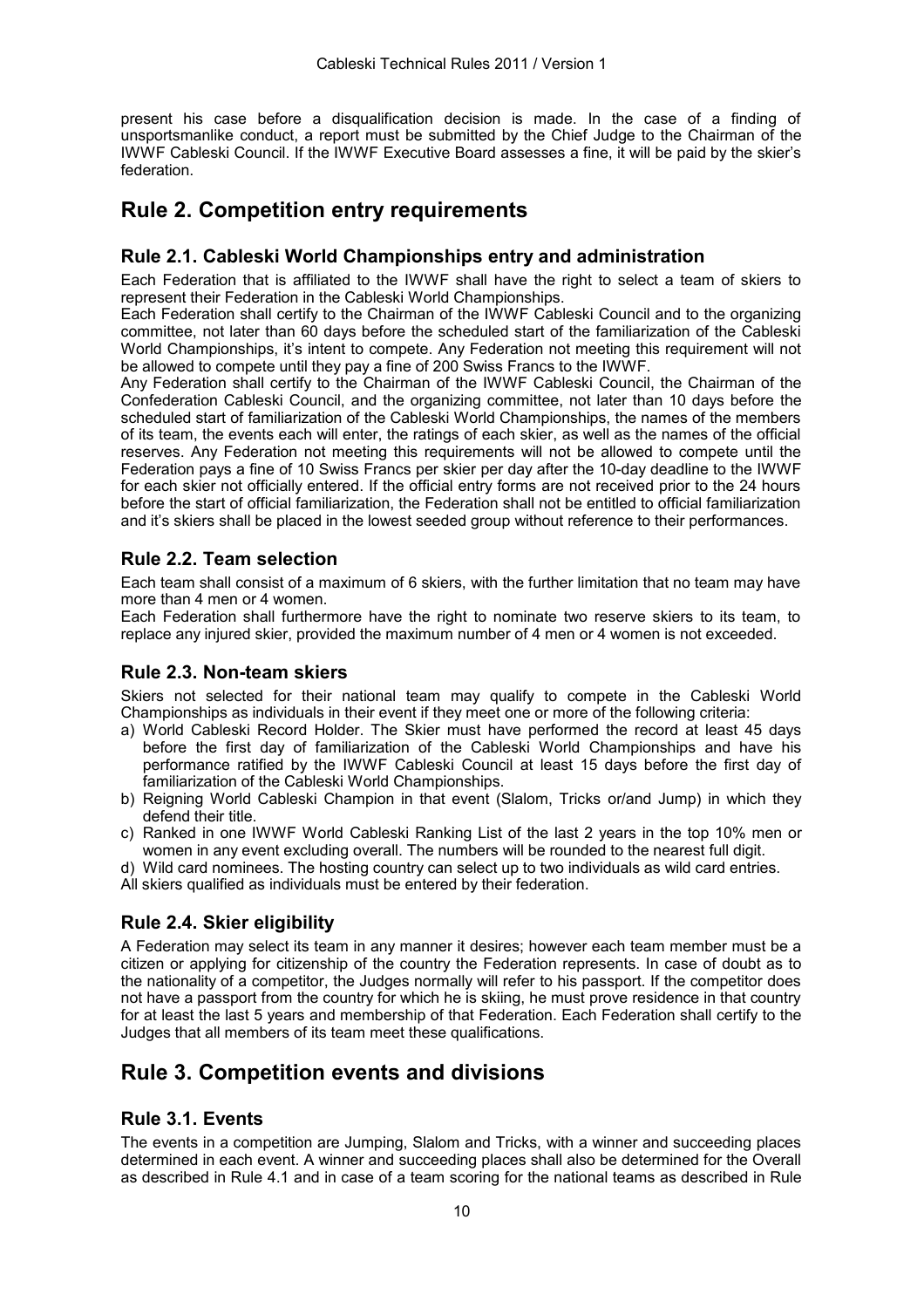#### [4.5.](#page-12-1)

#### <span id="page-10-0"></span>**Rule 3.2. Divisions**

Competition in each event shall be separated into a Men's and a Women's division.

| <b>Division</b>            | Age              | Max. Slalom<br><b>Speed</b> | Max. Jump<br><b>Speed</b> | <b>Ramp Heights</b>                              |
|----------------------------|------------------|-----------------------------|---------------------------|--------------------------------------------------|
| Open                       | No limitation    | Men: 58<br>Women: 55        | Men: 57<br>Women: 54      | Men: 1.50 or 1.65 or 1.80<br>Women: 1.50 or 1.65 |
| <b>Juniors</b><br>under 15 | Under 15         | Men: 58.<br>Women: 55       | Men: 51<br>Women: 48      | Men: 1.50<br>Women: 1.50                         |
| Juniors<br>under 19        | Under 19         | Men: 58<br>Women: $55$      | Men: 54<br>Women: $51$    | Men: 1.50 or 1.65<br>Women: 1.50                 |
| Seniors 1                  | 35 years or over | Men: 55<br>Women: 55        | Men: 57<br>Women: 54      | Men: 1.50 or 1.65<br>Women: 1.50                 |
| Seniors 2                  | 45 years or over | Men: 55<br>Women: 55        | Men: 54<br>Women: 51      | Men: 1.50<br>Women: 1.50                         |
| Seniors 3                  | 55 years or over | Men: 55<br>Women: 55        | Men: 51<br>Women: 48      | Men: 1.50<br>Women: 1.50                         |

All ages refer to the age of the skier on the 31<sup>st</sup> December of the previous year. For the Cableski World Championships all skiers will be considered as participating in the Open

division.

#### **Rule 3.3. Rounds**

Each event shall consist of two rounds: a preliminary round and a final round.

A skier must score (more than 0) in the preliminary round to qualify for the final. The number of skiers qualified to ski in the final of an event shall be determined as shown in the following table:

| <b>Number of Skiers (Team and Non-Team)</b><br>which have participated in the Preliminary<br>round | Number of Skiers (Team and Non-Team) in<br><b>Finals</b> |
|----------------------------------------------------------------------------------------------------|----------------------------------------------------------|
| $1 - 5$                                                                                            | All                                                      |
| $6 - 10$                                                                                           | First 5                                                  |
| $11 - 14$                                                                                          | First 6                                                  |
| $15 - 19$                                                                                          | First 8                                                  |
| $20 - 24$                                                                                          | First 10                                                 |
| 25 or more                                                                                         | First 12                                                 |

If there is a tie for the last place in the finals , there will be a run-off between the tied skiers.

#### **Rule 3.4. Schedule of events**

Not later than 2 months before the start of the competition, the Competition Chairman shall send to each affiliated Federation, a schedule showing the days on which official familiarization and the days on which the competition events will be held. The schedule of events for both preliminary and final round shall be drawn up by the Chief Judge, the Chairman on the IWWF Cableski Council and the Competition Chairman and posted prior to the start of official familiarization. This list shall include starting times for each day. A schedule of starting times for individual events, if shown, shall be for quidance of the skiers only and any deviation shall not constitute a change. It is recommended that jumping be scheduled as the last event in both the preliminary and final rounds.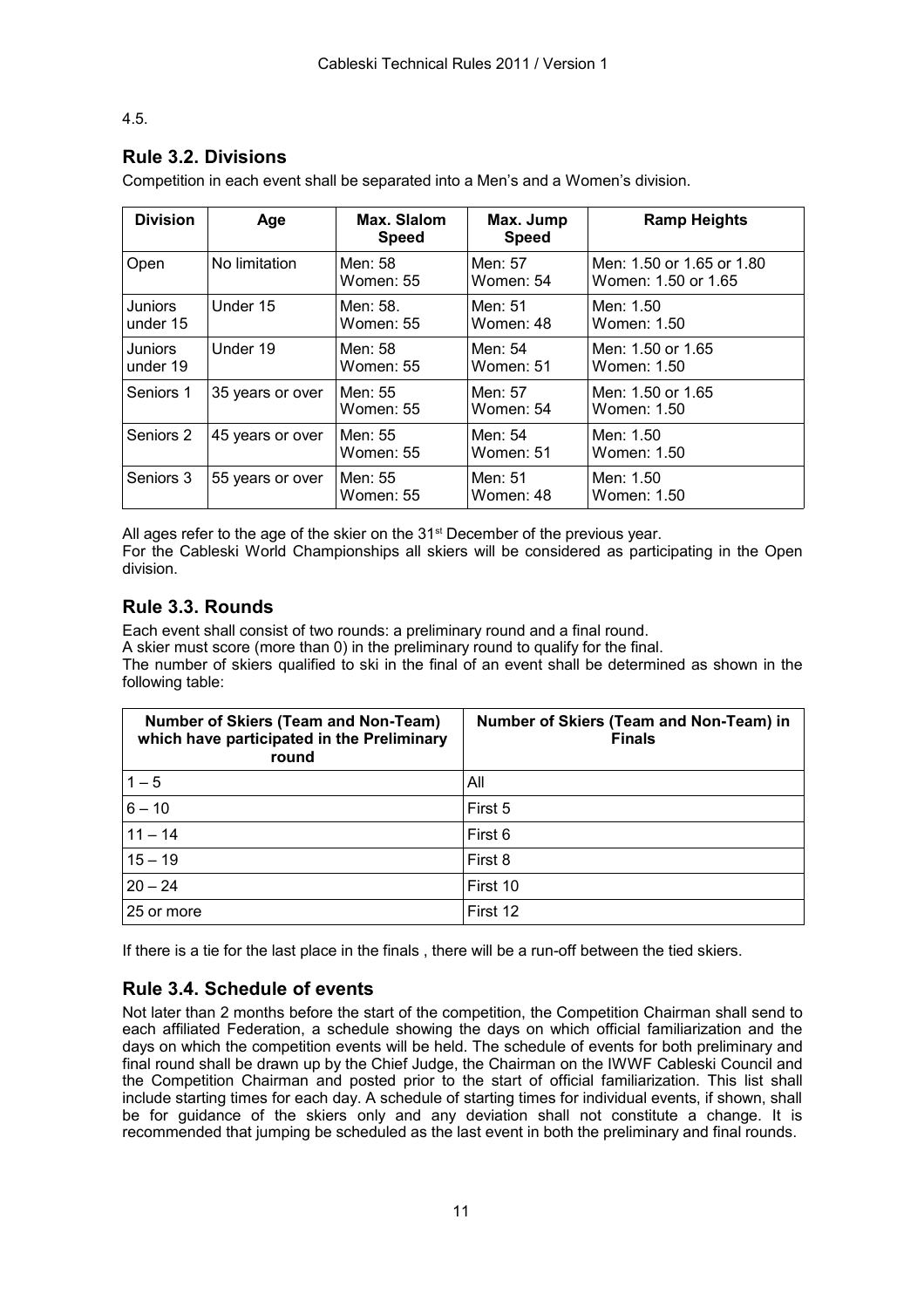#### **Rule 3.5. Schedule changes**

Changes in the schedule during the competition shall be made only for weather, water conditions, safety, or a similar reason. A majority of the Appointed Judges must approve the change and all affected skiers shall be notified by posting. Although schedule changes are to be discouraged, the judges should not hesitate to make adjustments required for safety.

#### **Rule 3.6. Completion**

Once the competition has started, the judges do not have the authority to cancel any event, except in the case of a definite safety hazard. In case a final round of an event for any division can not be completed, the results of the preliminary round of that event and that division will be used to determine the placements for that event and division.

Once a series has started, that series shall be completed or fully rerun if it can not be completed.

#### **Rule 3.7. Starting order**

The day before the start of a preliminary round the entry list shall be closed and thereafter the order of skiers made by random draw and posted. No change in this order is allowed except that a team representative may:

- Withdraw a skier from competition.

- Replace, with the authority of the Chief Judge and before the start of the first event, that is to say before the first skier taking part in the first event has started, an injured skier by a qualified official reserve from the same team. The substitute skier shall start first in the seed in which he is qualified unless the draw has not yet been completed.<sup>[1](#page-11-0)</sup>

The competitors will be drawn in the following manner: List of competitors will be drawn up in order of performance in each event for both men and women. Skiers will then be divided into seeded groups of a size decided by the Chief Judge and each group will then be drawn separately (c.f. however Rule [11.1](#page-18-0) for jumping order in the Jump event).

The Event Judges may reverse or change the starting order of these groups according to the prevailing conditions.

The order of the skiers qualified for the final round in any event shall be the reverse of their order of placement in the preliminary round of that event.

The order of skiers tied in placement shall be settled by random draw.

Performances will be taken from the previous years Cableski Standing List or from the skier's Performance booklet if available.

#### **Rule 3.8. Rating effectivity**

Performance booklets shall be certified under the responsibility of the Chairman of the Cableski Council of the Confederation or his designated representative, based on performance in competitions sanctioned by the IWWF, a Confederation or an Affiliated Federation. Performances recorded in cableski competitions, in the current calendar year and the previous calendar year are valid for this purpose. Performance booklets so certified shall be accepted by the Judges without further examination.

#### **Rule 3.9. Familiarization**

The skiers will be permitted to familiarize themselves with the installation and jump ramp under the authority and the responsibility of the Chief Judge. Each skier participating in familiarization shall be allotted either a set number of rounds and / or a certain amount of time at the discretion of the Chief Judge based on the principle that every skier shall receive an equal opportunity for familiarization.

The schedule for familiarization shall be decided by the Chief Judge. The Chief Judge shall have the discretion to change the start time of an individual's or team's familiarization based on extraordinary circumstances.

As guidance for Organizers: if practice is to be offered at a cost (unofficial familiarization), then a deadline date should be set by which time all requests must be submitted. After this date practice times should be allocated to ensure all countries have an equal opportunity according to their request.

<span id="page-11-0"></span><sup>1</sup>Alterations due to ramp height changes or shared equipment can be accepted until the end of the official familiarization.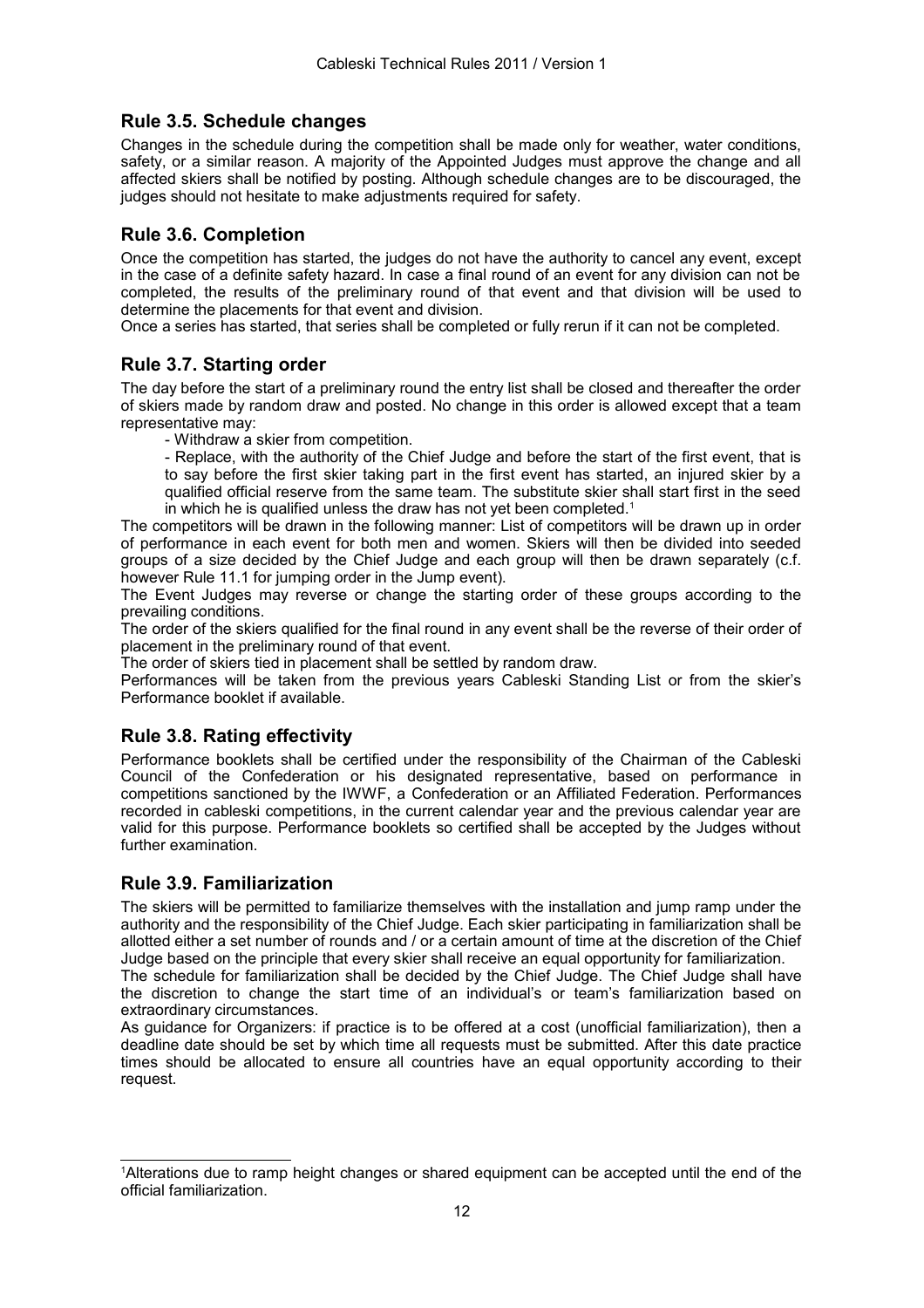## **Rule 4. Overall and team competition**

#### <span id="page-12-0"></span>**Rule 4.1. Overall scoring**

Each skier shall be awarded in each event a certain number of overall points according to the computation of his better score in either the preliminary or final round.

#### **Rule 4.2. Overall calculation**

For Tricks: Overall points = (Trick score skier\*1000) / Best Trick score of division.

For Slalom:

Overall points = ((Slalom score skier + extra buoys)\*1000) / (Best Slalom score of division + extra buoys).

The extra buoys are counted from the minimum startspeed for each division. For each higher start speed or rope length an additional 6 buoys is added.

The minimum startspeeds from where extra buoys are given for the divisions are:

Junior under 15 Girls: 37 km/h

Junior under 15 Boys, Junior under 19 Girls: 40 km/h

Junior under 19 Boys, Open Women, Seniors 1 Women: 43 km/h

Open Men, Seniors 1 Men: 46 km/h

For a skier to receive credit for these extra buoys, he must have successfully completed his first pass.

For Jump: Overall points = ((Jump score skier – Deduction)\*1000) / (Best Jump score of division – Deduction) Deduction: Junior under 15 Girls, Junior under 15 Boys: 0. Junior under 19 Girls, Senior Women: 5. Open Women, Junior under 19 Boys, Senior Men: 10. Open Men: 15. A skier's overall score in Jump shall not be reduced below zero.

#### **Rule 4.3. Qualification for Overall scoring**

To be considered for Overall standings, a skier must have scored in all three events, even if the result is 0. To receive points he must have reached the competition area of the event. In case a skier falls before entering the competition area or his refusal to enter the competition area is not accepted by the judges, this will be counted as a start but he will not receive overall points for this event.

#### **Rule 4.4. Overall placement**

Places in the Overall Championship shall be determined by adding each skier's Overall points in all three events. If a majority of the Appointed Judges decide that it is physically impossible to complete the final round of one or more events (jumping, slalom or tricks) of any division, only the overall points from the preliminary round of all the events of that division will be used.

#### <span id="page-12-1"></span>**Rule 4.5. Team scoring**

For calculating a team overall score, the best three Overall scores, men or women, in each event in the preliminary round, shall be added together. The performance by a skier who is entered as an individual shall not be taken into consideration in the calculation of the team score.

## **Rule 5. Safety of competition and security of technical installations**

#### **Rule 5.1. Safety Director**

At least 2 months before the competition, the organizing Confederation Cableski Council shall appoint a Safety Director, who will appoint such assistants as appear necessary, and inform the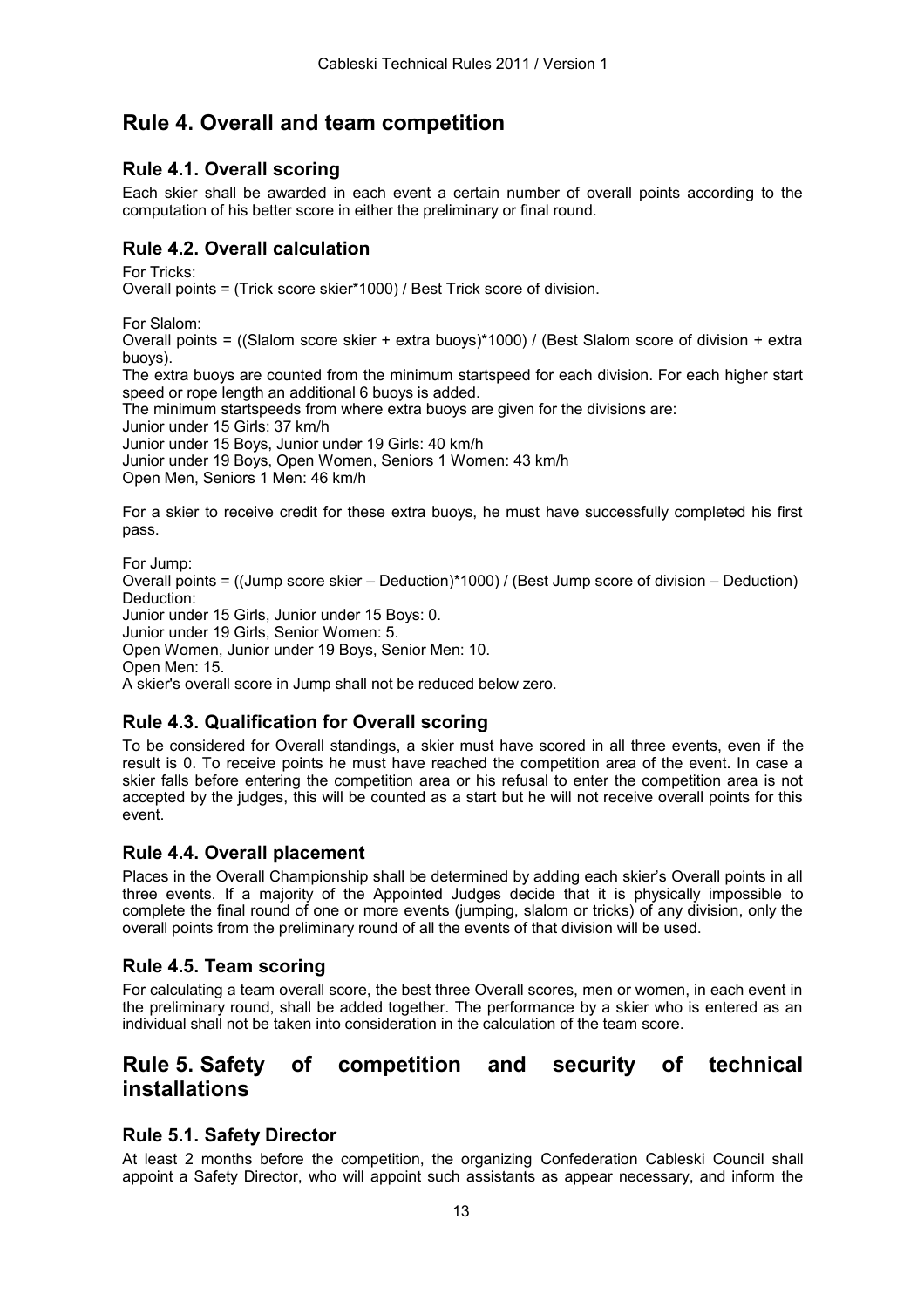President of the IWWF and the Chairman of the IWWF Cableski Council. The Safety Director shall be responsible for the safe conditions of all equipment, facilities and operation of the competition; but this shall not prevent him from delegating specific responsibilities to his assistants as approved by the Chief Judge. He shall have the authority to take whatever action is necessary including stopping the competition whenever he observes a condition he believes unsafe. The Chief Judge may overrule any contemplated action or decision of the Safety Director on his own responsibility.

#### **Rule 5.2. Safety competition stoppages**

Should the Safety Director stop a competition for any reason, disqualification time periods shall not run as long as the competition is stopped.

The Safety Director should remain near the competition area as much as possible.

#### **Rule 5.3. Equipment safety**

The Safety Director shall determine whether equipment to be used by a skier meets safety specifications.

#### **Rule 5.4. Unsafe skier disqualification**

No skier shall be allowed to compete or to continue to compete if, in the opinion of the Safety Director and a majority of the Event Judges, his competing would be a danger to himself or other skiers in the competition. During the competition, the Safety Director may, at any time, request the Chief Judge to halt the competition for a poll of the Event Judges in regard to a skier's actions or conditions. Whenever practical, the advice of the medical officer should be obtained.

#### **Rule 5.5. Safety boats**

It is recommended to use one safety boat positioned in the inside of the cable during all events and familiarization times, facing the competition area or the skier's anticipated point of landing in jumping. In jumping an additional swimmer is recommended. The motor of the rescue boat shall be running during the competition and the familiarization.

#### **Rule 5.6. Safety boat personnel**

The safety boat will be manned by:

- a) An experienced driver who is familiar with the conduct of all competition events and familiarization.
- b) A swimmer, also familiar with all competition events and familiarization and ideally being fully trained in First Aid, Emergency Resuscitation and Water Rescue Techniques (as outlined in the IWWF Safety Manual).

The swimmer will wear a life jacket at all times and, in the event of a serious fall, will jump into the water to assist the skier. If the injured skier is unable to climb into the safety boat with little or not assistance, the skier will be floated to the shore and lifted from the water on a suitable board or stretcher. Under no circumstances will an injured skier be lifted passively over the side of the safety boat.

IT IS EMPHASIED THAT, IN INTERNATIONAL COMPETITION, LANGUAGE DIFFICULTIES MAY INTERFERE WITH COMMUNICATION; AND FOR THIS REASON, THE SWIMMER MUST GET INTO THE WATER TO ASSIST THE INJURED SKIER.

#### **Rule 5.7. On site medical facilities**

The Safety Director will appoint a Competition Medical Officer who will undertake to provide the following services:

- a) A suitably qualified medical officer will be in attendance during all familiarization and competition events.
- b) A suitably equipped medical station prepared to deal with any sort of medical emergency will be conveniently located at the competition site.
- c) Suitable transportation facilities that will allow an injured skier to be moved safely and promptly to the best local medical unit for further care.
- d) A working relationship will be established between the local hospital or medical unit and the Competition Medical Officer, such that casualties will get prompt and expert treatment when required.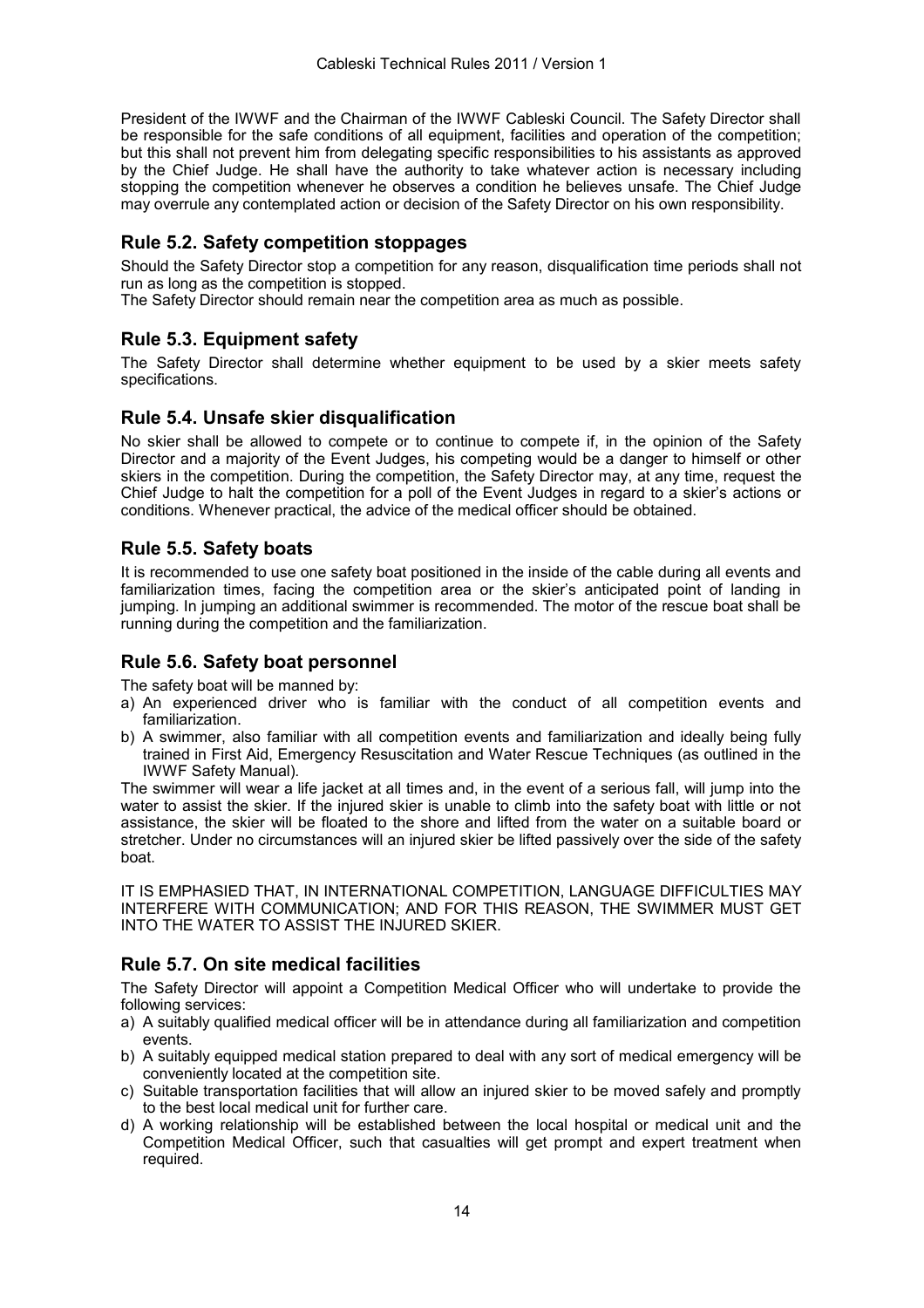#### **Rule 5.8. Life jackets**

A life jacket must meet the following specifications:

- a) It must be smooth and soft and free from attachments or material likely to cause injury in a fall.
- b) It must be constructed and fastened in such a manner that it is unlikely to be torn loose or damaged so as to render it useless in a hard fall.
- c) It must float the skier.
- d) It must not be an inflatable device.
- e) It must be constructed so as to provide adequate protection from impact damage to the ribs and internal organs. A normal wet suit shall not be considered adequate protection in this respect.

## **Rule 6. Rerides**

#### **Rule 6.1. Reride criteria**

When unfair conditions or a malfunction of the equipment supplied by the organisers occurs, which, in the opinion of a majority of the Event Judges adversely affect a skier, he shall be granted the option of a reride only on the passes affected. When the skier receives an unfair advantage, the reride is mandatory. When taken, the reride is scored except in the specific cases in Jumping and Slalom (see Rule [11.10](#page-20-0) and Rule [12.11\)](#page-23-0).

#### **Rule 6.2. Granted reride procedure**

Rerides must be taken as soon as technically possible after they are granted (c.f. Rule [11.10](#page-20-0) for Jump rerides and Rule [12.11](#page-23-0) for Slalom rerides). If consecutive rerides are granted, the skier has the option for a 5 minute rest before continuing. If the skier elects to take a 5 minute rest, the next skiers in order shall ski, and the reride shall be taken at the conclusion at the skier's run during which the 5 minute rest period expires.

#### **Rule 6.3. Request for rerides**

Request for rerides may be initiated by an Event Judge or the Technical Officer before the next skier starts or may be initiated, as soon as possible, by the skier or his team representative and shall be decided as soon as practicable thereafter. If, in the opinion of the Event Judges, the request was not initiated as soon as possible after the skier skied, the request shall be denied.

#### **Rule 6.4. Warm up passes**

In the case of substantial breaks in the Slalom or the Jump event, the jury may grant the skiers which are still participating an optional, non-scoring warm up pass.

## **Rule 7. Protests**

#### **Rule 7.1. Procedure**

Protests shall be made to the Chief Judge only by a team representative and shall be considered by the Event Judges. Protests must be in writing, must state the reason(s) for the protest and must be filed as soon as possible, but not later than 30 minutes after the results of the event are announced and the Judges' scoring sheets are available for inspection.

#### **Rule 7.2. Reasons for protests**

Protests shall be allowed only for failure of the Organisers or Officials to comply with these rules and only if this non-compliance with the rules has an adverse effect on a skier. No protest shall ever be permitted on a judgement decision by the Judges.

#### **Rule 7.3. Protest submission**

Protests must be accompanied by the approximate equivalent in local currency of 50 Swiss Francs. This amount will be refunded if the protest is considered reasonable by the Event Judges.

#### **Rule 7.4. Computation errors**

A correction of an error in the computation of scores shall not be considered a protest and the correction shall be made on the approval of the Chief Judge and Chief Calculator if requested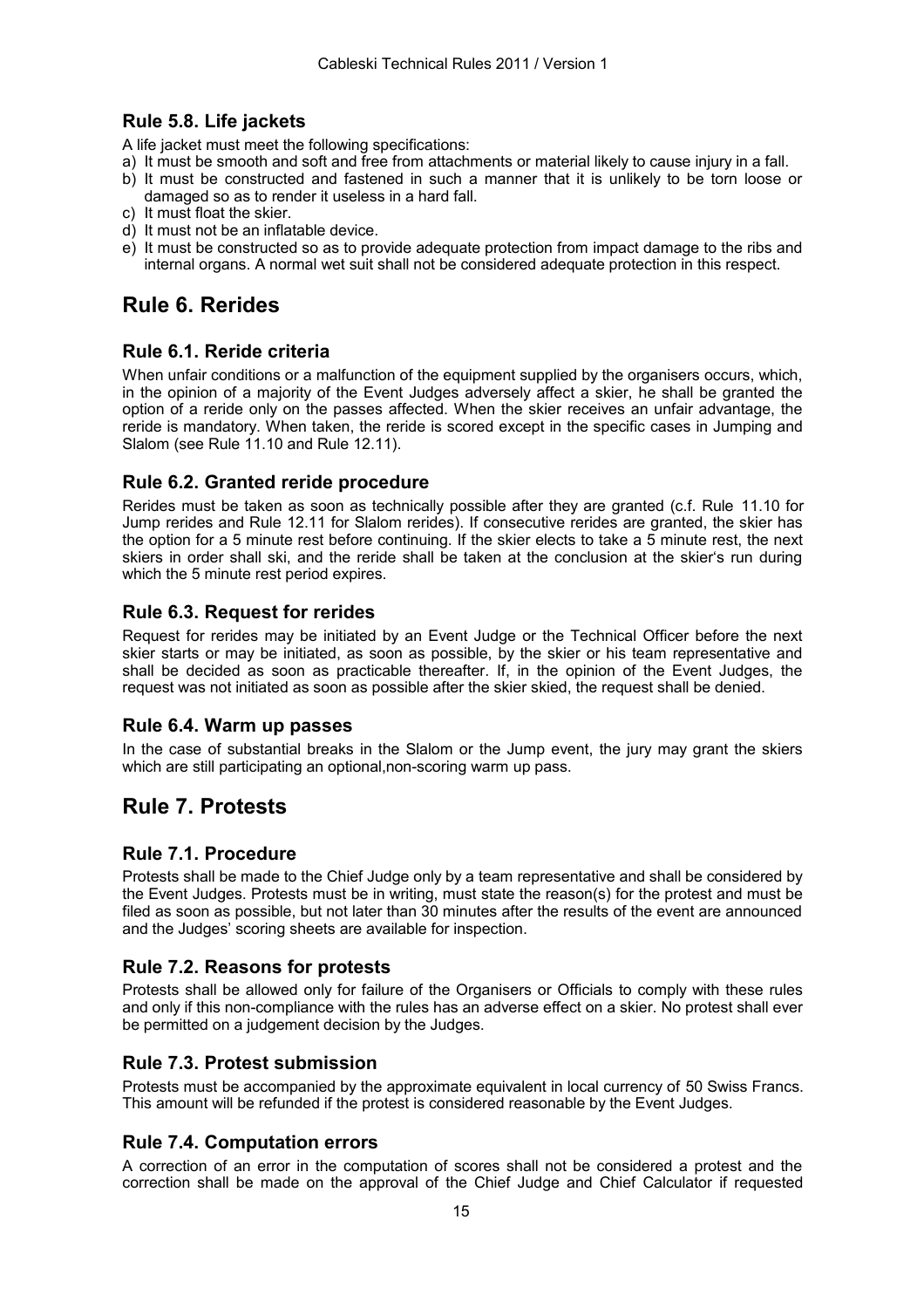within 2 hours after the results of the event are announced and the Judges' scoring sheets are available for inspection.

## **Rule 8. Installation, skis, tow lines**

#### **Rule 8.1. Installation**

The installation shall be a 10 mm cable with a competition area between two deflection pulleys with a minimum distance of 300 m for the Slalom and the Jump competition areas, shall turn counter clockwise and shall have the power necessary to attain and maintain the required speeds.

At least half of the carriers should be prepared for the competition. Should a carrier disconnect twice, the tension should be re-tensioned immediately or another carrier should be tensioned for competition conditions. Either the even or odd carriers should be trimmed.

From the organising committee at least 1 person should be present who knows the installation and is responsible for it. The installation must be in optimal technical condition, in order to guarantee a smooth running of the competition.

The installation must have a speedometer calibrated between 25 km/h and 60 km/h.

#### <span id="page-15-1"></span>**Rule 8.2. Skis**

The maximum ski width shall not exceed 30 percent of the overall length.

Any type of fixed foot bindings may be used.

Any type of fixed fins may be used.

Devices affixed to the ski intended to control or adjust the skiing characteristics of the ski are allowed as long as they are fixed in that they do not move or change during actual skiing. No other devices are permitted.

Skis must be safe. There must be no unnecessary sharp or abrasive (to the touch) attachments to the ski which could, in the opinion of the Safety Director, inflict injury to the skier should he come in contact with the ski in a fall.

#### <span id="page-15-0"></span>**Rule 8.3. Tow lines**

This rules mention two types of lengths of towlines; the effective and the horizontal length. The effective length is calculated, based on the given horizontal length and the measured average height of the cable.

Calculation of the average height of the main running cable " $AB'' = (Height of the entry wheel, H1'' +$ height of the main running cable in the middle  $H^2 +$  height of the exit wheel  $H^3$ : 3.

$$
AB=\frac{H1+H2+H3}{3}
$$

When ..H2" is measured with a loading of 70 kg on the cable (see Diagram 1).

Diagram 2 shows the relations between the horizontal length of a line, the effective length and the height of the cable. The distance AB is the height of the cable. The corner ABC is a 90 $^{\rm o}$  angle. Point A is the end of the line that is fastened to the main running cable. Point C is the handle. The distance AC is the effective length of the line. The distance BC is the horizontal length of the line. When the height AB of the cable and the horizontal length BC is given, the effective length shall be calculated with the help of the next formula:

$$
AC = \sqrt{AB^2 + BC^2}
$$

All line lengths given in this rules are the horizontal lengths.

The organizer shall furnish single-handle tow lines as in (d) below, made of 6 mm, single braided, monofilament line of plastic material, with the handles and line meeting the following specifications: a) Number of strands = 12.

Number of varns each strand  $= 60$ .

Diameter at  $5.5$  kg load =  $6.3$  mm.

Weight per meter =  $16,0$  g to 23,0 g.

Breaking load, minimum = 590 kg.

Elongation at 115 kg tensile load =  $3.2$  % maximum.

All measurements of towlines shall be made at 20 kg tension and shall be made between the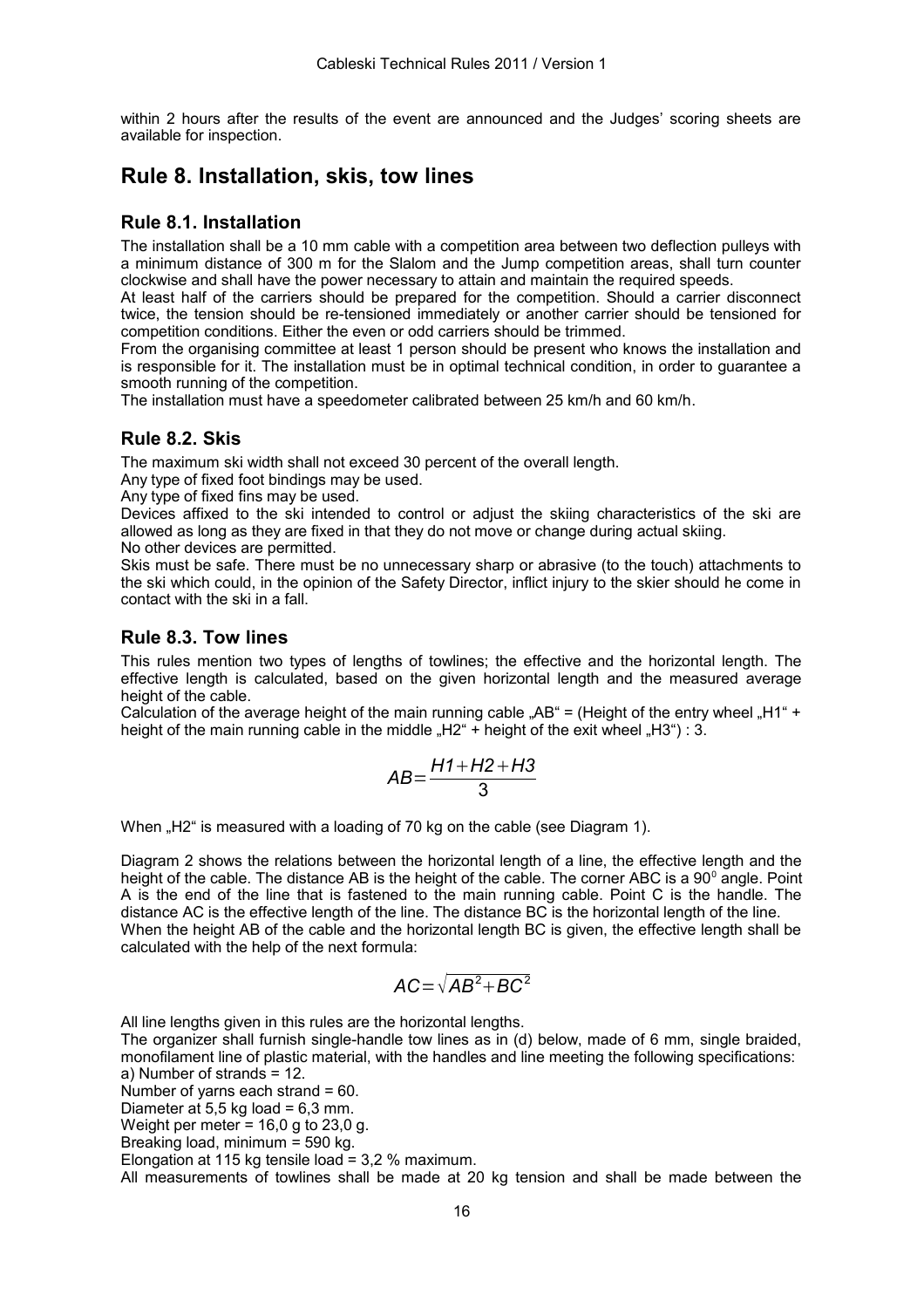centre line of handle at the point furthest from the end of the trimball.

b) The handle shall be made of 2,50 to 2,80 cm outside diameter material with no sharp edges or projections, with a non-slip surface or coating. The attaching ropes must in all cases go through the handle and must be attached so there is no possibility of movement between the rope and the handle when in use. The minimum certified breaking load of the handle shall be 270 kg applied at the rate of 290 kg for a minute at two load points 9 cm apart at the centre of the handle with the ends supported at the rope holes.

c) Tow lines should be prepared as follows: 6 lines of 18,25 m, 5 of 16,00 m and 14,25 m and 2 of the shorter lengths. A tolerance of  $\pm$  15 cm on the distance from the end of the trimball to the middle of the handle is allowed for ropes till 14,25 m. From the 13,0 m rope on the tolerance is reduced to  $\pm$  7,5 cm.

d) The tow rope shall consist of the following parts:

- the handle with a length of 1,50 m (only for Slalom and Jump)

- the tow rope

- the trimball and cable

e) Dimensions shall be as in Diagram 2.

#### **Rule 8.4. Pre-stretching of Tow lines**

All ropes should be pre-stretched to insure tightness of the splices before measurement.

#### **Rule 8.5. Tow lines and handles for the Trick event**

The towlines in the trick event are 14,50 m with a loop at the end (that is a 16 m line without the handle portion). The skier must furnish his own handle for the trick event of any length, dimension or material.

#### **Rule 8.6. Tow lines and handles in the Slalom and the Jump event.**

Skiers in Slalom and Jump are required to use competition supplied tow lines and handles. Organizers shall furnish a minimum of 6 identical handles as described in Rule [8.3.](#page-15-0)

#### **Rule 8.7. Bibs**

It may be required that skiers must wear identifying bibs while skiing. The bibs must be of a design approved by the Chairman of the IWWF Cableski Council for the Cableski World Championships or by the Chief Judge and the Safety Officer for any other competition. The central feature of the bib will be an identifying number on both the front and back of the bib. The individual digits of the number must be a minimum of 15 cm in height and be clearly visible from a distance. The design must allow for use of an arm sling in jumping and also be snug so that it does not interfere with the free movement required in tricks. The bibs will be given to each team captain before the competition for distribution to his team. Spare bibs, with no numbers, should be available at the starting jetty in case a skier's bib is damaged and unusable. Skiers must wear the bib with the number assigned to them only.

In case a skier started without wearing his bib, he will be disqualified for the reminder of this event and shall receive no points for this run.

#### **Rule 8.8. Non competition supplied equipment**

The use of such equipment is at the skier's own risk, and any failure of such equipment shall not be considered as the basis for any requests for reride.

#### **Rule 8.9. Tow lines for the Jump event**

The horizontal length for the towlines in the jump event is 18,25 m.

#### **Rule 8.10. Spectra ropes for Jump events**

On an experimental basis the use of Spectra ropes is allowed for Jump events. For the time being these events shall be limited to non-titled competitions or special Jump competitions. If the organiser decides to use Spectra ropes, this shall be announced in the invitation. A minimum of 5 lines shall prepared and shall be used by all skiers. The complete rope shall consist of a 1,25m piece made of standard rope as described in Rule [8.3,](#page-15-0) which shall work as designated breaking point, a part made of Spectra rope, and the handle (see Diagram 4).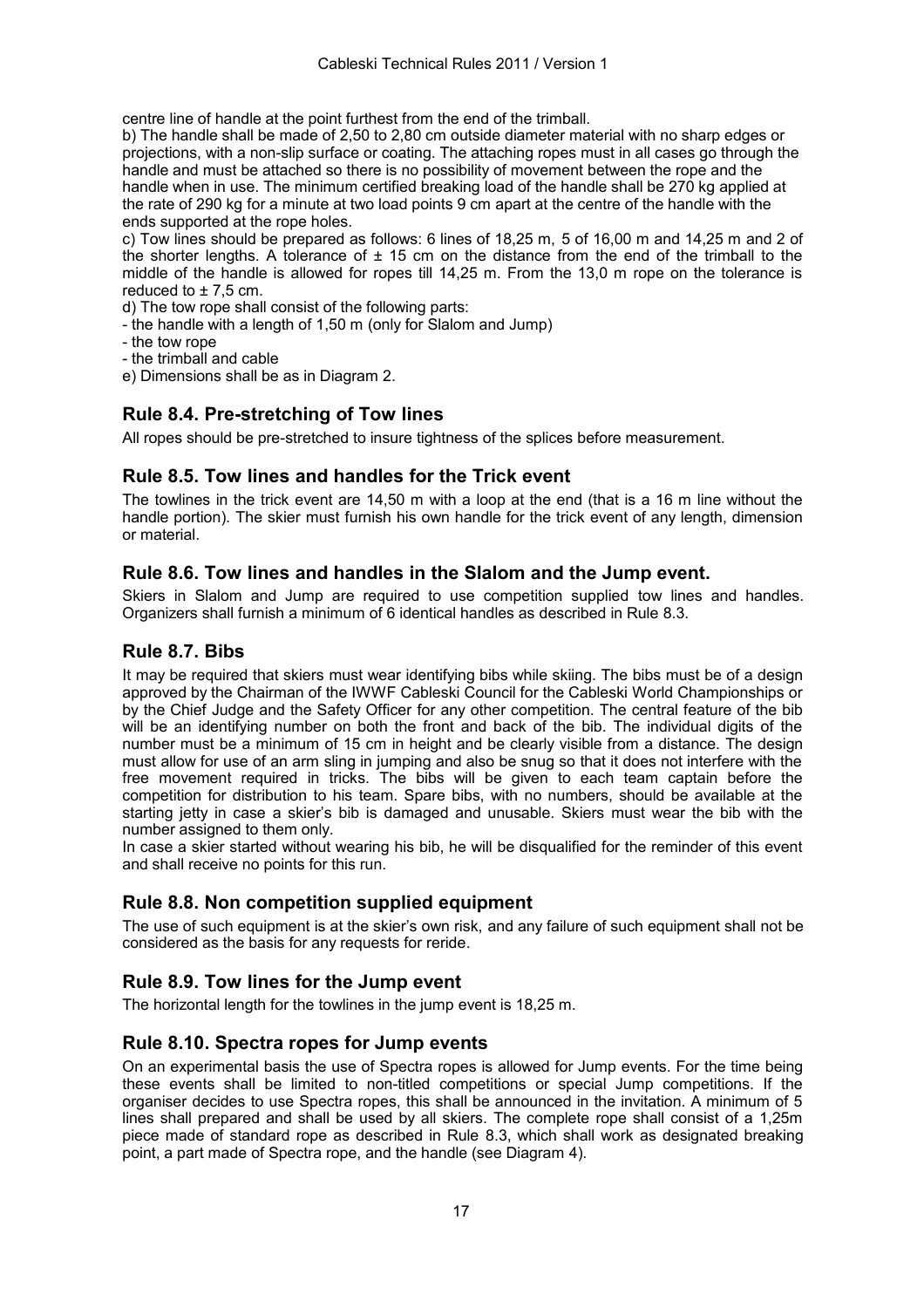## **Rule 9. Speeds and tolerances**

#### <span id="page-17-0"></span>**Rule 9.1. Tolerances**

All average speeds in Slalom, Tricks and Jumping shall be accurate to  $\pm$  0,5 km/h. For a speed to be considered accurate in any event, the *average* speeds recorded in the course, as noted by the official, must be within the tolerances allowed. The speed may vary a maximum of  $\pm$  0.5 km/h for a distance before entering the competition area and has to be maintained until the skier is out of the competition area, except for Rule [11.5.](#page-19-0)

#### **Rule 9.2. Accuracy of timing devices**

Any timing device used in a competition must be checked for accuracy by the Homologator or the Chief Judge.

#### <span id="page-17-3"></span>**Rule 9.3. Timing for Slalom and Jumping**

The timing for Slalom shall start when the skier's carrier passes the last deflection pulley before the slalom course and ends when the skier's carrier passes the first deflection pulley after the slalom course.

Timing for Jumping will be taken between the two carriers immediately following the skier's carrier. The timing starts when the first carrier after the skier's carrier passes the deflection pulley before the ramp and ends when the second carrier after the skier's carrier passes that deflection pulley. In case of a fall of the skier, the timing is stopped at the moment of the fall.

#### <span id="page-17-2"></span>**Rule 9.4. Position of Timers**

There shall be two officials for timing in Slalom and Jumping. The Official Timer shall be located at the most appropriate position. The Backup Timer may be located on one of the judges towers and shall govern in the event that the Official Timer fails to get an accurate time for some reason. The timer shall observe and record all timings, and deviations, on each pass, and shall inform the responsible official about any deviations that exceed the tolerances in Rule [9.1.](#page-17-0)

#### **Rule 9.5. Timing devices for timing of Slalom and Jump**

The timing devices for timing for Slalom and Jump must determine the average speed in the time between the starting and stopping the device measuring. The backup timing device may be a stopwatch.

## **Rule 10. Definitions**

#### **Rule 10.1. Competition area**

The competition area is defined between the deflection pulleys before and after the Trick, Slalom and Jump course. The competition layout and dimensions are shown in Diagram 6, Diagram 9, and Diagram 11. No buoys or markers other than those indicated and buoys for video jump measurement systems are permitted within the competition area except to mark safety hazards, landing or starting areas or turning buoys. Any such buoys shall be distinguishable from competition buoys and shall be pointed out to the skiers at the start of the competition.

A skier enters and leaves the competition area when his carrier goes around the pulley which marks the beginning or the end of the competition area.

Any changes in the layout between the practice and the competition (moving of buoys, removal of buoys) shall be notified to the skiers, if possible before the practice.

#### <span id="page-17-1"></span>**Rule 10.2. Definition of a fall**

A fall in any event is defined as accomplished at the moment any one of the following occurs:

- a) The skier loses possession of the towline.
- b) The skier does not have at least one ski on one foot.
- c) The weight of the skier is not supported by his ski or skis; and in addition, the skier is ultimately unable to regain skiing position. In Slalom and in Jump the skier may not recover by making a tumble turn. A recovery by making a tumble turn BEFORE the course shall not be considered as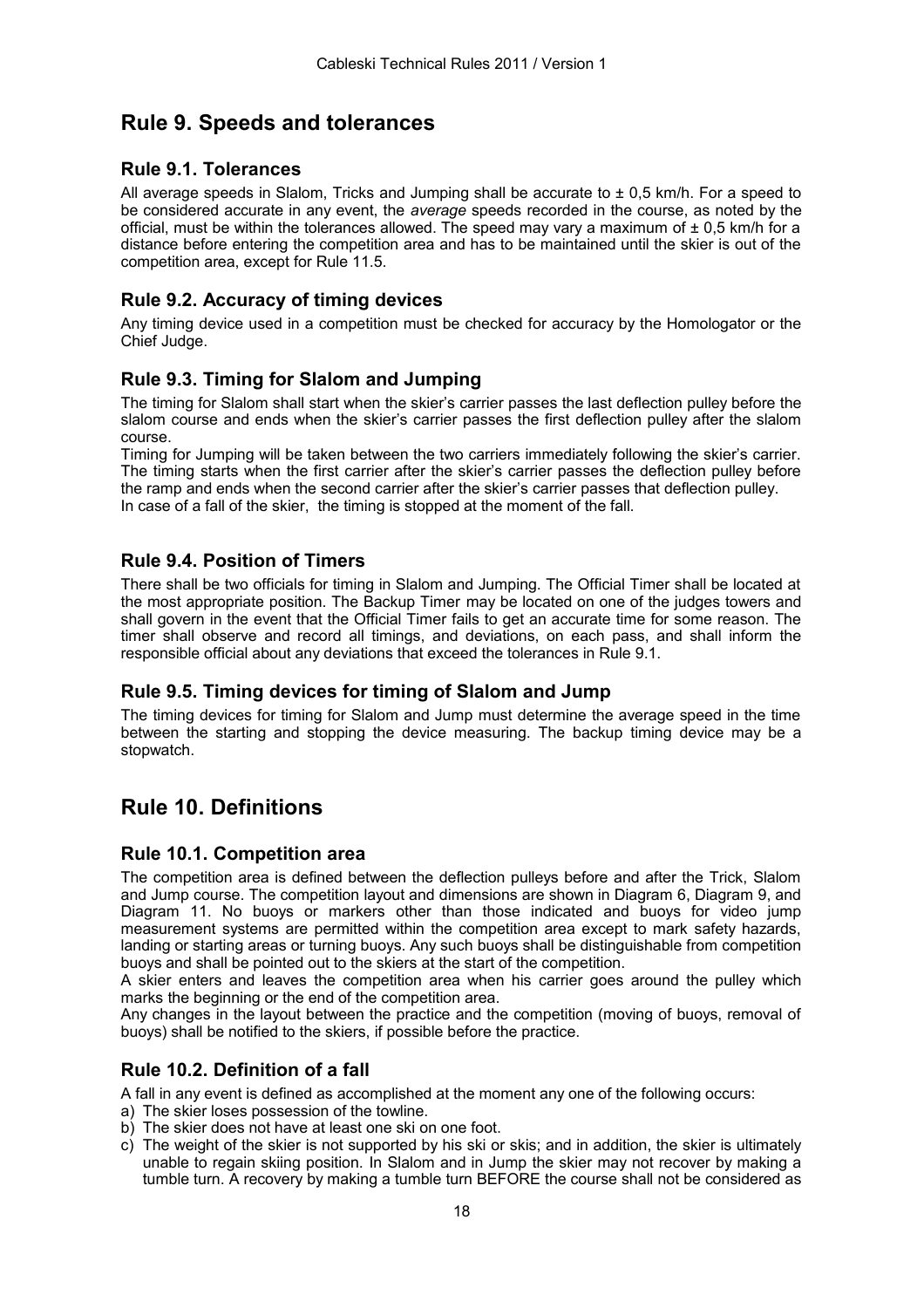<span id="page-18-2"></span>a fall.

#### **Rule 10.3. Definition of skiing position**

Skiing position is defined as that position in which all of the following exists:

- a) The skier has possession of the towline.
- b) The skier is riding forward or backward with a ski or skis on his feet.
- c) The weight of the skier is entirely supported by his ski or skis on the water, or the skier is ultimately able to regain good balance.

#### **Rule 10.4. Start of the skier**

The skier is considered to have started when the marked carrier of the main running-cable connects with the ski line.

#### **Rule 10.5. Disqualification of the skier at the start**

Each skier who is not ready to start when the marked carrier connects with the ski line shall be disqualified for the remainder of that round in that event.

In the case where a skier has been disqualified or has been scratched the next skier shall start as soon as technically possible.

If necessary there shall always be a skier ready to ski in case an unforeseen empty run occurs. This forerunner will then ski one round before the next competitor starts.<sup>[2](#page-18-1)</sup>

The skiers will make every effort to return to the starting jetty without undue delay when they are still skiing in the same event. They shall be disqualified for the remainder of that round in that event if in the opinion of the majority of the event officials they are seeking extra time between passes.

#### **Rule 10.6. Team representative**

Each Federation shall select a team representative whose name shall be given to the Chief Judge before familiarization starts. The team representative shall represent all skiers from his federation. An alternative team representative may also be named.

#### **Rule 10.7. Time of posting**

The time of posting is when the signed results are posted.

#### **Rule 10.8. Usage of a run off**

The result performed in a run off will only be used for determination of final placement for the event. This means that this result will not be used for overall score, record setting, ranking list performances and performance booklets entries.

## **Rule 11. Jumping**

#### <span id="page-18-0"></span>**Rule 11.1. General Jump Event Conditions**

Each skier shall be entitled to three registered jumps or passes or falls in the preliminary round and three registered jumps or passes or falls in the final round.

The jumps must be done singly. The skier is not allowed to take the jumps consecutively, unless there is only one skier on that jump height.

For the allowed ramp heights for each division and age category see Rule [3.2.](#page-10-0) Skiers of one division and age category jumping at the same ramp height will be drawn together and the skiers jumping on the lowest ramp height will be jumping first.

It is recommended to group skiers of different divisions and age categories jumping on the same ramp height together.

If a skier chooses to change his ramp height for the final round, he should announce this to the Chief Calculator within two hours after the preliminary round jump results are posted.

<span id="page-18-1"></span><sup>&</sup>lt;sup>2</sup>Using a forerunner should be as little as possible, e.g. an exaggerated use of the forerunner is not encouraged by the Cableski Council. Cases where a forerunner can be used:

<sup>-</sup> Slalom: Before the first skier and in case of an unforeseen empty run. In case just one skier is left to ski (all others are already out of the competition) the usage of a forerunner is not encouraged.

<sup>-</sup> Tricks: Before the first skier.

<sup>-</sup> Jump: Before the first skier, to check the measurement system.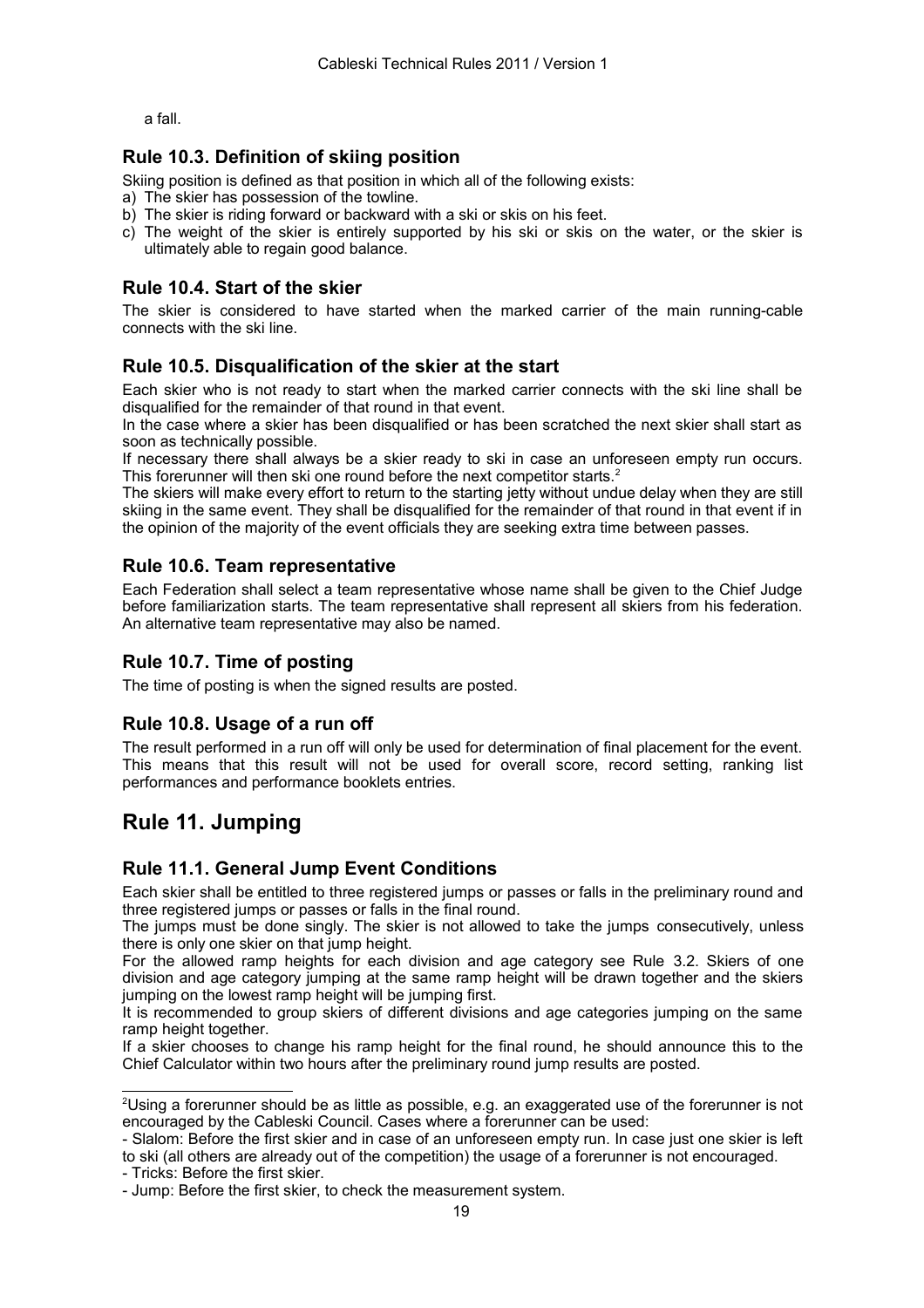Only the length of the jump will be considered no matter what ramp height is chosen by the skier. A fall shall not eliminate the skier from the following pass provided that fall is a result of a jump.

#### **Rule 11.2. Refusal of the skier**

A skier may refuse to enter the jump course on each jump by raising one arm in the air. He shall not be penalized for so doing providing this refusal was for a reason judged acceptable by the Event Judges. The skier must be ready to ski immediately after the decision of the Event Judges. Should the skier not be ready or should the reason be judged not acceptable by the Event Judges, he looses the right for this jump and this jump will not be considered as a registered jump.

A jumper shall receive no further jumps in a round, if on a definite cut to the ramp, the jumper elects to pass between the ramp and the main running cable, whether or not he retains the tow rope.

#### **Rule 11.3. Competition area**

The competition area begins at the last deflection pulley before the ramp and finishes at the next deflection pulley after the ramp (see Diagram 6).

The ramp must be situated between 180 m and 190 m after the first deflection pulley of the competition area. There shall be a buoy at 140 m and one at 160 m before the ramp. These buoys will act as guide buoys for the skiers, to start their cut.

If the jump course and the slalom course are incorporated into each other, the 140 m and the 160 m buoys shall be in a different colour than the slalom buoys.

#### <span id="page-19-1"></span>**Rule 11.4. Description of the Jump Ramp**

The jump ramp shall be an inclined plane with an apron on the right-hand side. The ramp shall meet the following specifications:

- a) Width: 3,70 m to 4,30 m at all points. 4,20 m to 4,25 m is recommended.
- b) Length out of water: 6,40 m to 6,80 m at all points.
- c) Length under water: 50 cm minimum.
- d) Ratio of ramp height at take off edge to ramp length out of water:  $0.235 \pm 0.003$  (1.50 m) or  $0,255 \pm 0,003$  (1.65 m) or  $0,271 \pm 0,003$  (1.80 m).
- e) Ratios are to be computed on both sides of the ramp, and the ramp height at the take off edge at the two corners may differ by no more than 2,5 cm (see Diagram 8).
- f) The surface must be flat with a maximum deviation of 2,5 cm from plane. This will be verified by two measurements:
- Place a taut string from the lower right corner (jump course side) of the surface of the upper left corner of the surface and measure the maximum distance between the ramp surface and the string.
- Place a taut string from the bottom center of the surface to the top center of the surface and measure the maximum distance between the ramp surface and the string. These distances are to be recorded and must not exceed 2,5 cm as stated above.
- g) An apron shall extend the full length of the ramp on the right-hand side and be at least 30 cm under water when the ramp is set for the 1,80 m height. Ramp aprons shall be of different colour or shade from the ramp surface so as to provide a satisfactory contrast between apron, water and ramp surface. The apron shall have a minimum angle of  $40^{\circ}$  and a maximum of  $50^{\circ}$ . The recommended angle is 45°.
- h) 6,40 m and 6,80 m length markings, clearly identified, shall be placed on the ramp surface so that they are readily visible. A line visible from shore shall be painted at the center of and just below the take off edge for meter sighting purposes.
- i) The jumping ramp must be securely anchored in place so that the center take off edge will not vary more than the sighted width of the cross hair on both meters after coming to static rest. "Static rest" is the position assumed by the ramp in ambient water not affected by skier's wakes or backwash.
- j) All measurements of the ramp shall be made under competition conditions, including the weight of watering equipment and not including the weight of a skier.
- k) It is recommended that all fibreglass jump surfaces are of a red-orange colour. Wax surfaces on wood will remain their natural colour.

#### <span id="page-19-0"></span>**Rule 11.5. Jumping speeds**

The speeds for the jumping event shall be at the option of the skier up to following maximum speed of the skiers division and age category as per Rule [3.2.](#page-10-0)

The maximum jump speed will be lowered only by increments of 3 km/h.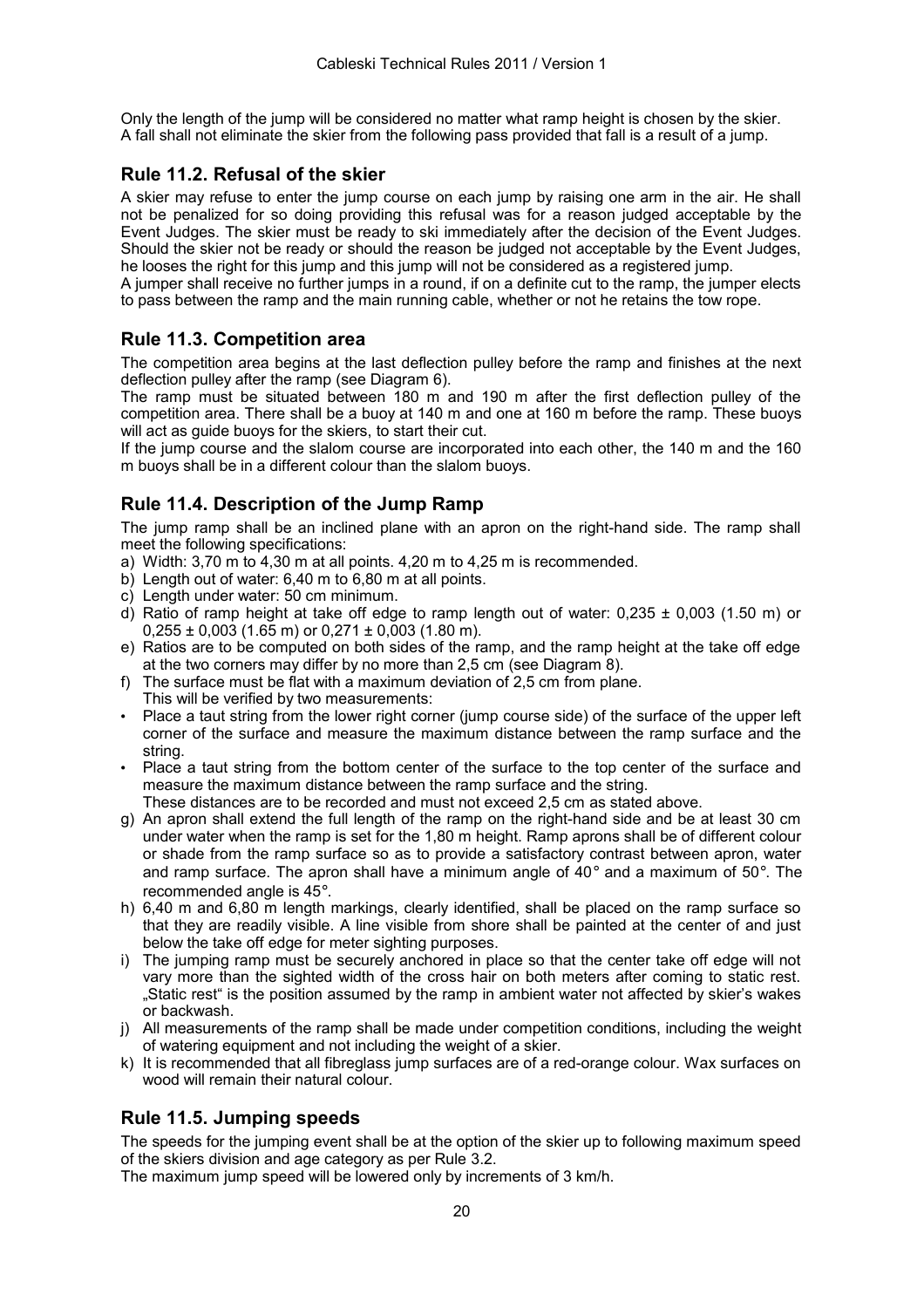Following jump speeds will be used: 39 km/h, 42 km/h, 45 km/h, 48 km/h, 51 km/h, 54 km/h , 57 km/h.

The skier can elect his startspeed, provided that it is not more than 15 km/h lower than the elected jumpspeed. Immediately after the carrier has passed the last deflection pulley before the ramp, the speed will be brought from the startspeed to the jumpspeed. Decelerations of the cable from jumpspeed to startspeed starts immediately after the skier hits the water after the jump. The rate of deceleration will be the same as the rate of acceleration from startspeed to jumpspeed and should be as fast as possible.

N.B.: The startspeed is the speed the cable has to have before the skier enters the competition area, means before the carrier passes the last deflection pulley before the ramp. The skier can leave the starting jetty with a lower speed.

#### **Rule 11.6. Officials stopping a jump**

A jump shall not be registered should the Judges decide that there is a hazard because of dangerous water conditions or other reasons. A judge shall then inform the Technical Official to lower the speed.

#### **Rule 11.7. Scoring of a jump**

A jump shall be scored when the skier passes over the ramp, lands and skies until the carrier passes the pulley after the ramp without falling.

The cable can be stopped after the carrier passes the pulley to avoid a dangerous situation for the skier as described in Rule [13.8.](#page-24-0)

The distance shall be communicated after each scoring jump. If the distance of a skier has not been communicated before he is due to take his next jump, he may request his distance before starting.

#### **Rule 11.8. The result of a skier falling**

Every time a skier falls from the time he has started until the carrier goes around the deflection pulley after the ramp, it shall count as a registered jump, for which he receives no score.

#### **Rule 11.9. Officials**

There will be three judges for the event.

#### <span id="page-20-0"></span>**Rule 11.10. Timing**

The Technical Officer shall observe the accuracy of the speeds and speed changes.

When the jump speed is above the maximum allowable a rerun is mandatory. If the speed chosen is below the maximum and the speed is out of tolerance, the skier shall have the option of a reride as long as the maximum speed tolerance was not exceeded, in which case the reride is mandatory. In case of a mandatory reride, the pass leading to the reride will not be scored.

If the jump speed is below the minimum allowable, the skier has an optional reride.

In case of an optional reride, the jump shall not be scored less than the distance obtained in the pass leading to the reride.

If a rerun is given because of an error in speed, it must be taken immediately, or, in the case of a fall, when the skier returns to the start dock.

#### **Rule 11.11. Safety Equipment**

All skiers in jumping events must wear approved life jackets and suitable helmets.

#### **Rule 11.12. Jump distance measuring**

There are two approved jump measuring systems:

- The Böttcher Video measurement system.

- The Corson Video measurement system.

All systems must be checked and approved by the Homologator after installation.

Also other system can be used if checked and approved by the Homologator.

#### **Rule 11.13. Use of a video jump measurement system**

The distance shall be measured to the skier's point of impact in the water closest to the ramp (first point of impact) and then an adjustment offset of 2,1 m shall be added.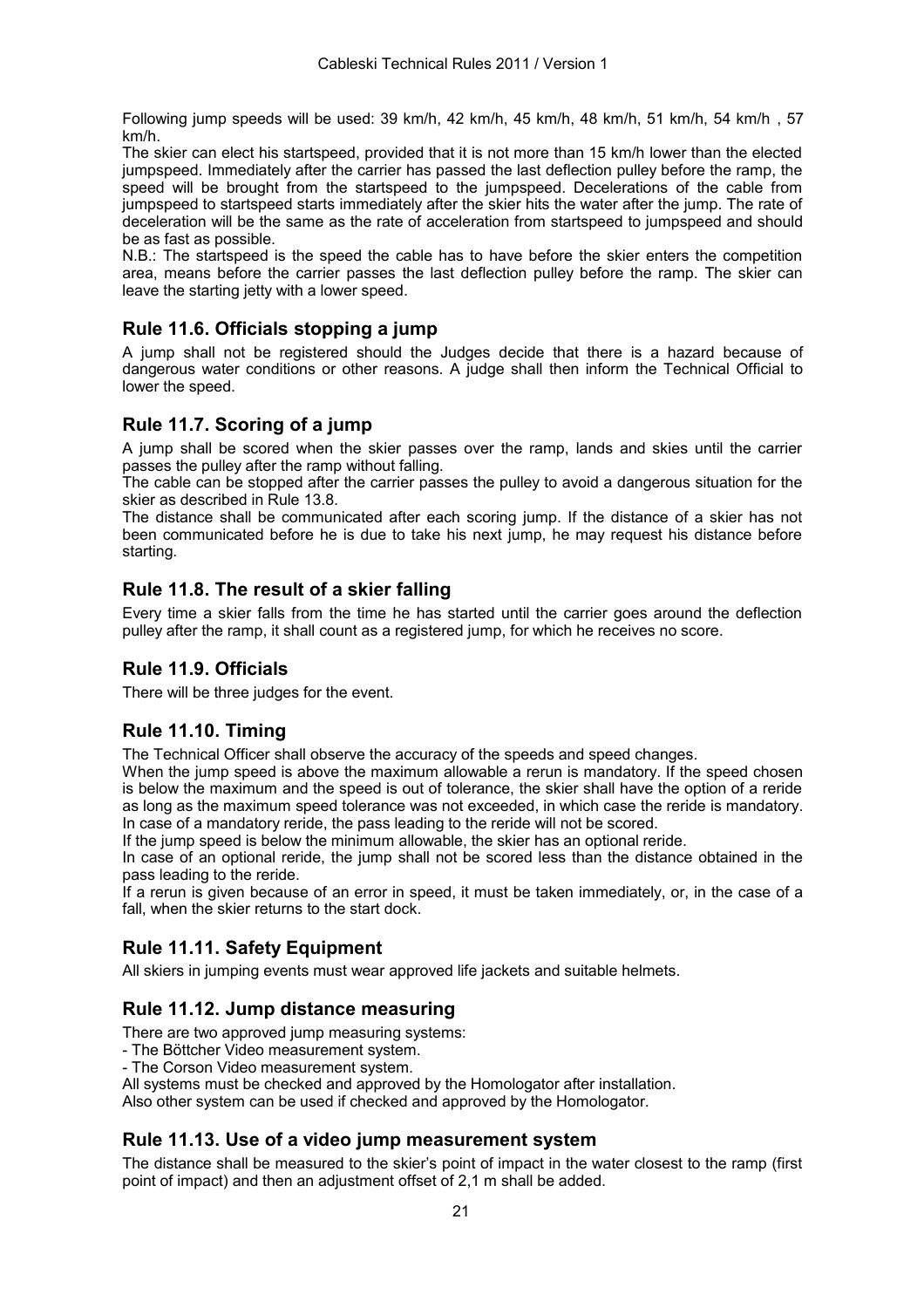For the video system, there shall be two designated officials who shall jointly agree on the impact point. These officials can also be event judges if they have a full and direct view of the jump course. The calculated distance shall not be displayed until the impact point is decided upon. Videotaping or hard disk recording shall be used as backup.

#### <span id="page-21-0"></span>**Rule 11.14. Scoring**

Jump distance shall be scored in increments of 10 cm only.

The longest jump of each round will be the only one counted. The skier's result from the final round will determine his placement in the event. If a majority of the Appointed Judges decide that it is physically impossible to complete the final round of the event, placement will be from the results of the preliminary round.

The better result obtained by the skier, in either the preliminary or the final round, shall count towards the individual overall.

To be considered for placement the skier must have started in this event.

#### **Rule 11.15. Ties**

If a tie exists for first place, it shall be run off. If a tie exists for second or third place, placement shall be decided on the basis of the higher preliminary round score. If a tie still exists, it shall be run off. The run off shall have a new drawing of order. Each tying skier shall be allowed two jumps with the longer jump being scored according to Rule [11.14.](#page-21-0) Repeated ties shall be run off in the same manner until broken.

## **Rule 12. Slalom**

#### <span id="page-21-1"></span>**Rule 12.1. General**

The skier shall follow the main running cable around the deflection pulley before the slalom course, pass around the outside of all 6 buoys, and after rounding the  $6<sup>th</sup>$  buoy, proceed through the end gate, and ski until the carrier has passed the deflection pulley after the slalom course to qualify for the next pass.

At the maximum slalom speed the following tow lengths shall be used:

| $1st$ pass           | 18,25 m rope |
|----------------------|--------------|
| $2nd$ pass           | 16,00 m rope |
| 3rd pass             | 14,25 m rope |
| 4 <sup>th</sup> pass | 13,00 m rope |
| $5th$ pass           | 12,00 m rope |
| 6 <sup>th</sup> pass | 11,25 m rope |

In any further passes, the rope shall be shortened by half a meter. If needed, the first speed may be lowered in 3 km/h increments and then proceed upwards again in the same 3 km/h increments up to the maximum speed for the division and age category. The skier has to do one pass after another without falling until the maximum speed has been achieved. Then the skier will proceed as shown in the table.

The finals shall start with the rope length or slalom speed that was passed in the preliminary round by all skiers that take part in the finals in that division and age category unless changed by the Event Judges.

The skier or his representative shall announce the rope length or slalom speed at which he elects to start on a published time close before the estimated start of that series or event. A skier who fails to announce the rope length or slalom speed at which he wants to start, shall have to start at the published start rope and speed.

Further the skier has to inform the Technical Officer at which speed he desires to leave the starting jetty.

Acceleration from start speed to slalom speed shall be done directly after the skier has started.

#### **Rule 12.2. Refusal of a skier**

A skier may refuse to enter the slalom course by raising one arm in the air. He shall not be penalised for so doing providing this refusal was for a reason judged acceptable by the Event Judges. The skier must be ready to ski immediately after the decision of the Event Judges. Should the skier not be ready or should the reason be judges not acceptable by the Event Judges, he should be disqualified from the remainder of that round in the event.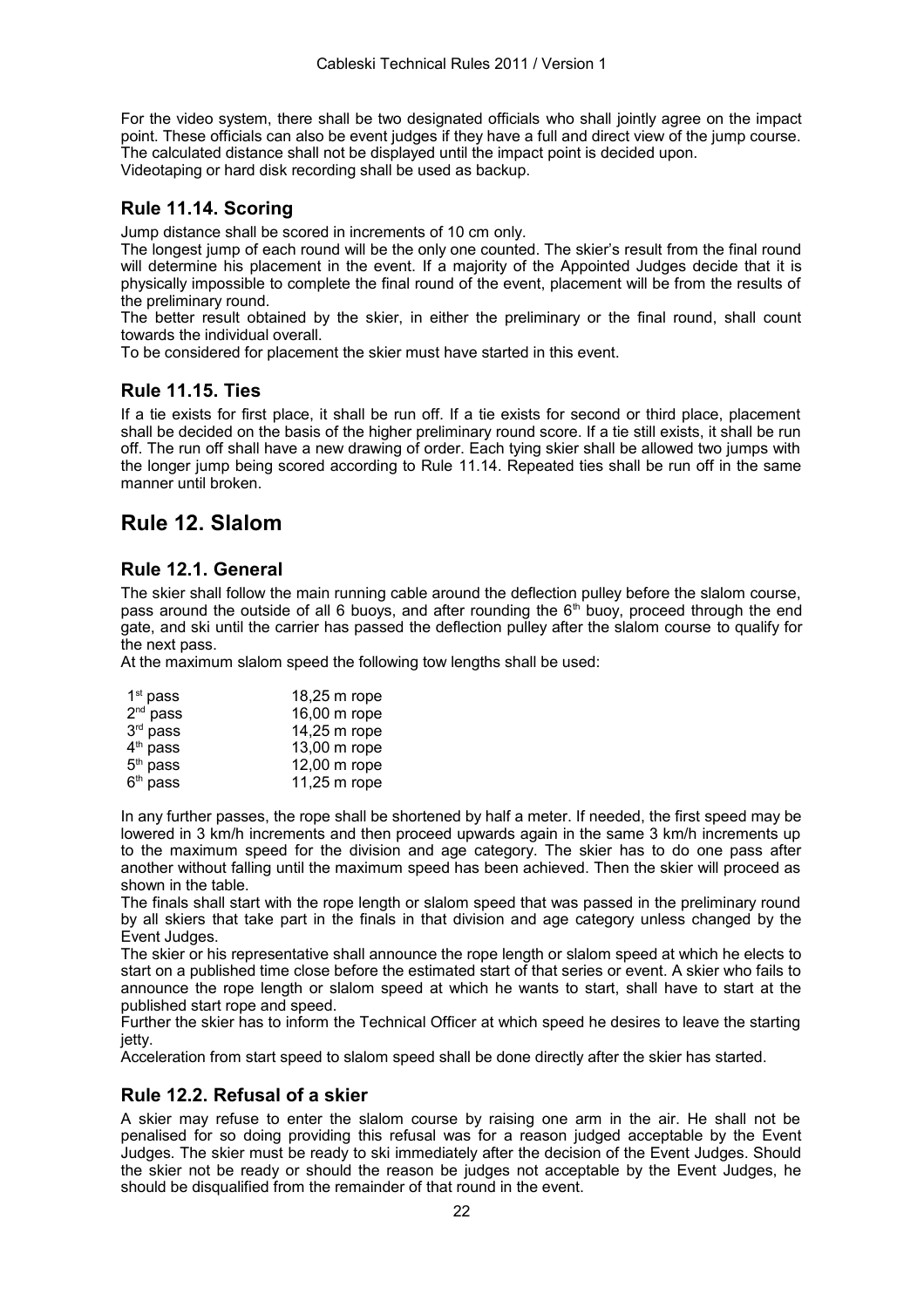#### **Rule 12.3. Competition area**

The competition area begins at the last deflection pulley before the 1<sup>st</sup> slalom buoy and finishes at the next deflection pulley (see Diagram 9).

#### <span id="page-22-2"></span>**Rule 12.4. Buoys**

The colour of buoys shall be selected for maximum visibility. For the Slalom and exit gate buoys a fluorescent red or yellow colour is recommended.

Middle line buoys in the slalom course shall be a different colour from the slalom and exit gate buoys. White or yellow is recommended.

Slalom and exit gate buoys shall be 22 to 28 cm in diameter. 23 cm is recommended. Middle line buoys shall be 22 to 30 cm in diameter.

All buoys shall be of a lightweight, pliable material with smooth exposed surface.

Each buoy shall have a strong loop for attaching anchor lines. The buoys must be attached to the anchor line by the use of a system that will tighten the buoy in such a way as to ensure that it does not move around from its position.

Slalom buoys shall be fastened so that they have 11 to 17 cm of height out of the water. 11,5 cm is recommended. The exit gate and middle line buoys shall be fastened so that they have 16 to 22 cm of height out of the water. 17 cm is recommended.

#### **Rule 12.5. A fall in Slalom**

A fall before or in the course concludes the performance of the skier, but he shall receive credit for buoys scored before the fall.

#### **Rule 12.6. Scoring buoys**

A buoy not missed is scored as follows, up to the point of the first miss:

- a) ¼ buoy when the skier crosses the line C-D, in a skiing position (Rule [10.3\)](#page-18-2), before the buoy to be rounded. The skier shall not receive the ¼ buoy if he passes inside the buoy.
- b) ½ buoy when the skier has re-crossed line C-D in a skiing position (Rule [10.3\)](#page-18-2), before the level of the next buoy or exit gate.
- c) 1 buoy when the skier has crossed the middle-line under the main-running cable, marked by middle line buoys, before passing the level of the next buoy or the gate without falling (Rule [10.2\)](#page-17-1).

(see Diagram 10)

A deflection pulley or the end gate is not scored at all.

#### **Rule 12.7. End of the slalom run**

A skier in either a preliminary or final round may continue to run the course as provided in Rule [12.1](#page-21-1) until he misses a buoy or the exit gate, at which point his scoring ends for that round.

#### **Rule 12.8. A miss or "riding over"**

It is a miss to ride inside the buoy or outside the end gate or to ride over, straddle or jump over a buoy or an exit gate buoy or to jump through the exit gate; but there is no penalty for grazing a buoy with a ski or part of the body.

"Riding over" shall be defined as hitting a buoy with the ski so as to move it significantly from it's position or temporarily sink it. Hitting a buoy less severely shall be considered as "grazing".

#### <span id="page-22-1"></span>**Rule 12.9. Slalom towers**

The slalom judging towers shall be braced structures having a platform with railing approximately 2 - 3 m above the water surface. They may either rest on the bottom or be securely anchored in position. The slalom judging towers should be positioned to provide the best possible view over the entire slalom course. It is **not** recommended to use the ramp as a slalom tower.

#### <span id="page-22-0"></span>**Rule 12.10. Judging slalom**

Please see [Rule 15.2. f](#page-30-0)or the applicability of the different slalom judging variations in dependency of the homologation level. Any video used in Slalom shall be recorded so that a review is possible. a) Use of a centerline video. A video camera shall be located at the end of the slalom course, facing the skier and as much as possible in the central axis of the slalom course (see Diagram 9). The camera shall be installed in a height of 3.0 to 3.5 meter above the water level. The camera shall be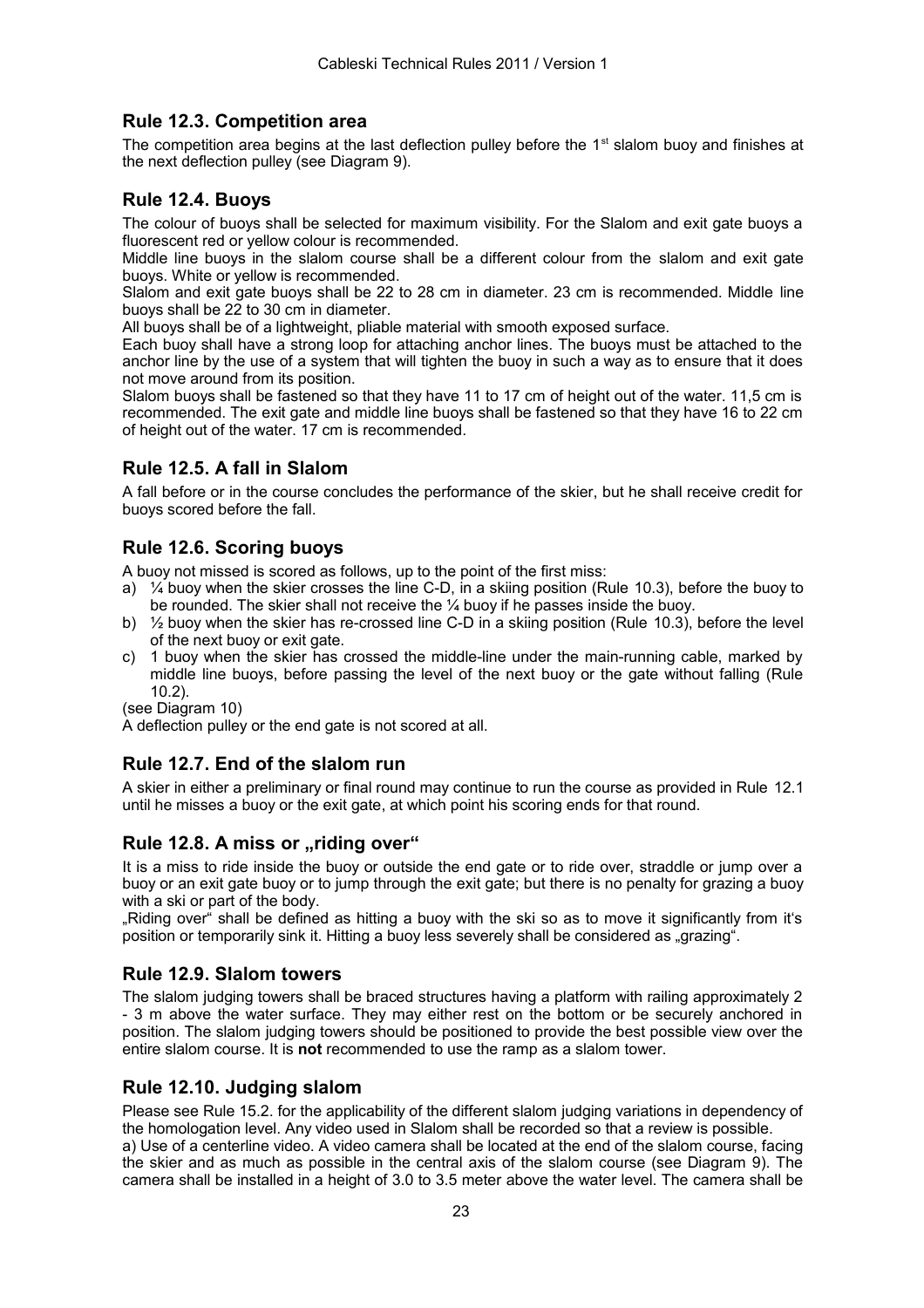equipped with optical (not digital) zoom of sufficient power and adjusted to show the skier, the centerline and the buoy to be rounded.

5 or 3 judges shall be located on one tower from where they can view the centerline video. Each judge shall judge the slalom buoys and the end gate independently.

In case these judges are located on a tower from where a view on the slalom course is not possible, it is recommended to place two additional judges in a position from where they can watch the course to inform the Chief Judge, Technical Official and the appointed judges from any irregularity.

b) Use of an end gate video. A video camera shall be located to display the end gate and the  $6<sup>th</sup>$ buoy at all times. (see Diagram 9)

3 judges shall be located on one tower in the middle of the course. Each judge shall judge the slalom buoys and the end gate independently. All three judge must be able to see the live stream from the exit gate video camera without turning away from the course.

c) No video used.

There shall be three judges on the first judging tower and two judges on the second judging tower placed in a suitable position to judge the exit gate. Skier buoys shall be judged by all five judges. The exit gate shall be judged only by the two judges on the exit gate tower unless they are not in agreement, in which case all five judges will vote on the exit gate.

#### <span id="page-23-0"></span>**Rule 12.11. Timing**

The Timer shall inform the responsible official of wrong speeds to take the necessary action.

Where the applicable speed is slower than allowable on any pass, a rerun shall be mandatory. If the pass was not a perfect pass, the skier may not improve his score over that obtained in the slow pass, unless the speed is so slow that it is equal to or below the fast tolerance of the next slower pass. If the pass was a perfect pass (score is 6, skier to continue), the skier may choose to proceed to the next pass instead of repeating the pass. If the skier then makes a perfect pass, he receives credit for both passes. If the pass is missed, he will receive credit for the buoys made as if it were the lower, skipped pass.

Where the speed is faster than allowable and the skier has not made a perfect pass, he shall have an optional reride. If taken, it shall not be scored less than the score obtained on the pass leading to the reride.

#### **Rule 12.12. Safety equipment**

All skiers in Slalom events shall be required to wear an approved life jacket.

#### **Rule 12.13. Scoring**

The skier's result from the final round will determine his placement in the event. If a majority of the Appointed Judges decide that it is physically impossible to complete the final round of the event, placement will be from the results of the preliminary round.

The better result obtained by the skier, in either the preliminary or the final round, shall count towards the individual overall. He shall get credit for his score on the speed / rope length he was skiing at, under the provisions of Rule [12.1](#page-21-1) provided his first pass is perfect. If his first pass was not perfect he shall get credit for his score as if he was skiing at the official start speed or rope length of his division and age category for that competition. The official results must show the official start speed and rope length of the round of the event and the number of buoys scored by each skier on his last pass showing the speed and rope length.

To be considered for placement the skier must have started in this event.

#### **Rule 12.14. Challenging a score**

When slalom video is used and if a skier believes that there was an error in a score, he may challenge it by notifying the Chief Judge before the start of the next skier or as soon as is judged practicable by the Judges, and by putting up 250€. The Chief Judge and event judges will review the video (center line or end gate video). If they agree on a score, that will be the given score. If they disagree or agree that the video does not clearly overrule the score given by the judges, then the original score will stand. The 250€ will only be returned if the original score was changed.

#### **Rule 12.15. Ties**

If a tie exists for first place, it shall be run off. If a tie exists for second or third place, placement shall be decided on the basis of the higher preliminary round score. If a tie still exists, it shall be run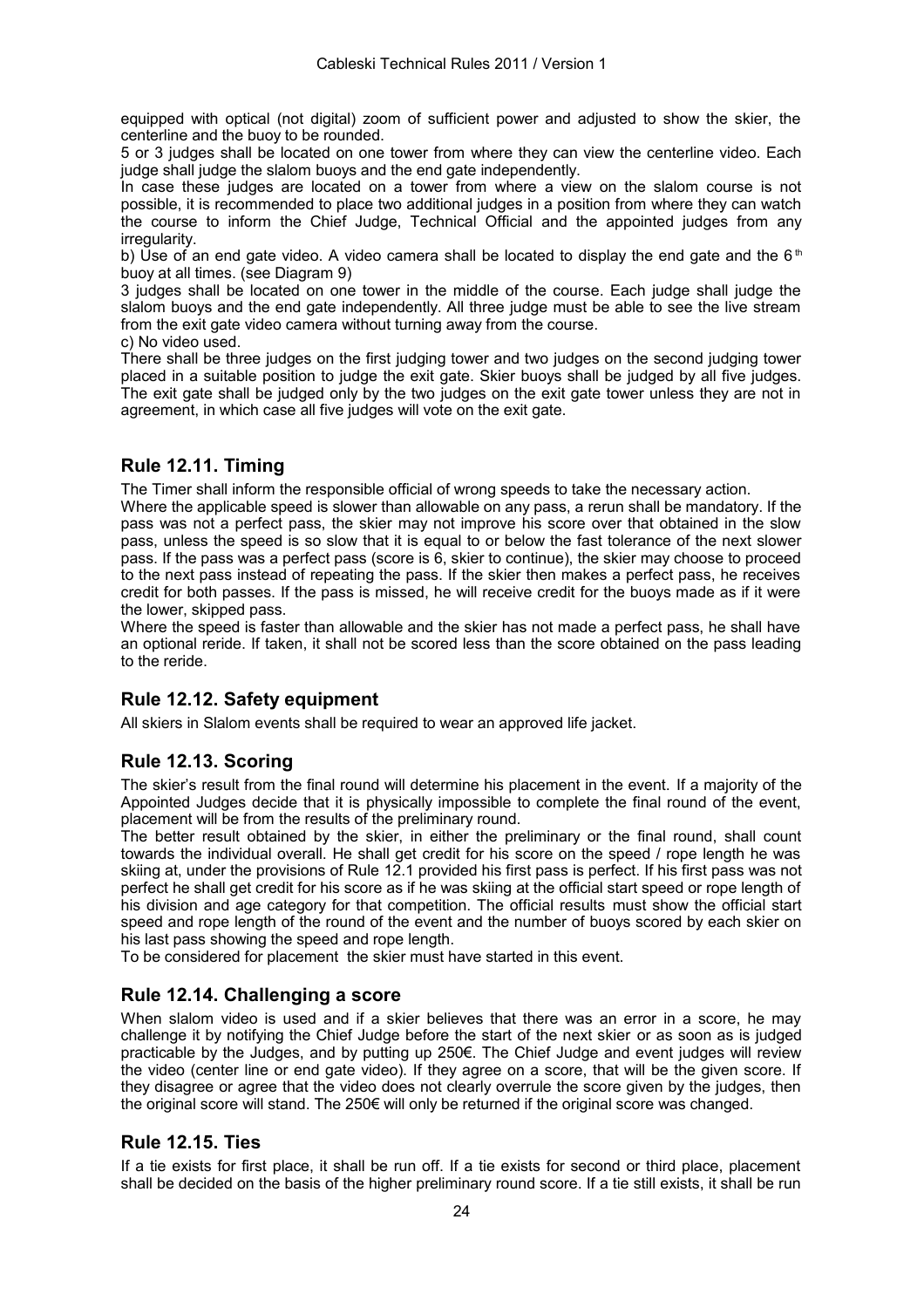off. The run off shall have a new drawing of order. The tie breaking run shall begin with the scheduled speed and rope length of the last complete pass and conclude with the first miss. Repeated ties shall be run off in the same manner until broken.

## **Rule 13. Tricks**

#### **Rule 13.1. General**

Each skier shall be allowed two passes through the trick course during which time he may perform as many tricks as he desires. The trick skier is not allowed to take the two passes consecutively.

#### **Rule 13.2. Refusal of a skier**

A skier may refuse to enter the trick course by raising one arm in the air. He shall not be penalized for so doing providing this refusal was for a reason judged acceptable by the Event Judges. The skier must be ready to ski immediately after the decision of the Event Judges. Should the skier not be ready or should the reason be judged not acceptable by the Event Judges, he looses the right for that pass and this pass will not be considered as a registered pass.

#### **Rule 13.3. Competition area**

The competition area begins at the last deflection pulley before the trick area and finishes at the next deflection pulley (see Diagram 11).

#### **Rule 13.4. Speed**

The skier shall receive his choice of a constant speed through the course for each pass. The speed in trick skiing, assuming it is held constant from the deflection pulley before entering the course, is the skier's responsibility.

The skier shall inform the Technical Officer what speed he desires on each pass.

#### **Rule 13.5. Start of trick pass timing**

After passing the deflection pulley before the trick area the beginning of the trick pass shall begin:

- <span id="page-24-1"></span>a) for a surface trick, at the first discernible rotation of the ski from the tracking direction (or position)
- b) for an air trick, at the earliest of the following to occur:
	- 1. at the first discernible rotation of the ski from the tracking direction (or position)
	- 2. when the ski under the binding of the leading foot leaves the water surface no longer supporting the weight of the skier

The skier shall announce to the starter and the Technical Official if he plans to start with a trick in back position. In this case the beginning of the trick pass shall be as described above from the second trick if the first trick starts in front postion and if the second trick starts in back position.

#### **Rule 13.6. End of the trick pass**

The trick pass shall end:

- a) 20 seconds after the start of the pass.
- b) when the skier falls in the course.
- c) when the carrier reaches the end of the competition area.

#### **Rule 13.7. A fall before the pass**

If a skier falls while practising before the pass, he loses the right to that pass.

#### <span id="page-24-0"></span>**Rule 13.8. Use of a release or braking the cable**

If a skier wishes to use a release he must inform the Technical Officer beforehand. The skier uses the release entirely at his own risk.

The skier may provide an observer to instruct the Technical Officer to stop the cable. The skier is fully responsible for any braking of the cable and no request for reride will be granted upon premature or accidental braking.

#### <span id="page-24-2"></span>**Rule 13.9. Officials**

Please see [Rule 15.2. f](#page-30-0)or the required number of judges scoring tricks in dependency of the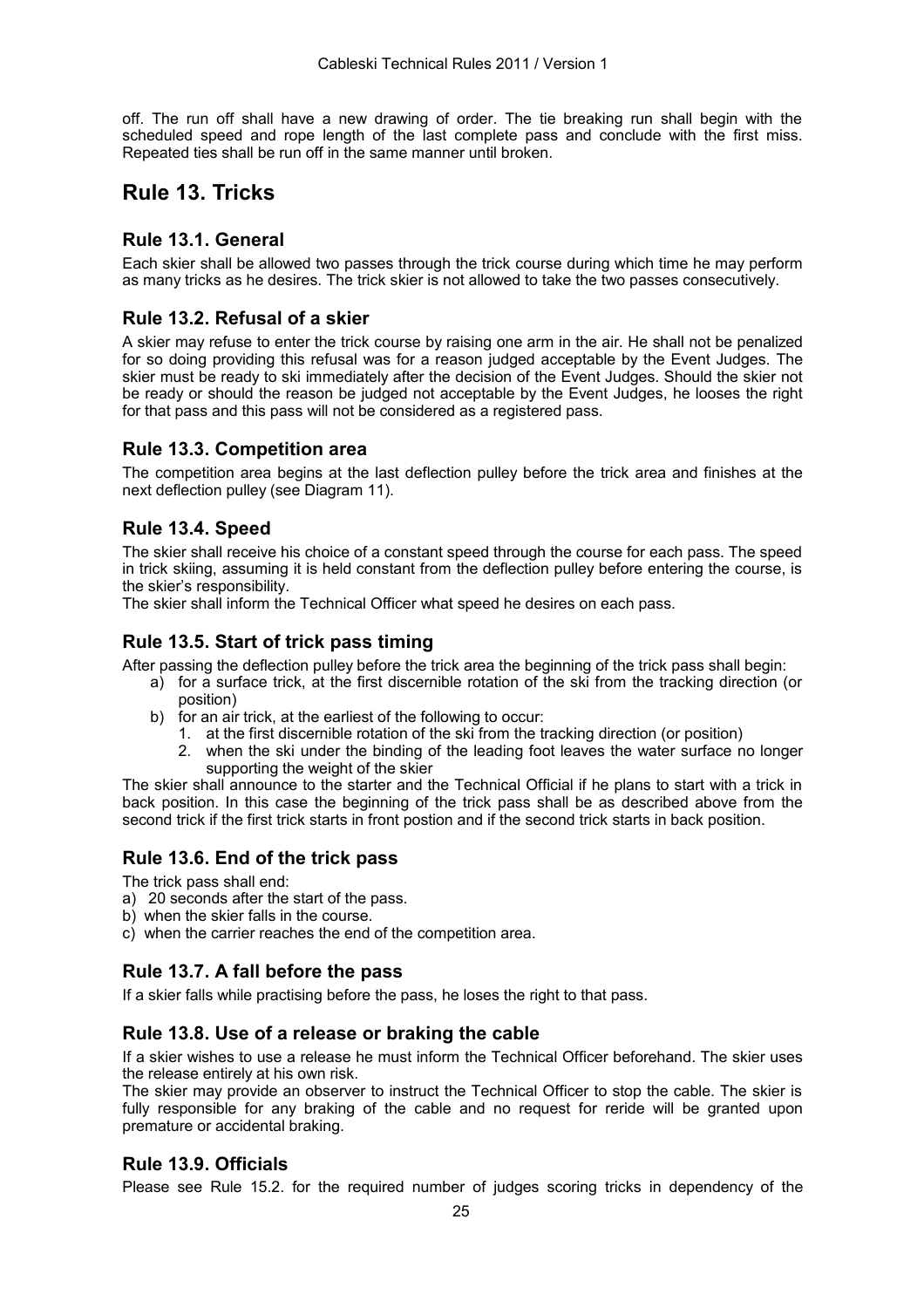homologation level. Each judge shall watch and record the tricks independently. He shall list each trick attempted by the skier and decide with respect to each trick:

a) if it was performed according to the rules governing that trick.

b) if it was started after the beginning or completed before the end of the pass (only in case of nonvideo timing).

#### **Rule 13.10. Communication with the Judges**

Skiers in the Trick event or other persons shall not communicate with the Event Judges between passes for the purpose of determining whether a trick or tricks attempted in the pass were scored.

#### **Rule 13.11. Timing the trick pass**

Please see [Rule 15.2. f](#page-30-0)or the applicability of the different timing variations in dependency of the homologation level.

a) Video timing. A video timing device must enable the timer(s) to move the video recording forward and backward frame by frame in order to determine the beginning of the trick pass as defined in Rule [13.5.](#page-24-1) The end of the 20 second pass shall be determined by the video timing device. The timer(s) shall then make a determination of the last trick in time. For this it must be possible to move again frame by frame through the video recording in order to recognize the trick.

If there are two timers assigned to the trick timing and they have agreed on the last trick, it shall be official. If they can not agree on the last trick, the Chief Judge shall make the determination of the last trick.

If there is one timer assigned to the trick timing he shall make a determination of the last trick in time. If the Chief Judge agrees with this determination, it shall be official. If the Chief Judge disagrees, then it is the responsibility of the event judges to determine the last trick in time.

b) Non-video timing. There shall be a timer and a backup timer located at a point that will allow them to best determine the start of the trick pass. The timer shall start the timing device at the beginning of the trick pass as defined in Rule [13.5.](#page-24-1) At the end of 20 seconds the audible device shall sound. Some form of backup device for the audible signal must be provided in the event that the official device fails to operate.

The audible device to signal the end of the pass shall be located in the center of the course, so that it is most audible for the judges.

Where an automatic timing device is available which can select the median of five separate triggering signals, the Event Judges may collectively serve as the official timer.

An audible signal different from the end of pass signal indicating the start of each pass shall be given by the timing device to the judges.

#### **Rule 13.12. Challenging the timing of the trick pass**

When video timing is used and if a skier believes that there was an error in the timing, he may challenge it by notifying the Chief Judge or the Chief Calculator when reviewing the trick sheets, and by putting up 250€. The Chief Judge and event judges will review the video. If they agree on an error in timing, the score will be corrected. If they disagree or agree that the video does not clearly overrule the original timing, then the original score will stand. The 250€ will only be returned if the original score was changed.

#### <span id="page-25-0"></span>**Rule 13.13. Judging tricks**

Please see [Rule 15.2. f](#page-30-0)or the applicability of the different trick judging variations in dependency of the homologation level. Any video used in Tricks shall be recorded so that a review is possible. a) Use of a centerline video. A video camera shall be located at the end of the trick course, facing the skier and as much as possible in the central axis of the trick course (see Diagram 10). The camera shall be installed in a height of 3.0 to 3.5 meter above the water level. The camera shall be equipped with optical (not digital) zoom of sufficient power and adjusted to show the skier clearly.

5 or 3 judges shall be located on one tower from where they can view the centerline video in real time or have a very good direct view on the trick course. They shall either watch the centerline video or the skier for writing the tricks. The recording of the same centerline video shall be used for immediate video review and judging.

b) Use of a non-centerline video. The tricks shall be filmed by a video camera from a position as close as possible to the position of the Event Judges. 5 or 3 judges shall be located on one tower near the center of the trick course. They shall either watch the non-centerline video or the skier for writing the tricks. The recording of the non-centerline video shall be used for immediate video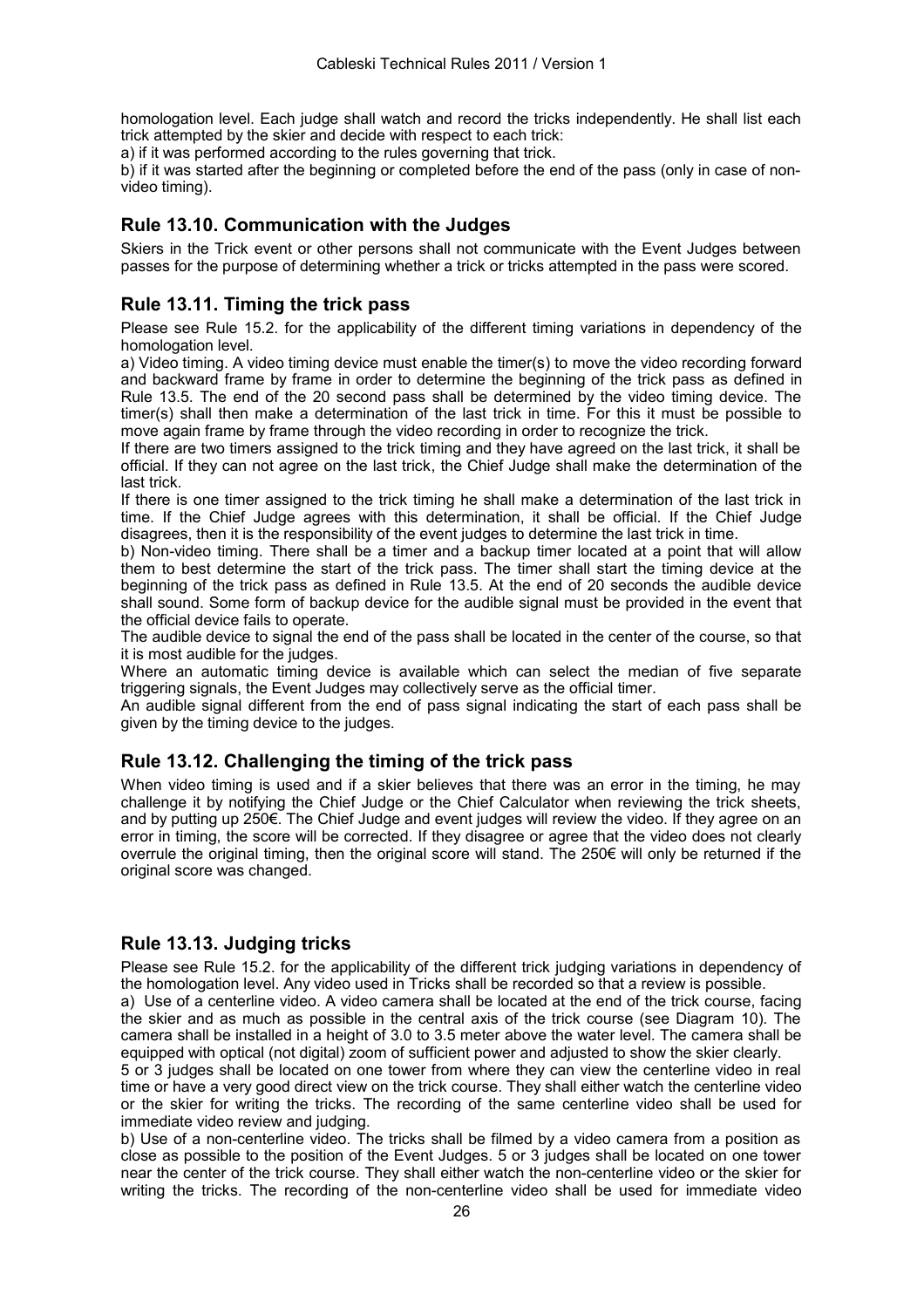review and judging.

c) No use of video. 5 judges shall be located on one tower near the center of the trick course. They shall watch the skier for judging. The tricks shall be filmed by a video camera from a position as close as possible to the position of the Event Judges. This video shall be used if required as described below (not for immediate video review).

#### **Rule 13.14. Use of the video camera**

The immediate video review shall consist of a immediate replay of the pass at normal speed to allow the Event Judges to check what they have written. Then the sheets are handed in. The video review should not lead to a delay of the start of the next skier.

The video film may only be shown additionally as an aid to the Event Judges under the following circumstances:

- a) At the request of the Chief Judge or the Chief Calculator, if it is not possible for the Calculators to obtain a majority decision as to the trick or tricks performed.
- b) At the request of the Chief Judge or the Chief Calculator, if it is not possible for the Calculators to obtain a majority decision as to whether or not credit is to be given for a trick.
- c) In circumstances which the Chief Judge regards as exceptional. This request should not be granted if the intention is to change a Judge's decision under Rule [13.9.](#page-24-2)
- d) At the request of the Chief Judge, or a Judge or a Calculator (and approved by the Chief Judge) the video may be reviewed to establish credit or no credit of a trick or tricks provided it is stated which trick(s) they wish to review. It is not the intention to review the entire run.

The video will only be shown at normal speed.

The audio of the video camera recorder shall pick up the sound of the audible signal, which indicates the end of the 20 seconds.

#### **Rule 13.15. Credit for tricks**

The skier shall receive credit for up to the 14 highest scored tricks in each pass.

To receive credit for any trick the skier must remain in or return to skiing position.

Only tricks listed in the rules will be scored in a competition.

If a skier falls on his first pass, he may choose to repeat it as his second pass. He may also continue from where he fell and progress into the second pass.

#### **Rule 13.16. Tricks at the end of the pass**

A trick not completed before the end of a pass shall not be scored.

A trick completed before the end of a pass shall not be scored if the skier ultimately falls as a result of that trick, even if the fall is after the conclusion of the pass.

In the case of video timing a completed trick shall be judge to have been in time if the part of the ski under the binding is on the water in the last frame picture.

#### <span id="page-26-0"></span>**Rule 13.17. Trick lists**

To facilitate trick scoring a list of declared tricks to be attempted by the skier shall be required from each competitor in the trick event before the event starts. The Chief Judge and the Chief Calculator shall determine the exact time when the list must be submitted for the preliminary and the final rounds. The trick list shall be prepared using the official codes shown in the table of trick values. Reverse turns must be indicated by an R preceding the official code. In each declared trick pass, the skier may list only one trick and its associated reverse, if any, on two skis and one trick and its associated reverse, if any, on one ski under each number in the table, except that any type of 180<sup>0</sup> turn may be listed more than once. There is no penalty for not following the list.

A contestant who fails to submit a trick list shall be disqualified from that trick round. A skier may submit a different trick list for the event finals if he so desires. The declared list shall be made available to the officials at the discretion of the Chief Judge.

#### **Rule 13.18. Calculation of the trick result**

The Calculators shall receive the tabulations and, in the event of a discrepancy, shall decide the tricks to be scored on the basis of a simple majority from among the Judges' individual tabulations as to:

- a) what trick was performed;
- b) if it was performed according to the rules governing that trick; and
- c) if it was started after the beginning or completed before the end of a pass.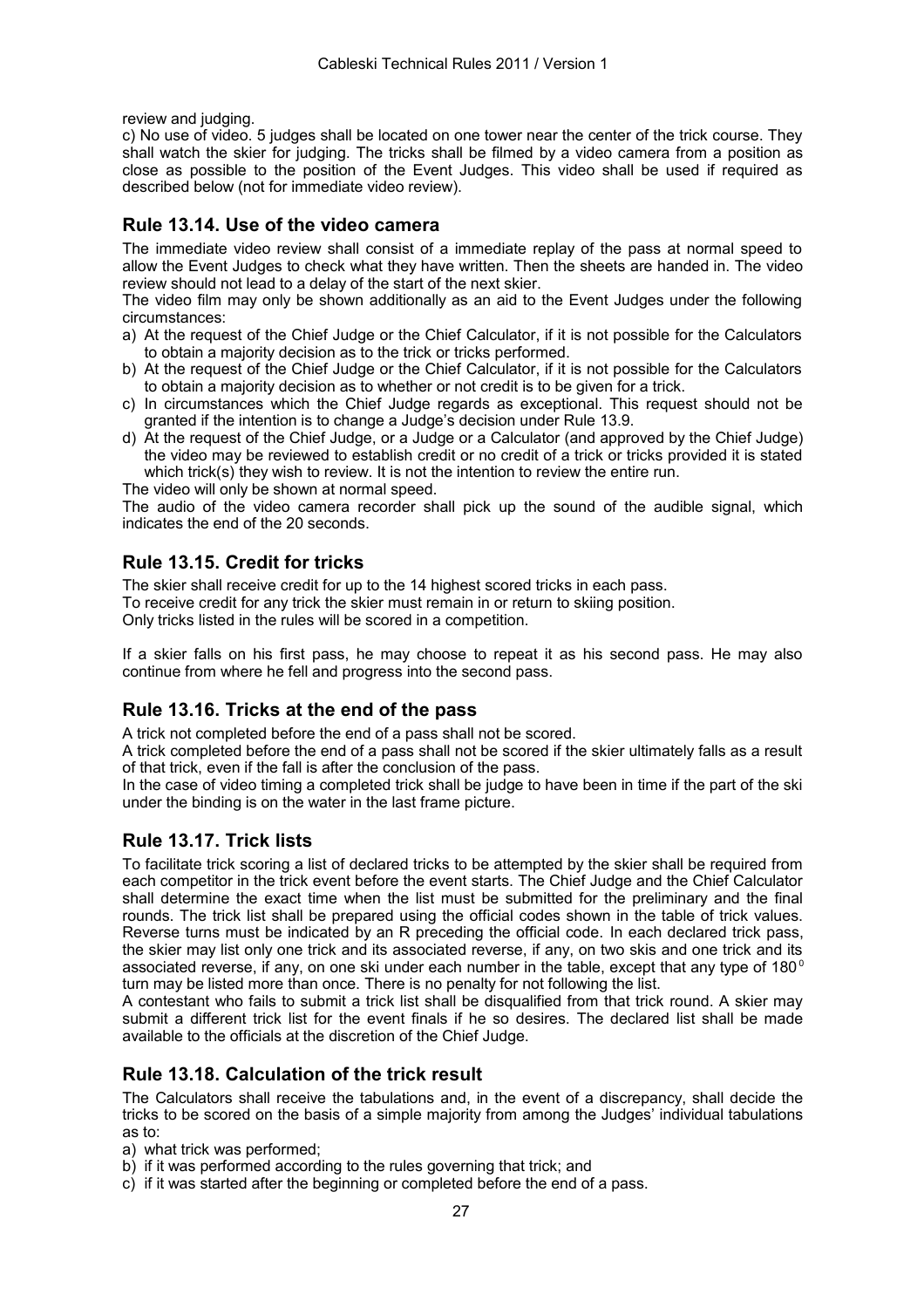If there is more than one sequence that can be scored, the sequence that gives the maximum points shall be used.

Each trick shall be credited to the competitor with the points as given in Appendix 1a and Appendix 1b.

#### <span id="page-27-0"></span>**Rule 13.19. Trick descriptions**

a) Except in the case of attempted side slide turns, a trick is any activity that occurs between two hesitations. In the case of an attempted side slide, the hesitation in the  $90^{\circ}$  position is to be ignored in applying this rule. Credit may be received for performance of only one trick and the associated reverse, if any, on one ski under each number in the table. If this rule is violated, only the higher scoring of the repeated tricks shall be scored.

Tricks are only credited if at the end of the trick the weight of the skier is fully supported by his ski or skis on the water.

- b) An air turn not completely done in the air scores zero. No part of the ski shall touch the water between the point of the initial lift out of the water and the landing. Equally a water turn not completely done on the water scores zero.
- c) A reverse trick must immediately follow the basic turn in the same pass; however, any type of  $180^\circ$  turn is allowed between two such turns. The reverse shall not be disallowed simply because it follows an attempted trick which has not been credited or because the basic trick is a repeated trick. Reverse turns under Trick 5 are limited to  $360^{\circ}$  but may follow a  $360^{\circ}$ ,  $540^{\circ}$  or 720<sup>°</sup>. Reverse tricks under Trick 12 are limited to 540<sup>°</sup> but may follow a 540<sup>°</sup> or 720<sup>°</sup>. On one ski and two skis only one basic trick and one reverse are allowed under Trick 27 and under Trick 28, but may be any reverse trick listed, i.e. the original may be a WL5, WLL5 or a WL7, and the reverse may be any reverse of any of the above. On one ski and two skis only one basic trick but no reverse are allowed under Trick 13, 34, 36, 37, 38, 42, 43, 45, 46, 47 and 49. In order to score the basic and reverse of any trick they must both be performed in the same pass. In order to receive higher points for the reverse trick, the basic trick must be scored according to Rule 13.16. In case the basic trick is not scored, the reverse trick, if scored according to Rule 13.16, shall only receive points as if it would be the basic trick.
- d) Stepover line tricks are complete only when the free foot touches ski or water or the lifted ski touches water after the turn before the next trick or the end of the pass. The skier may not lay his leg or lifted ski across or on top of the line, the handle, or either arm until he begins to execute the trick. The stepover and turn actions must be simultaneous.

Immediately on completion of a FB stepover turn, the skier must have at least one arm between his legs holding the handle.

A jump stepover 360<sup>°</sup> consists of a 180<sup>°</sup> stepover and a 180<sup>°</sup> jump combined, in either order, all done in the air, in a continuous turn. A jump stepover 540<sup>°</sup> consists of a 180<sup>°</sup> jump stepover and a 360<sup>o</sup> jump combined, in either order, or a 180<sup>o</sup> jump stepover preceding and followed by a 180 $^{\circ}$  jump combined, all done in the air in a continuous turn. A jump double stepover 540 $^{\circ}$ consists of a 180<sup>°</sup> jump stepover and a jump stepover 360<sup>°</sup> combined in either order, all done in the air in a continuous turn.

A stepover turn not performed according to the rules for a stepover but according to the rules for a 180 $^{\circ}$  or 360 $^{\circ}$  surface or jump turn shall be scored zero.

Toehold stepover tricks must be a simultaneous action. The towing foot may not touch the water during execution of the toehold stepover. except that at the end of the trick after the stepover and turn are complete either the towing foot or the ski may touch down first.

- e) All side slides include a 90<sup>°</sup> turn from skiing position, a hesitation in the 90<sup>°</sup> position and a return to the skiing position in the original direction.
- f) In ski line tricks, both feet must be on the ski and pass over the line while in mid-air. The feet may pass over the line at any point during the execution of the trick. The line must be out of the water during the execution of the trick.
- g) To receive credit for a flip, it is required that both feet must be higher than the head and in approximately the same vertical plane at some point during the execution of the trick. A Front Flip shall be defined as a forward somersault done in the air in which the tail of the ski passes up and over the head as the head goes down and forward and the rotation must be in the direction of travel. Both feet must be above the head and in approximately the same vertical plane at some point during the execution of the trick. For flips with body rotation the body rotation must be done simultaneously with the flip, not before or after. A Flip Front-Back is not considered a 180<sup>°</sup> turn either for purposes of declared tricks as referenced in Rule [13.17](#page-26-0) or for reverse turns as described in Rule [13.19c](#page-27-0). The reverse Back Flip is defined as a Back Flip leading with the opposite shoulder and travelling in the opposite direction (right to left vs. left to right) from the original Back Flip. Additionally, for the WFLIPBFB, the reverse must land in the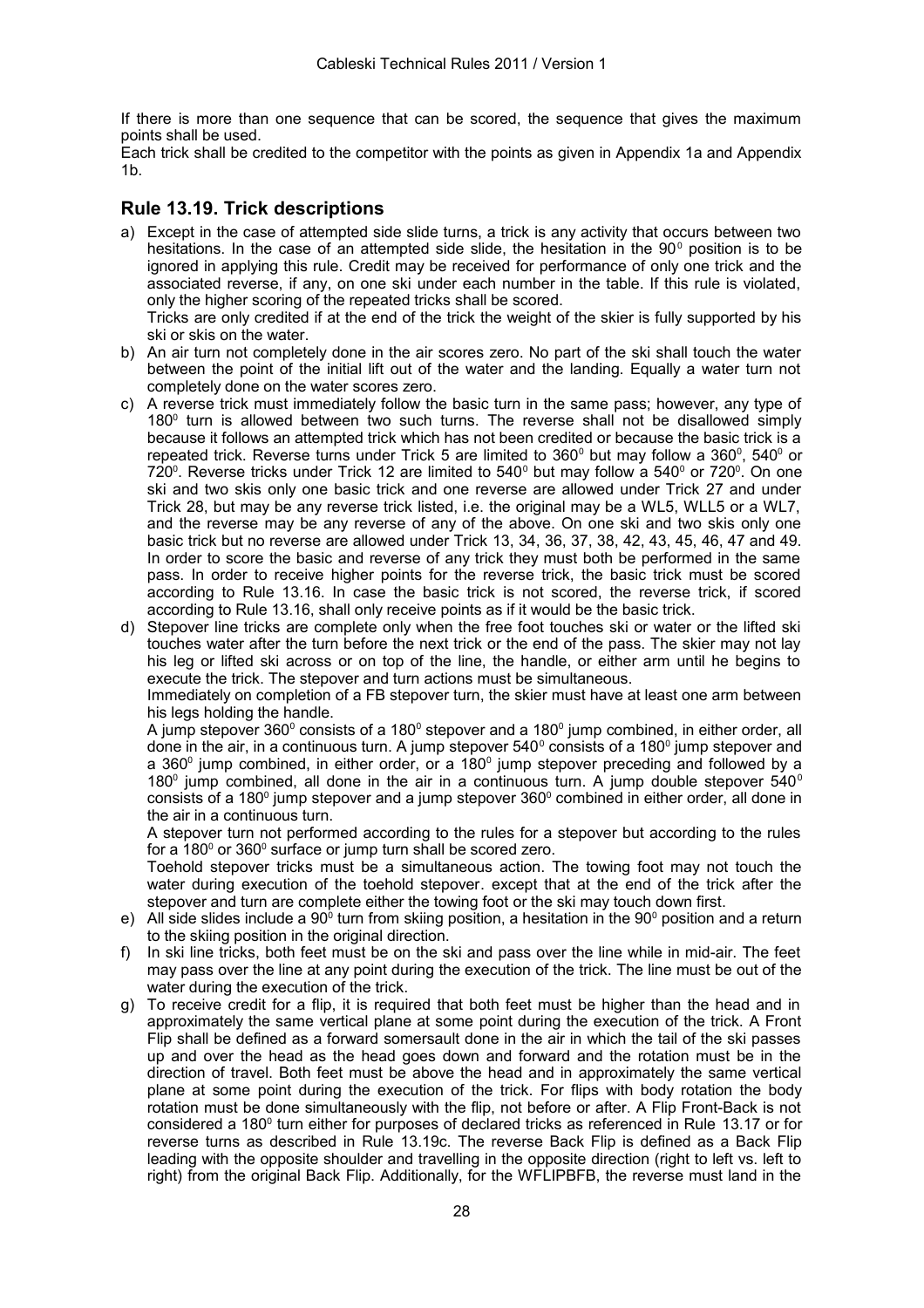opposite wrap or turn in the opposite direction.

WFLIPB5F and WFLIPB5B must be done hand-to-hand. The rope may not be wrapped around the body to assist the turn. This does not prohibit the simple back position wrap where the rope does not go around the body.

#### **Rule 13.20. Scoring**

The skier's result from the final round will determine his placement in the event. If a majority of the Appointed Judges decide that it is physically impossible to complete the final round of the event, placement will be from the results of the preliminary round.

The better result obtained by the skier, in either the preliminary or the final round, shall count towards the individual overall.

To be considered for placement the skier must have started in this event.

#### **Rule 13.21. Ties**

If a tie exists for first place, it shall be run off. If a tie exists for second or third place, placement shall be decided on the basis of the higher preliminary round score. If a tie still exists, it shall be run off. The run off shall have a new drawing of order. Each tying competitor shall be allowed one pass until the tie is broken. Repeated ties shall be run off in the same manner until broken.

#### **Rule 13.22. Recommended Trick event modes**

Depending on which side of the course the trick event is held, two different ways are recommended.

Case 1: The trick course is on the opposite side of the start. One skier shall always be on the water. All skiers use the same carrier, eventually it is even possible that the next skier starts with the carrier previous to the one the skier actually on the water is using.

Case 2: The trick course is on the starting side. For low level competitions it might be possible that the skier starts immediately his trick run after leaving the dock and passing the 40 m buoy. For any other competitions a "diagonal" mode should be used: The first skiers leaves the dock. When he passes the pylon opposite to the start (which is then the second (in case of a 4 corner cable) or third (in case of a 5 corner cable) pylon the next skier starts. When the first skier passes the start again he will come to the trick buoys and start his trick run (see Rule [13.5\)](#page-24-1). After completing his trick run without fall the skier has to let go his rope before reaching the next wheel. Then the next skier can start his trick run (as per Rule [13.5\)](#page-24-1). Also this skier has to let go his rope before reaching the next wheel in case of a successful trick run without fall. A skier not letting off the rope after his run shall be disqualified.<sup>[3](#page-28-0)</sup>

## <span id="page-28-1"></span>**Rule 14. Records**

#### **Rule 14.1. What records are recognized**

The IWWF shall recognize World Records for jump distances, slalom performances and trick points for the Men's and Women's divisions. The Confederations may, in addition, recognize Confederation Records under the same standards provided for World Records. The Confederations may, however, recognize Records for divisions other than those recognized by the IWWF. The Confederation in which a record may be recognized shall be determined by the nationality of the skier rather than the location of the competition.

#### **Rule 14.2. Competitions where records may be set**

Records may be set only at competitions homologated by the IWWF, a Confederation, a Federation, or the Cableski Council of the IWWF.

In any one competition, no more than four rounds are eligible for setting records. The eligible rounds must be declared before the start of the competition.

#### **Rule 14.3. Jump records**

A jump shall be a new record if it exceeds the current official record. If the distance equals the established record, the skier will become co-holder of the established record.

For jump records only the distance will be considered regardless of the ramp height.

<span id="page-28-0"></span><sup>&</sup>lt;sup>3</sup>Please note that the case 2 is not possible as described here when immediate video review is used.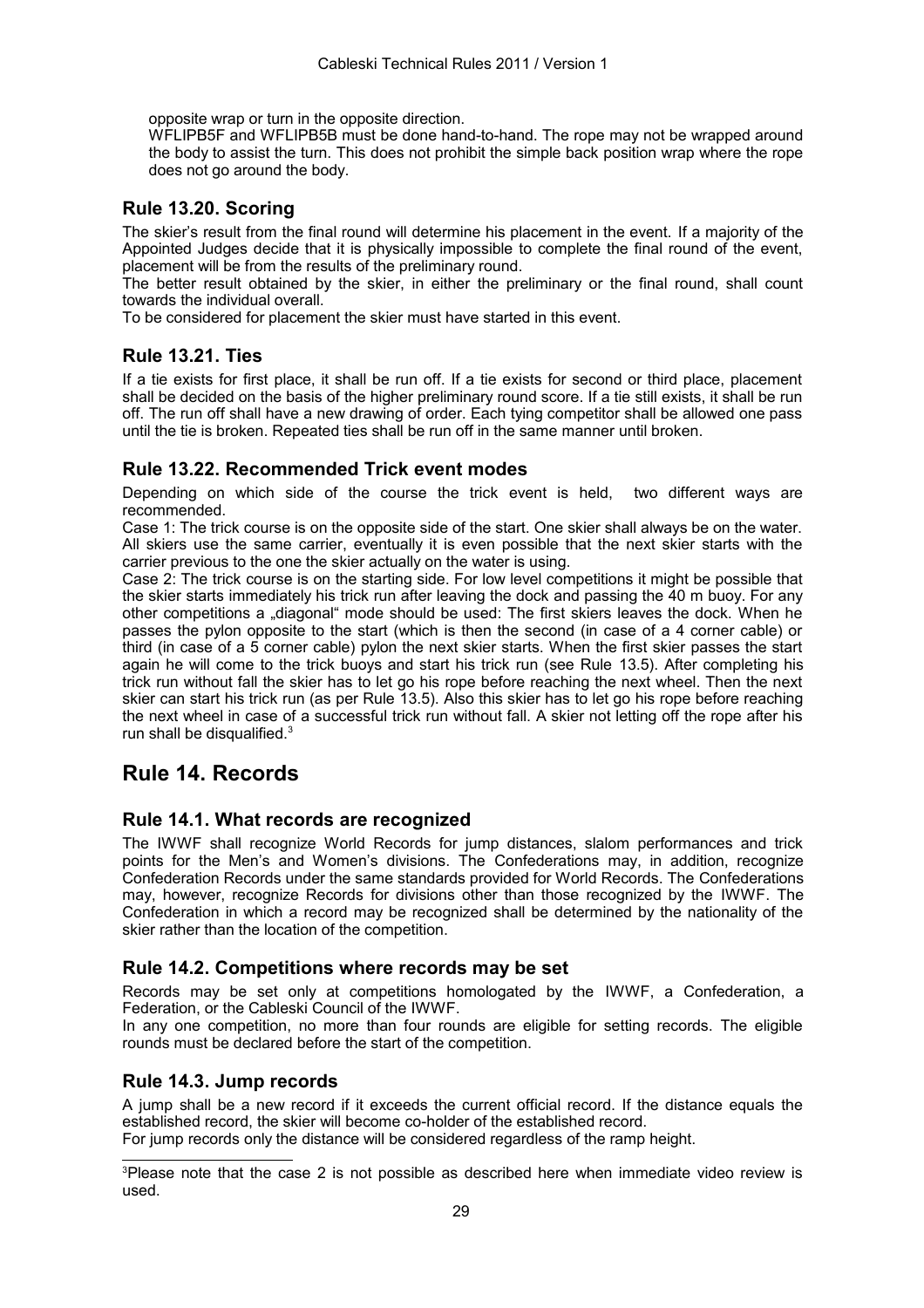#### **Rule 14.4. Slalom records**

A slalom performance shall be a new record if it exceeds the current official record. If the score equals the established record, the skier will become co-holder of the established record.

#### **Rule 14.5. Trick records**

A trick performance shall be a new record if it exceeds the current official record. If the result equals the established record, the skier will become co-holder of the established record.

#### **Rule 14.6. Ties in an event**

In the event of equal performances in a round of a competition, which equals or exceeds the current official record, the record shall be co-held no matter which skier may be the ultimate winner of the event.

#### **Rule 14.7. Record forms and criteria**

Specifications of equipment, courses and measuring devices shall be set by the IWWF Record Application Forms, which must be completed and certified by the Confederation Cableski Council Chairman, by the Chief Judge, by the Homologator and other required officials.

These record forms shall require that for a jump or trick record, the performance must be video taped.

- a) Tricks. Video will be taken as per Rule [13.13.](#page-25-0) This video will be viewed in regular speed by the Event Judges for record verification. Although the record verification cannot change the score recorded in the competition, the score may be changed for the record submission.
- b) Jump: The Homologator shall send the video recording and the gif files for control by the IWWF Cableski Council.

All videos will be sent with the record forms to the Chairman of the IWWF Cableski Council. All submitted videos will be VHS Tapes or on DVD.

#### **Rule 14.8. Record administration**

- a) World Records may only be set at competitions sanctioned by the IWWF, a Confederation, or an affiliated National Federation. In some instances, a Confederation or Federation may specify specific events as record capability. In this instance, only performances from such specified events shall be considered for World Records.
- b) At competitions where World Records may be set, the Homologator shall be responsible for supplying the Chief Judge with the technical information required by the IWWF Record Application Form.
- c) The Chief Judge shall be responsible for the completion of the required application. The completed form shall be sent by the Homologator within one week of the completion of the competition to:
	- The skier's National Federation.
	- The Chairman of the Confederation Cableski Council where the record was performed.
	- The Chairman of the IWWF Cableski Council.

Under no circumstances will a record application be considered unless the appropriate record application forms are completed and all rules conformed to within the stated time limits of one week (7 days).

- d) Upon receipt of the form and the necessary support documentation, the Chairman of the IWWF Cableski Council will either approve or disapprove the application and will advise the members of the IWWF Cableski Council and the IWWF President of his decision.
- e) The record will then be official, pending final ratification by the IWWF Cableski Council and the President of the IWWF.
- f) The IWWF Cableski Council and the President of the IWWF must advise the Chairman of the IWWF Cableski Council of their ratification or disapproval within 30 days of their receipt of the information.
- g) Records shall be ratified if approved by a two-thirds majority of the IWWF Cableski Council. There shall be no proxy voting.
- h) Should the Homologator and/or Chief Judge fail in the responsibilities of these duties, sanction shall be determined and levied by the IWWF Executive Board following receipt of a report by the Confederation Cableski Council Chairman.
- i) In the unusual instance where a potential World Record performance occurred and it was intentionally not applied for as a World Record, the Homologator, Chief Judge, skier, and Federation may be subject to the IWWF Constitution.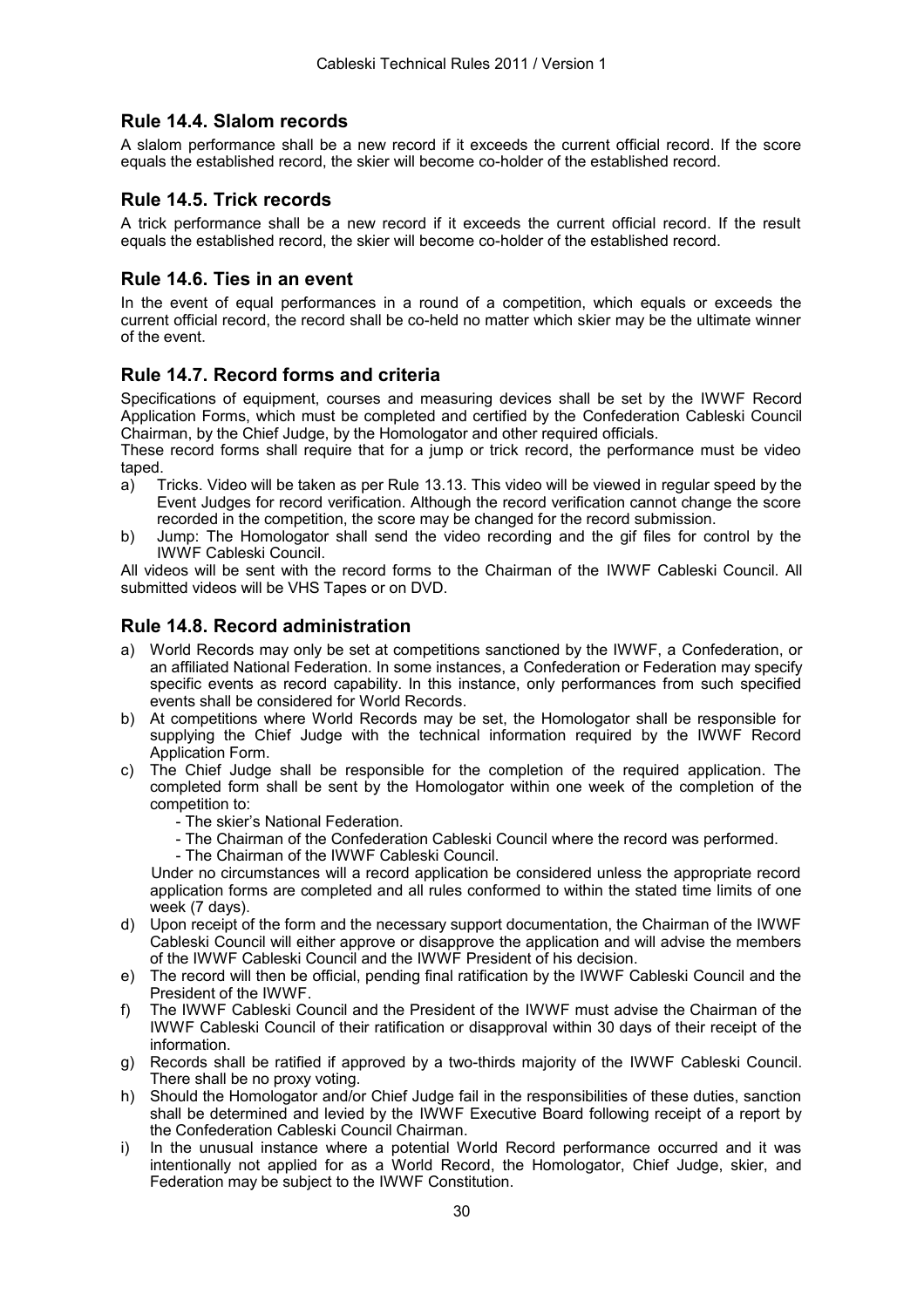j) Confederational records can never be higher then World Records.

## **Rule 15. Homologation Guidelines**

#### **Rule 15.1. General**

It is a requirement for any type of homologation that a competition has a minimum of 8 competitors in each event and the confederational Cableski Council is satisfied it is a genuine competition. At all types of Homologated Competitions, the Homologator shall post a notice before the start, showing which disciplines and which class of Homologation in each case he is recommending to the confederational Cableski Council. The Homologator has no discretion to recommend a class of Homologation if all the requirements are not completely fulfilled. The confederational Cableski Council, at their discretion, may subsequently award a higher class of Homologation.

|                                                                                       | <b>World Record (RC)</b>  | <b>Ranking List (RkL)</b>                                                                           | Normal (NOR)          |
|---------------------------------------------------------------------------------------|---------------------------|-----------------------------------------------------------------------------------------------------|-----------------------|
| Prior Announcement of<br>Homologation Level to<br><b>Skiers</b>                       | Yes                       | Yes                                                                                                 | Yes                   |
| Prior Notification of<br>Homologation Level to<br>Confederational<br>Cableski Council | Yes                       | <b>No</b>                                                                                           | <b>No</b>             |
| Confederation<br><b>Approved Panel</b>                                                | Yes                       | <b>No</b>                                                                                           | <b>No</b>             |
| Max. Number of<br>Rounds                                                              | 4                         | $\overline{4}$                                                                                      | 4                     |
| Chief Judge                                                                           | 1 <sup>st</sup> Class     | 1 <sup>st</sup> Class                                                                               | 2 <sup>nd</sup> Class |
| Homologator                                                                           | International             | International                                                                                       | National              |
| <b>Technical Officer</b>                                                              | International             | National                                                                                            | National              |
| Duplication                                                                           | None                      | Max. 2 functions,<br>except Trick Event<br>Judge may not be<br><b>Calculator in Trick</b><br>events | Max. 2 functions      |
| Direct drive                                                                          | Mandatory                 | Mandatory                                                                                           |                       |
| Jump                                                                                  |                           |                                                                                                     |                       |
| <b>Course Check</b>                                                                   | Survey by theodolite      | Survey by theodolite                                                                                | Survey by theodolite  |
| Tolerances                                                                            | Per Rule Book             | Per Rule Book                                                                                       | Per Rule Book         |
| Timing                                                                                | Automatic                 | Automatic                                                                                           | Automatic             |
| Calculator                                                                            | International             | National                                                                                            | National              |
| Judges                                                                                | 3 x 1 <sup>st</sup> Class | 1 x 1st Class / 2 x 2nd<br>Class minimum $(4)$                                                      | 3 x 3rd Class minimum |
| <b>Slalom</b>                                                                         |                           |                                                                                                     |                       |
| <b>Course Check</b>                                                                   | Survey by theodolite      | Survey by theodolite                                                                                | Survey by theodolite  |
| <b>Tolerances</b>                                                                     | Per Rule Book             | Per Rule Book                                                                                       | Per Rule Book         |
| Middlebuoys                                                                           | Required                  | Optional                                                                                            | Optional              |
| <b>Buoys</b>                                                                          | Measured                  | Visual check                                                                                        | Visual check          |
| Timing                                                                                | Automatic                 | Automatic                                                                                           | Automatic             |

#### <span id="page-30-0"></span>**Rule 15.2. Homologation Levels**

<span id="page-30-1"></span><sup>4</sup>2 Judges must be Cableski Judges, the other may be an International Tournament Judge.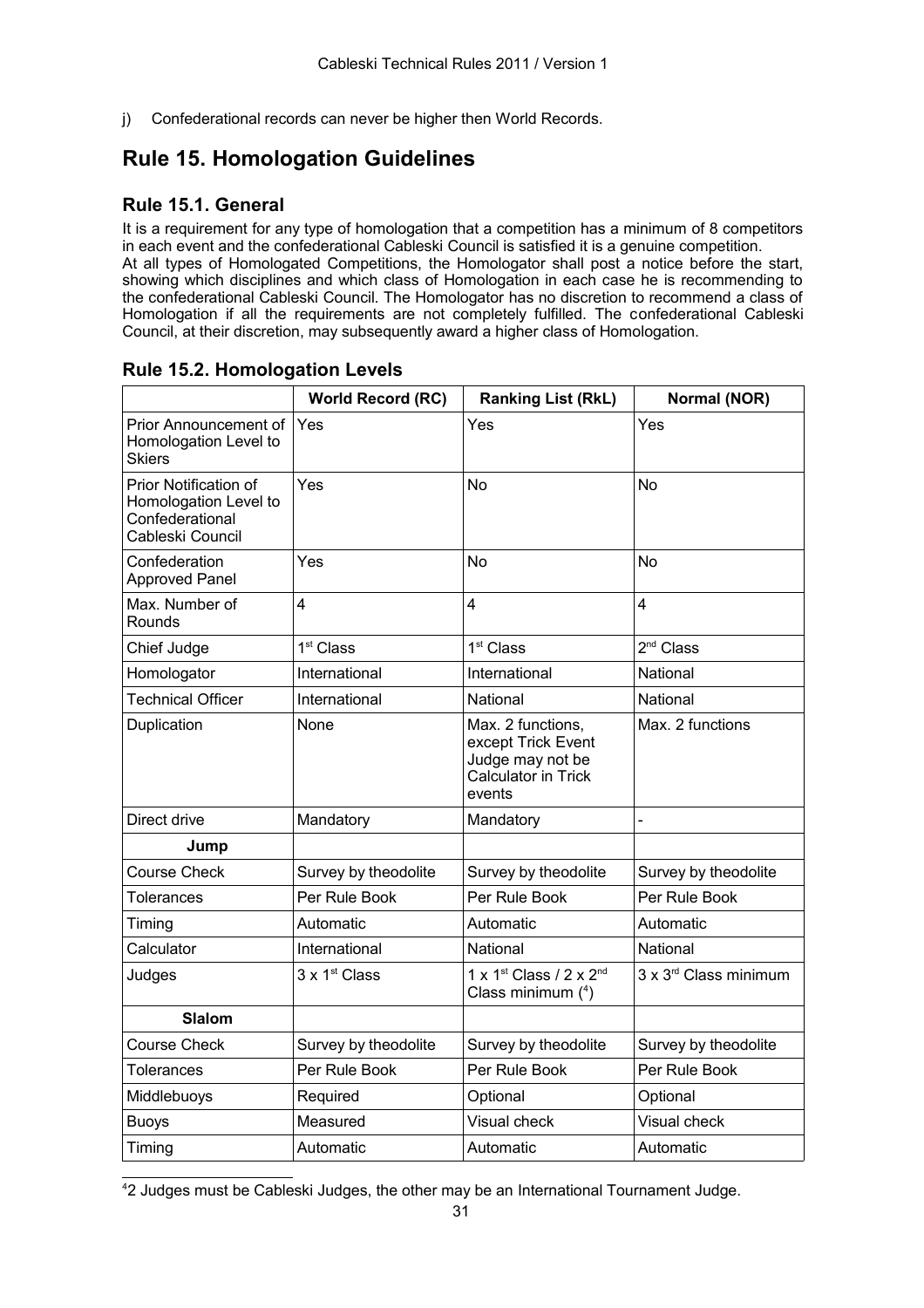|                                        | <b>World Record (RC)</b>                                                                                                                                 | <b>Ranking List (RkL)</b>                                                                                                                                                                                                                                                                                                                    | Normal (NOR)                                                                                                                          |
|----------------------------------------|----------------------------------------------------------------------------------------------------------------------------------------------------------|----------------------------------------------------------------------------------------------------------------------------------------------------------------------------------------------------------------------------------------------------------------------------------------------------------------------------------------------|---------------------------------------------------------------------------------------------------------------------------------------|
| Judging towers                         | Video slalom judging                                                                                                                                     | Both sides or<br>one side $(^5)$ or<br>one side + video $(^6)$                                                                                                                                                                                                                                                                               | One side                                                                                                                              |
| Calculator                             | International                                                                                                                                            | National                                                                                                                                                                                                                                                                                                                                     | National                                                                                                                              |
| Judges                                 | 5 Judges plus Center 5 Judges, no video<br>line video.<br>Minimum qualifications:<br>3 x 1st Class / 2 x 2nd<br>Class.                                   | (Qualifications: 1 x 1 <sup>st</sup><br>Class / 3 x 2 <sup>nd</sup> Class / 1<br>x 3rd Class or<br>$3 \times 1^{st}$ Class / $2 \times 3^{rd}$<br>Class minimum $(7)$ ) or<br>3 Judges<br>(Qualifications 1 x 1 <sup>st</sup><br>Class / 2 x 2 <sup>nd</sup> Class<br>minimum) + Center line<br>video or End gate video<br>$(^{8})$ $(^{6})$ | 5 x 3rd Class minimum<br><b>or</b><br>3 x 3rd Class minimum<br>+ Center line video or<br>End gate video $(^6)$                        |
| <b>Tricks</b>                          |                                                                                                                                                          |                                                                                                                                                                                                                                                                                                                                              |                                                                                                                                       |
| <b>Course Check</b>                    | Visual                                                                                                                                                   | Visual                                                                                                                                                                                                                                                                                                                                       | Visual                                                                                                                                |
| <b>Tolerances</b>                      | Per Rule Book                                                                                                                                            | Per Rule Book                                                                                                                                                                                                                                                                                                                                | Per Rule Book                                                                                                                         |
| Timing                                 | Video timing                                                                                                                                             | Video timing                                                                                                                                                                                                                                                                                                                                 | Non-video timing                                                                                                                      |
| Qualification of video<br>timing judge | 2 <sup>nd</sup> Class minimum                                                                                                                            | 3 <sup>rd</sup> minimum                                                                                                                                                                                                                                                                                                                      |                                                                                                                                       |
| Calculator                             | International                                                                                                                                            | International                                                                                                                                                                                                                                                                                                                                | National                                                                                                                              |
| Judges                                 | 5 x 1 <sup>st</sup> Class + center $2 \times 1^{st}$ / 1 x 2 <sup>nd</sup> Class +<br>line video followed by center line video<br>immediate video review | followed by immediate<br>video review or 1 x 1 <sup>st</sup><br>Class / 3 x 2 <sup>nd</sup> Class / 1<br>x 3 <sup>rd</sup> Class minimum +<br>immediate video review                                                                                                                                                                         | 5 x 3rd Class minimum<br>or<br>1 x 1 <sup>st</sup> Class / 2 x 3 <sup>rd</sup><br>Class<br>minimum<br>$\pm$<br>immediate video review |

#### **Rule 15.3. Surveying Equipment**

The surveying instrument must have an accuracy of 20 seconds or better. All slalom and jump courses shall be checked with that instrument.

#### **Rule 15.4. Jump**

For the use of a video jump system the required coordinates (camera, jump ramp, buoys) shall be calculated by the survey of the Homologator.

#### **Rule 15.5. Slalom**

All skier buoys and end gates must be measured (diameter and height) for record submission.

<span id="page-31-1"></span><sup>&</sup>lt;sup>5</sup>Both sides are preferable, however if technically not feasible two towers on one side can be accepted.

<span id="page-31-0"></span><sup>&</sup>lt;sup>6</sup>Video means an end course / gate video from which the  $6<sup>th</sup>$  buoy and the end gate can be seen. The judges must be able to see the video stream live on the judges tower. In this case one tower is acceptable in the region of buoy nbr. 3.

<span id="page-31-2"></span><sup>&</sup>lt;sup>7</sup>If 5 Judges are used, 2 Judges must be Cableski Judges with 1 x 1<sup>st</sup> class and 1 x 2<sup>nd</sup> class minimum, the other 3 may be International Tournament Judges.

<span id="page-31-3"></span><sup>&</sup>lt;sup>8</sup>2 Judges must be Cableski Judges, the other may be an International Tournament Judge.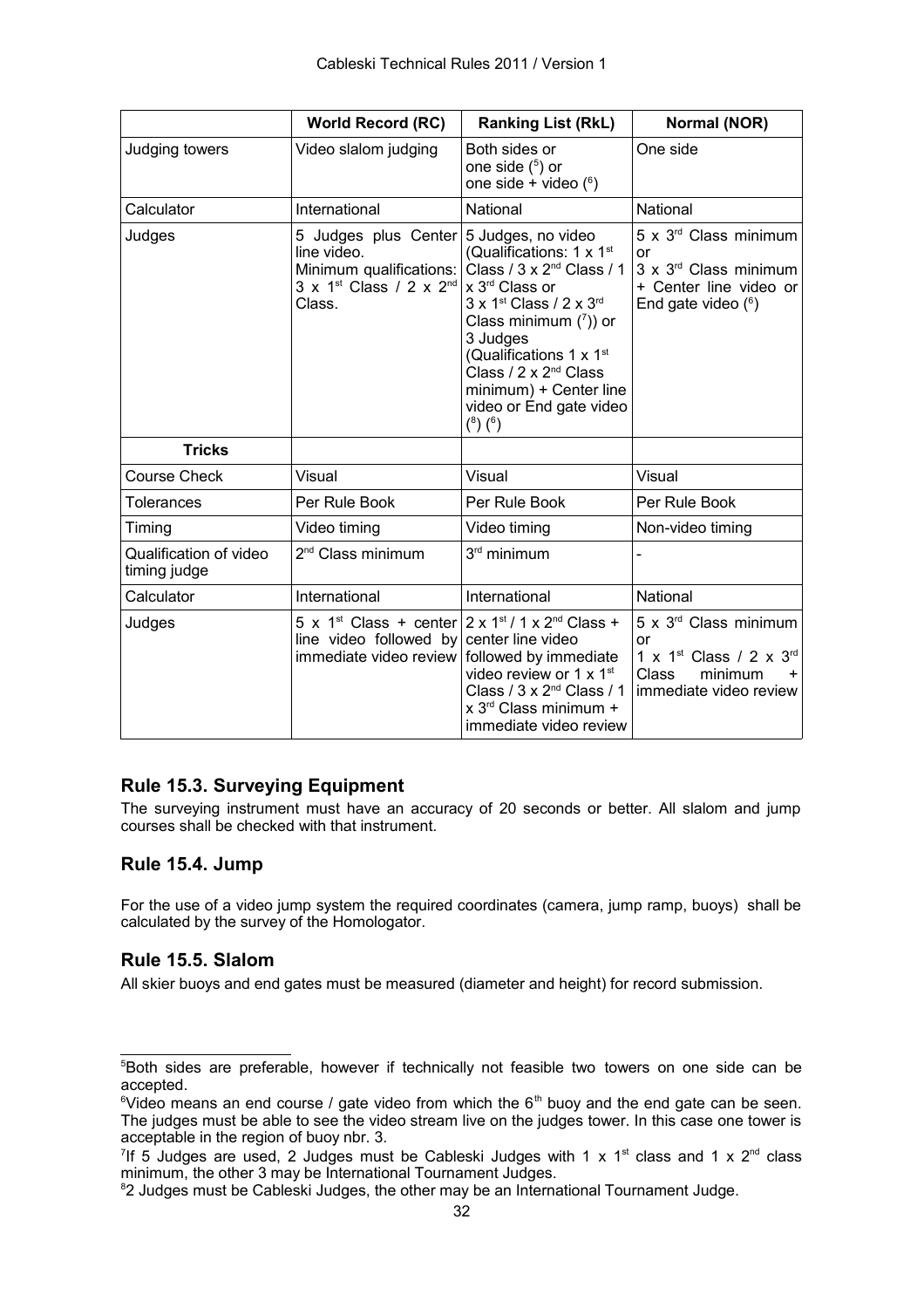## **Rule 16. World Ranking List**

#### **Rule 16.1. General**

The World Ranking Lists are prepared from the performances of the published results of World Record Capability homologated or Ranking List homologated competitions.

If a performance in a Ranking List homologated competition exceeds the current World Record, it will be placed on the ranking list as one increment below the current record. If a record score is made in a World Record Capability homologated competition, but is subsequently rejected then the corrected score shall be used.

#### **Rule 16.2. Events**

World Ranking Lists will be published for Slalom, Trick, Jump and Overall. The Overall Ranking List will be calculated from the skier's scores in each of the single events (Slalom, Tricks and Jump).

#### **Rule 16.3. Categories**

There will be only one World Ranking Lists for Men and one World Ranking List for Women. In order to be included in the World Ranking List the following minimum results have to be achieved:

|        | Men             | Women           |
|--------|-----------------|-----------------|
| Slalom | 0,25@58/18.25   | 0,25@52/18.25   |
| Tricks | 2000 pts        | 1500 pts        |
| Jump   | 27 <sub>m</sub> | 20 <sub>m</sub> |

#### **Rule 16.4. Schedule and submission process.**

October 31: This is the closing date of the list. Only performances on or before this date are accepted in the current year's listing.

December 31: The preliminary list is published and distributed. Each Federation must verify the performances and submit any corrections with appropriate documentation.

February 28: This is the closing date for any final corrections.

March 15: The finalized list is published and distributed.

April 30: In Cableski World Championship's years, a second list will be published using this as a last performance date.

May 30: Final publication of the list in a World Championship's year.

## **Rule 17. Cableski Officials**

#### **Rule 17.1. General rules for International Cableski Officials**

The following different types of International Cableski Officials exist:

- 1st Class Cableski Judges
- 2<sup>nd</sup> Class Cableski Judges
- International Cableski Homologators
- International Cableski Calculators
- International Technical Officers

An International Cableski Official must be quite impartial in the execution of his function and always conscious of the fact that he is responsible to the Cableski Council and not the the Federation concerned.

An International Cableski Official will be expected to perform such functions and tasks allocated to him by the Chief Judge, unless there be valid reason to the contrary, even at a competition he is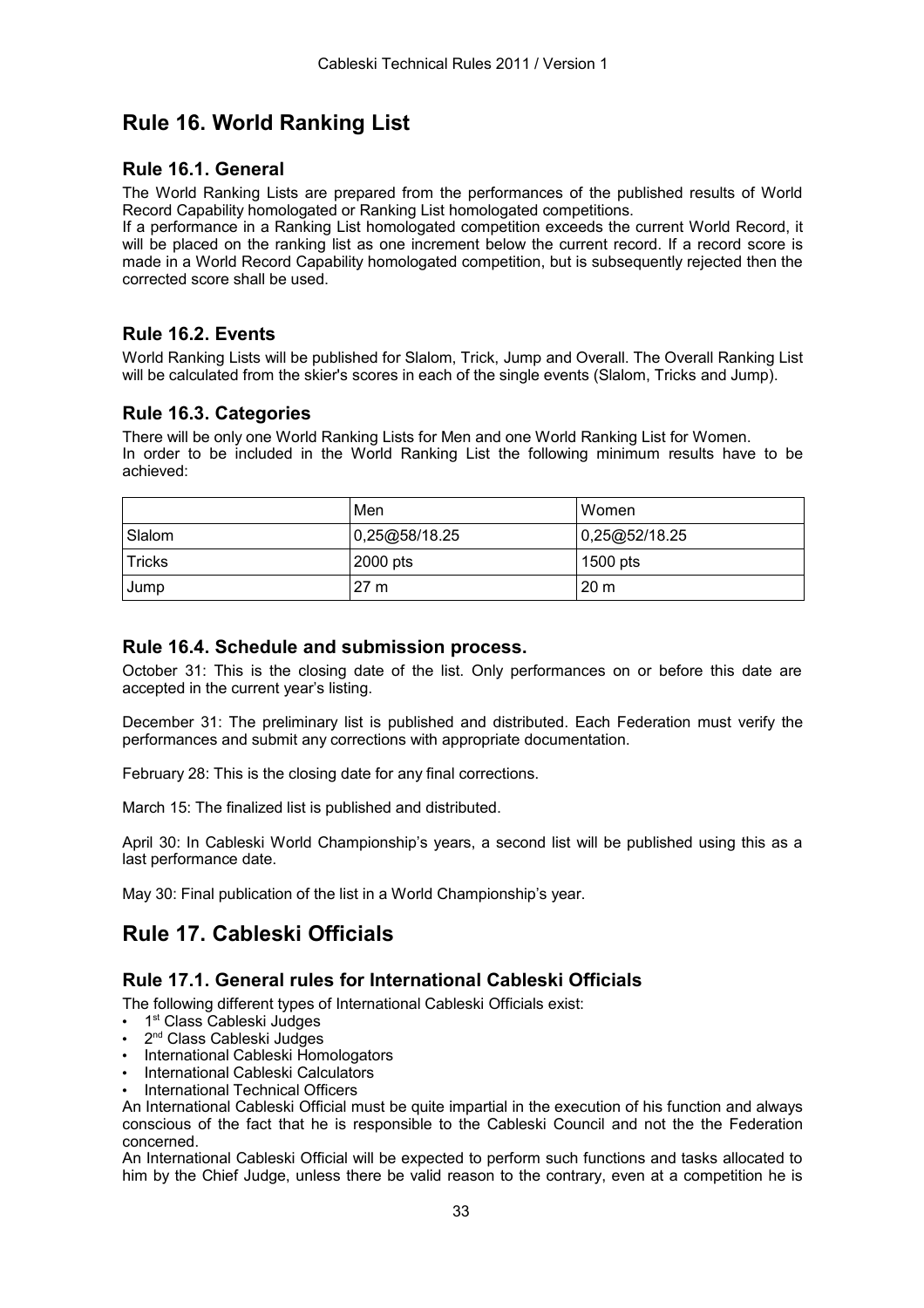attending without an assigned function, should the board of Officials so require.

#### **Rule 17.2. Examinations of International Cableski Officials**

The nomination of International Cableski Officials and the organisation of examinations are under the sole responsibility of the confederational Cableski Council and its Chairman, who will also appoint the examiners.

Applications for examination for international Cableski officials will be submitted by the Federation concerned, which will send the applications of their candidates to the Chairman of the confederational Cableski Council one month before the proposed examination. Each such application must be submitted on the special application form placed at the disposal of the Federations by the confederational Cableski Council.

Unless the confederational Cableski Council rules otherwise the minimum age for a  $1<sup>st</sup>$  Class Cableski Judge or an International Cableski Homologator is 21 years and for a International Cableski Calculators is 18 years (during the year of the exam).

A candidate for a 1<sup>st</sup> Class Cableski Judge's exam must already be a  $2<sup>nd</sup>$  Class Cableski Judge or a 2<sup>nd</sup> Class Tournament Judge. He shall also have judged under the control of members of the confederational Cableski Council or its appointed representative, at least 4 times at Ranking List or Normal Homologated competitions, the Dossiers of which have been submitted to the Chairman of the confederational Cableski Council.

Examinations are in two parts, Theoretical and Practical. In order to qualify as an international Cableski official it is necessary to pass both parts and they must be taken during the same season.

| <b>Function</b>                              | <b>Theoretical part</b>                                                                                                                                                                                                                                                                                                                                                                  | <b>Practical part</b>                                                                                                                                                                                                                                                                                                 |
|----------------------------------------------|------------------------------------------------------------------------------------------------------------------------------------------------------------------------------------------------------------------------------------------------------------------------------------------------------------------------------------------------------------------------------------------|-----------------------------------------------------------------------------------------------------------------------------------------------------------------------------------------------------------------------------------------------------------------------------------------------------------------------|
| 1 <sup>st</sup> Class Cableski Judge         | Written questions on how to Writing trick runs. 10 passes of<br>organise and lead a competition 20 seconds of at least 4000<br>concerning the<br>and<br>Technical Rules. To succeed the falls. Each such pass with two<br>candidate is required to obtain<br>80% of the total number of points<br>available. The use of the rulebook<br>(neutral without any notes in it) is<br>allowed. | Cableski points in each pass without<br>or more errors will be counted<br>as a failure. Judgments of<br>whether or not a trick is valid or<br>is not valid, even if the Jury<br>disagrees, are not considered<br>errors.                                                                                              |
| 2 <sup>nd</sup> Class Cableski Judge         | Written questions concerning the<br>Cableski Technical Rules.<br>T٥<br>succeed the candidate is required<br>to obtain 80% of the total number<br>of points available. The use of the<br>rulebook is not allowed.                                                                                                                                                                         | Writing trick runs. 10 passes of<br>20 seconds of at least 2500<br>points in each pass without<br>falls. Each such pass with two<br>or more errors will be counted<br>as a failure. Judgements of<br>whether or not a trick is valid or<br>is not valid, even if the Jury<br>disagrees, are not considered<br>errors. |
| International Cableski<br>Homologators       | Written questions concerning the Measurement<br>homologation<br>in<br>parts<br>Rules.<br>Cableski<br>Technical<br>Homologation Dossier, including<br>applications<br>will<br>be<br>record<br>To<br>completed.<br>succeed<br>the<br>candidate is required to obtain<br>80% of the total number of points<br>available. The use of the rulebook<br>is not allowed.                         | of<br>slalom<br>a<br>the course. Set up and check of a<br>A officially<br>recognized<br>jump<br>measurement system.                                                                                                                                                                                                   |
| <b>International Cableski</b><br>Calculators | Written questions concerning the Working<br>calculation parts in the Cableski Cableski International Scorer at<br>including a<br>Rules,<br>Technical<br>memorising the commonly used Competition and demonstrating<br>trick values. To succeed the his<br>candidate is required to obtain Cableski International Scorer                                                                  | assistant<br>as<br>an<br>homologated<br>Cableski<br>ability to carry<br>out all                                                                                                                                                                                                                                       |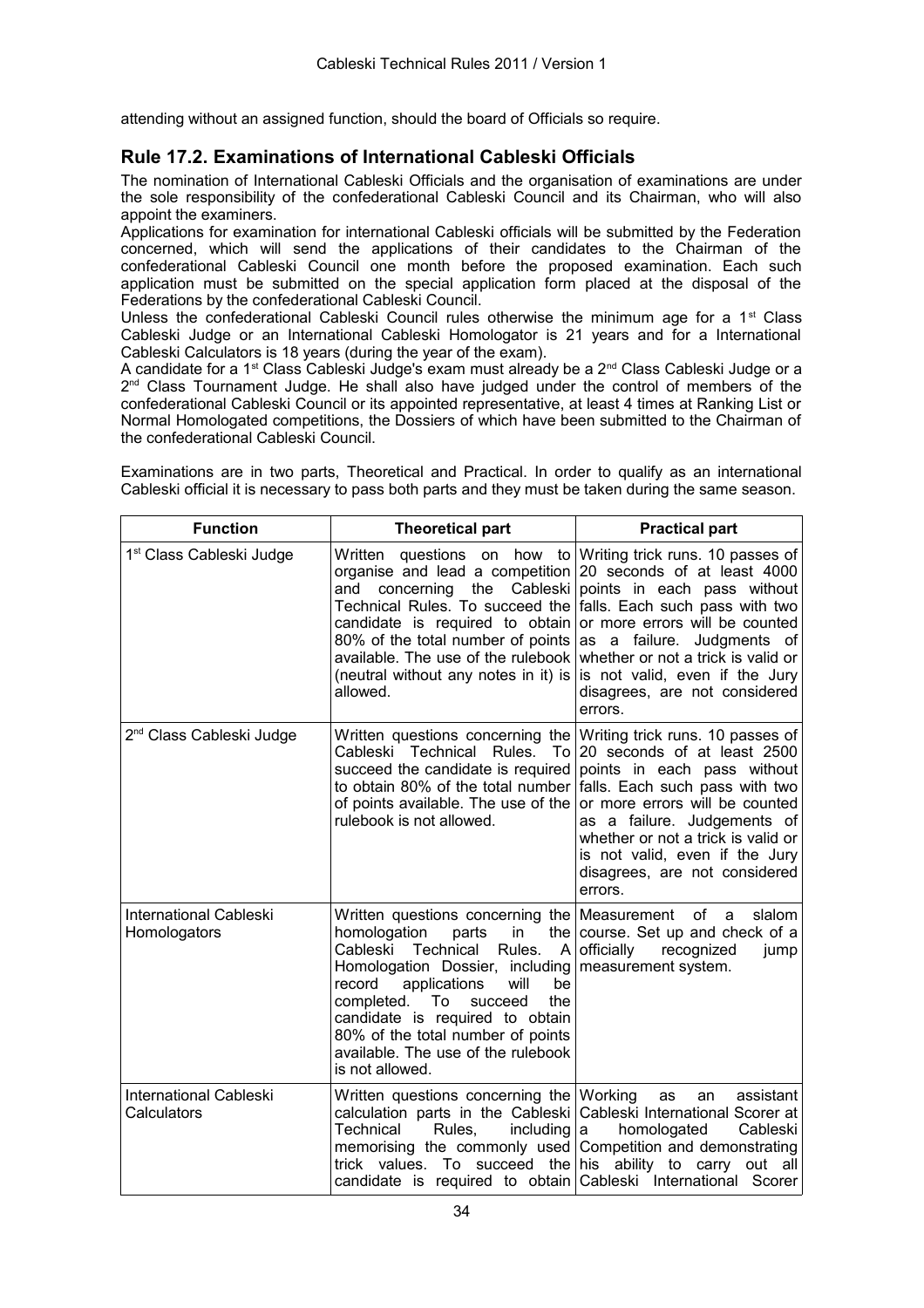| <b>Function</b>                                    | <b>Theoretical part</b>                                                                                                                                                                                                                                                                                                                                | <b>Practical part</b> |  |
|----------------------------------------------------|--------------------------------------------------------------------------------------------------------------------------------------------------------------------------------------------------------------------------------------------------------------------------------------------------------------------------------------------------------|-----------------------|--|
|                                                    | 80% of the total number of points functions alone.<br>available. The use of the rulebook<br>is not allowed.                                                                                                                                                                                                                                            |                       |  |
| International Cableski<br><b>Technical Officer</b> | Written questions concerning the Work as Assistant Cableski<br>cable operation in the Cableski Technical Officer at three<br>Technical Rules. To succeed the Cableski Competitions, one of<br>candidate is required to obtain these outside his country.<br>80% of the total number of points<br>available. The use of the rulebook<br>is not allowed. |                       |  |

#### **Rule 17.3. Rules for 1st Class Cableski Judges**

First Class Cableski Judges are authorised to judge all Cableski Competitions, including Confederational and World Cableski Championships.

#### **Rule 17.4. Rules for 2nd Class Cableski Judges**

Second Class Cableski Judges are authorised to judge all Cableski Competitions, with the exception of World Cableski Championships.

#### **Rule 17.5. Rules for International Cableski Homologators**

International Cableski Homologators are authorised to work at all Cableski Competitions.

The Homologator is in charge of all technical matters concerning the Homologation of a Cableski Competition and shall remain in continuous contact with the Chief Judge who will, however always be the only arbiter of whatever decisions need to be taken.

A Homologator may propose to a Chief Judge that a competition be stopped, but may not take this decision without the agreement of the Chief Judge.

The Homologator has to assure himself of the technical comparability of the competition with other competitions. For that he has to check all the installations ashore and on the water and ensure that all those installations are in due conformity with the Cableski Technical Rules. He shall also ensure that during the competition any changes of the Cableski installation do not cause advantage or disadvantage to any competitor.

When it is necessary the Homologator, having decided that it is unavoidable, shall state that an event in a competition can not be duly homologated, this must be posted on the notice board, duly signed prior to the competition and the facts sent to the Confederational Cableski Council with the Dossier.

#### **Rule 17.6. Rules for International Cableski Calculators**

International Cableski Calculators are authorised to work at all Cableski Competitions.

#### **Rule 17.7. Rules for International Technical Officers**

International Technical Officers are authorised to work at all Cableski Competitions.

The Technical Officer shall ensure the utmost fairness, close adherence to the rules and impartiality of the competition as far as the cable operation (speeds, accelerations) is concerned. The Technical Officer is under the authority of and responsible to the Chief Judge. Incorrect speeds or failure to accelerate or decelerate in a proper manner, shall be immediately communicated to the Chief Judge.

International Technical Officers shall not be required while on duty to carry out additional functions as Starter, Timer, etc.

#### **Rule 17.8. Voting of the judges**

Every vote of the Appointed Judges or the Event Judges shall be decided by a simple majority of the judges voting. In the event of a tie, the Chief Judge shall cast the tie-breaking vote. If a person has more than one function, he will not have more than one vote.

All issues for the actual event should be settled before the next skier starts.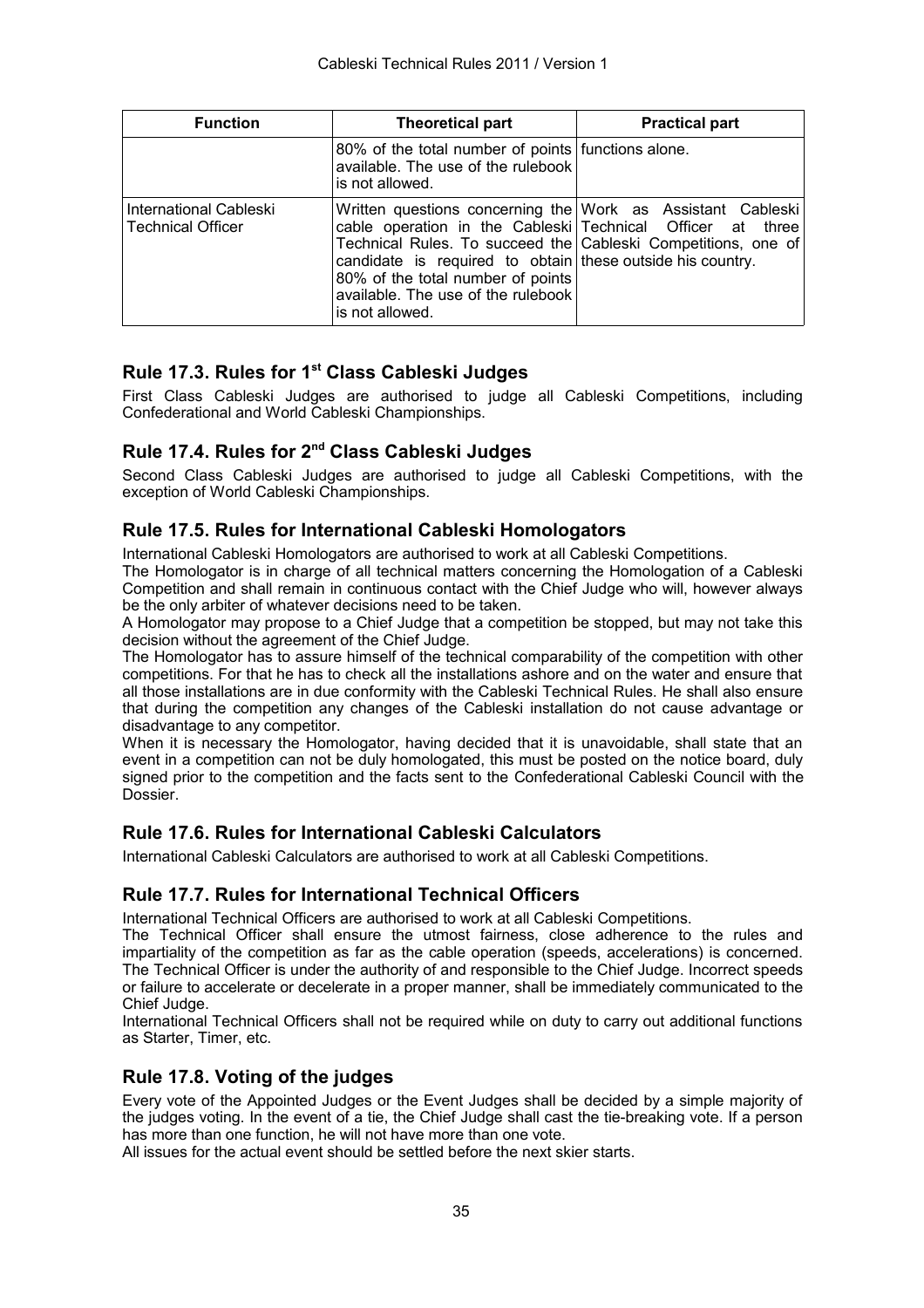#### **Rule 17.9. Placement of judges**

Where practical, judges shall be separated to ensure completely independent opinions.

#### **Rule 17.10. Secondary positions**

Personnel to fill secondary positions shall be selected by the Chief Judge from among other experienced Judges and Officials in attendance. Wherever possible, Officials filling complementary positions (e.g. timer) should be of different nationalities.

#### **Rule 17.11. Scoring sheet availability**

The scoring sheets of each Judge shall be made available *for a period of 30 minutes* for inspection by the Team Captains as soon as the results are posted. Under the Team Captain's responsibility, a skier and his coach may view the skiers scoring sheets.

If the results are not available 30 minutes after the last skier of the day, the official posting will be delayed to one hour prior to the first skier of the next day. The unofficial results should be posted as soon as they are available.

#### **Rule 17.12. Tolerances**

All tolerances are to allow for human error and the intentional use of tolerances by Cableski Officials to improve skier performance will not be tolerated. In any activity involving the performance of an official where a tolerance is involved, it is the official's responsibility to attempt to be as close as possible to the actual specification.

#### **Rule 17.13. Assignment to Cableski World Championships**

At least 6 months prior to the start of the Cableski World Championships, the President of the IWWF shall appoint the Chief Judge for the Cableski World Championships from among the Chief Judges proposed by each Confederation Cableski Council.

The President of the IWWF Cableski Council shall appoint for the Cableski World Championships the Homologator, the Chief Calculator and the Assistant, the Chief Technical Officer and the additional Technical Officer, the Appointed Judges and the Assistant of the Chief Judge from among the officials proposed by each Confederation Cableski Council.

The appointment of the Assistant to the Chief Judge must be made with the Chief Judge's approval. The judges chosen for the Cableski World Championships must represent the Confederations as follows: A minimum of 2 judges from each Confederation.

A total of 8 judges shall be selected.

The Chief Judge and his Assistant are not included in the above number.

If a Confederation is unable to propose the specified number of qualified judges, the IWWF Cableski Council can appoint additional judges from other Confederations.

#### **Rule 17.14. Event Judges at the Cableski World Championships**

The Event Judges for the Cableski World Championships must be chosen by the Chief Judge from the Appointed Judges, preferably as follows:

For Slalom: at least one judge from any one Confederation.

For Tricks: the best panel appropriate for the level of trick performances.

For Jumping: one judge per Confederation

#### **Rule 17.15. Rules for National Officials**

National Officials such as 3rd Class Cableski Judges, National Cableski Scorers, National Cableski Homologators and National Technical Officers are responsible to and under the responsibility of their National Federations.

All National Officials are qualified to work at Normal Homologated competitions.

A National Official may be appointed to the panel of a National or International Non-Calendar Competition by his Federation. In the case where the Confederational Cableski Council is unable to appoint a full panel to an International Cableski Competition, it may appoint a National Official.

Federations are solely responsible for the examination of National Officials. As a recommendation a  $3<sup>rd</sup>$  Class Cableski Judge should be required in his practical exam to achieve at least:

• 10 passes of 20 seconds of 1000 points in Tricks even with falls. Each pass with two or more errors should be counted as a failure. Judgements of whether or not a trick is valid or is not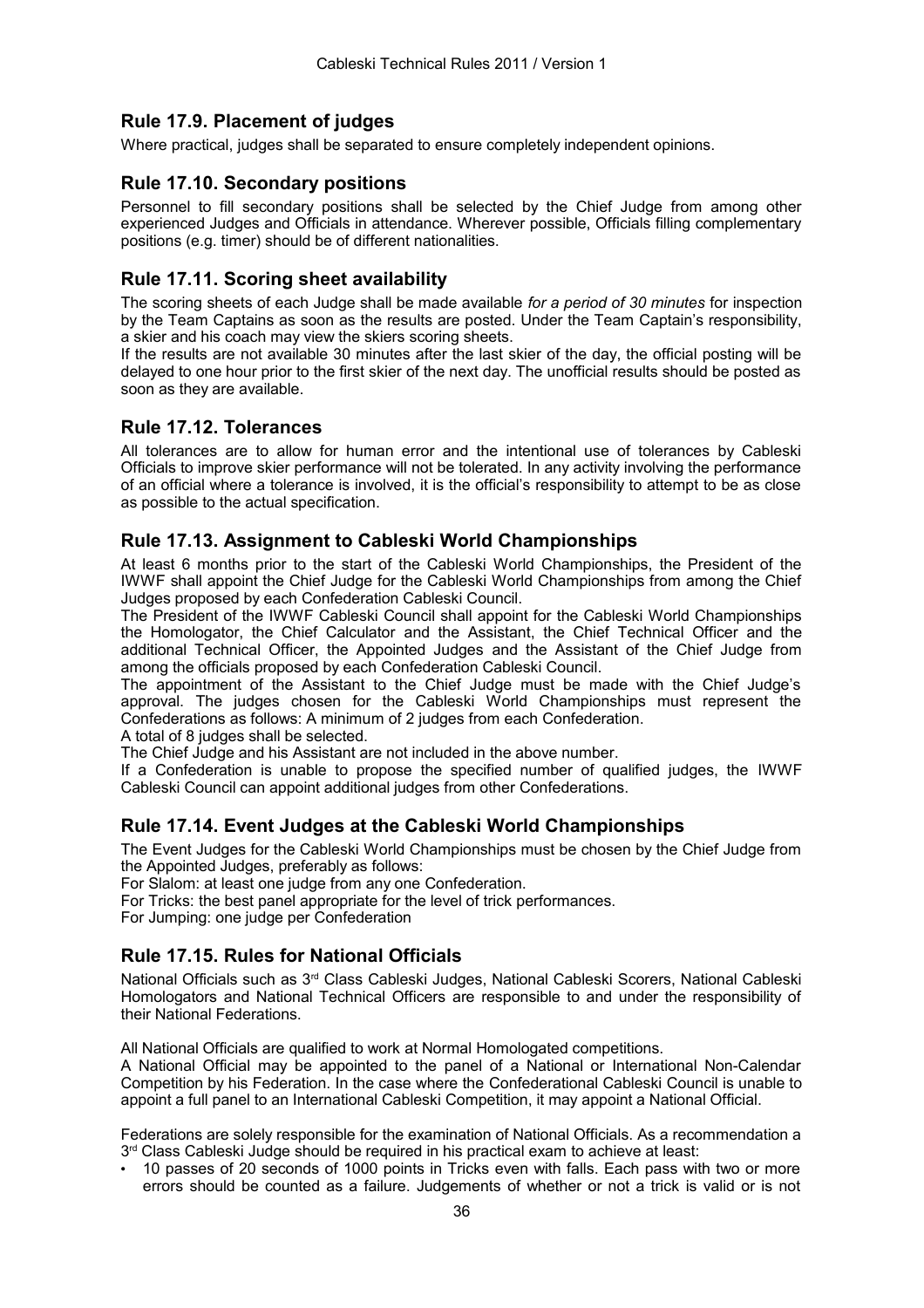valid, even if the Jury disagrees, are not considered errors.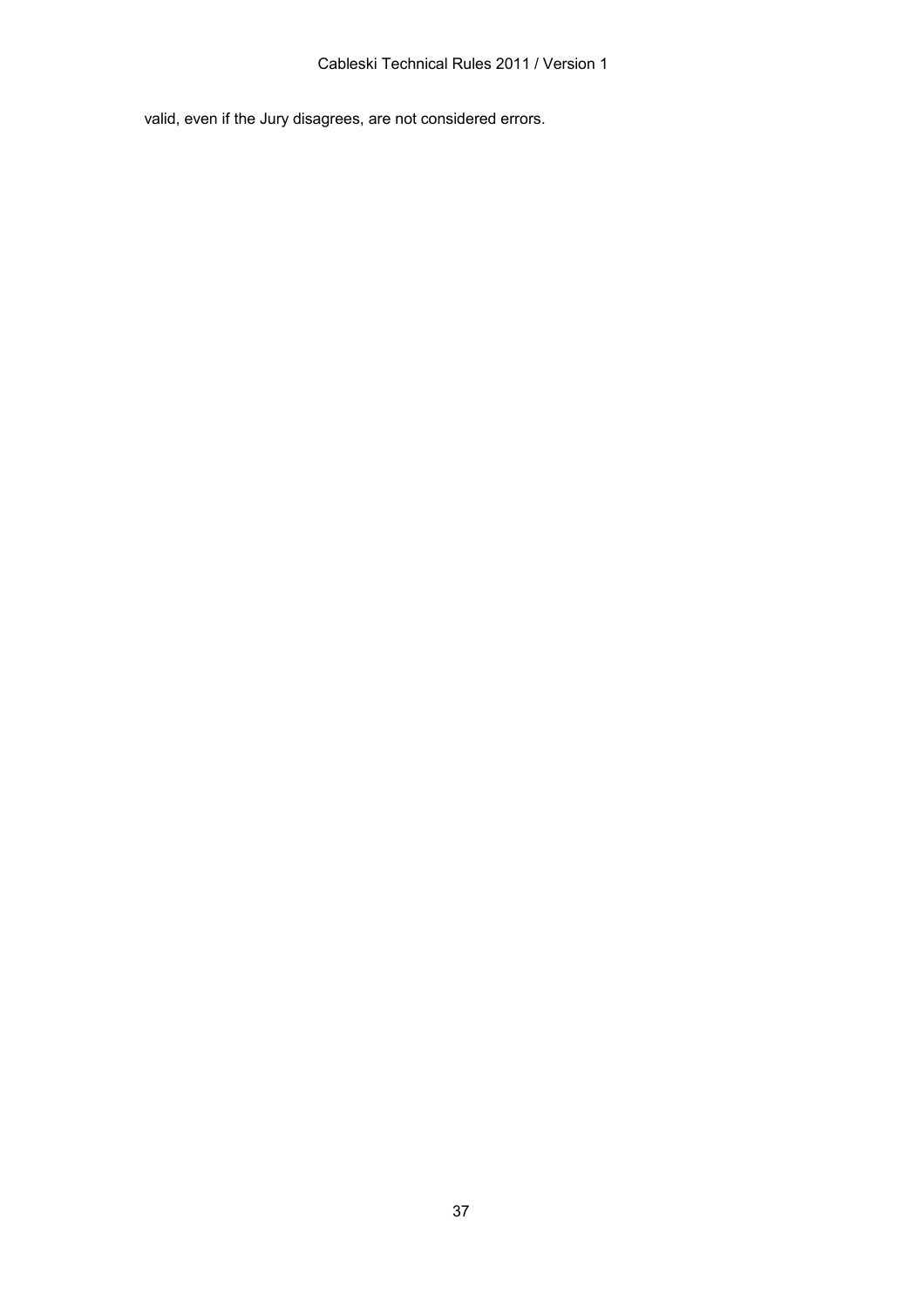## **Appendix 1. Trick values**

Note: for better readability the table is split in 2 parts: Water Turns and Air Turns.

|                           | <b>Water Turns</b>               |     |                     |                 |                 |            |     |
|---------------------------|----------------------------------|-----|---------------------|-----------------|-----------------|------------|-----|
|                           |                                  |     | <b>Trick</b>        | 2 Skis          |                 | 1 Ski      |     |
| Description               |                                  | No. | Bas.Code            | <b>Bas</b>      | Rev             | <b>Bas</b> | Rev |
| Side Slide                |                                  |     | $\overline{1S}$     | $\overline{20}$ | $\overline{20}$ | 40         | 40  |
| $180°$ FB                 |                                  |     | 3B                  | 30              | 30              | 60         | 60  |
| $180°$ BF                 |                                  |     | 4F                  | 30              | 30              | 60         | 60  |
| 360° FF                   |                                  |     | 5O                  | 40              | 40              | 90         | 90  |
| 360° BB                   |                                  |     | <b>BB</b>           | 40              | 40              | 90         | 90  |
| 540° FB                   | Group A (Basic Tricks)           |     | 5B                  | 50              |                 | 110        |     |
| $540^{\circ}$ BF          |                                  |     | 5F                  | 50              |                 | 110        |     |
| 720° FF                   |                                  |     | $\overline{7}$ F    | 60              |                 | 130        |     |
| $720°$ BB                 |                                  |     | 7B                  | 60              |                 | 130        |     |
| 900° FB                   |                                  |     |                     |                 |                 |            |     |
| 900° BF                   |                                  |     |                     |                 |                 |            |     |
| Stepover 180° FB          |                                  |     | 6LB                 | $\overline{70}$ | $\overline{70}$ | 110        |     |
| Stepover 180° BF          |                                  |     | 7LF                 | 70              | 70              | 110        |     |
| Stepover 360° FF          |                                  |     |                     |                 |                 |            |     |
| Stepover 360° BB          |                                  |     |                     |                 |                 |            |     |
| Stepover 540° FB          | Group B (Stepover Tricks) Part 1 |     |                     |                 |                 |            |     |
| Double Stepover 540° FB   |                                  |     |                     |                 |                 |            |     |
| Stepover 720° FF          |                                  |     |                     |                 |                 |            |     |
| Stepover 900° FB          |                                  |     |                     |                 |                 |            |     |
| Stepover 540° BF          |                                  |     |                     |                 |                 |            |     |
| Double Stepover 540° BF   |                                  |     |                     |                 |                 |            |     |
| Stepover 720° BB          |                                  |     |                     |                 |                 |            |     |
| Stepover 900° BF          |                                  |     |                     |                 |                 |            |     |
| <b>Toehold Side Slide</b> |                                  |     | 2TS                 |                 |                 | 100        | 180 |
| Toehold 180° FB           |                                  |     | 8TB                 |                 |                 | 150        | 200 |
| Toehold 180° BF           |                                  |     | 9TF                 |                 |                 | 150        | 200 |
| Toehold 360° FF           | Group C (Toehold)                |     | 10 TO               |                 |                 | 250        | 350 |
| Toehold 360° BB           |                                  |     | 11 TBB              |                 |                 | 250        | 300 |
| Toehold 540° FB           |                                  |     | 12 T <sub>5</sub> B |                 |                 | 400        | 430 |
| Toehold 720° FF           |                                  |     | T7F                 |                 |                 | 550        |     |
| Toehold 540° BF           |                                  |     | 13 T <sub>5F</sub>  |                 |                 | 500        |     |
| Toehold 720° BB           |                                  |     |                     |                 |                 |            |     |
| Toehold Stepover 180° FB  |                                  |     |                     |                 |                 |            |     |
| Toehold Stepover 180° BF  |                                  |     |                     |                 |                 |            |     |
| Toehold Stepover 360° FF  |                                  |     |                     |                 |                 |            |     |
| Toehold Stepover 360° BB  |                                  |     |                     |                 |                 |            |     |
| Toehold Stepover 540° FB  |                                  |     |                     |                 |                 |            |     |
| Toehold Stepover 540° BF  |                                  |     |                     |                 |                 |            |     |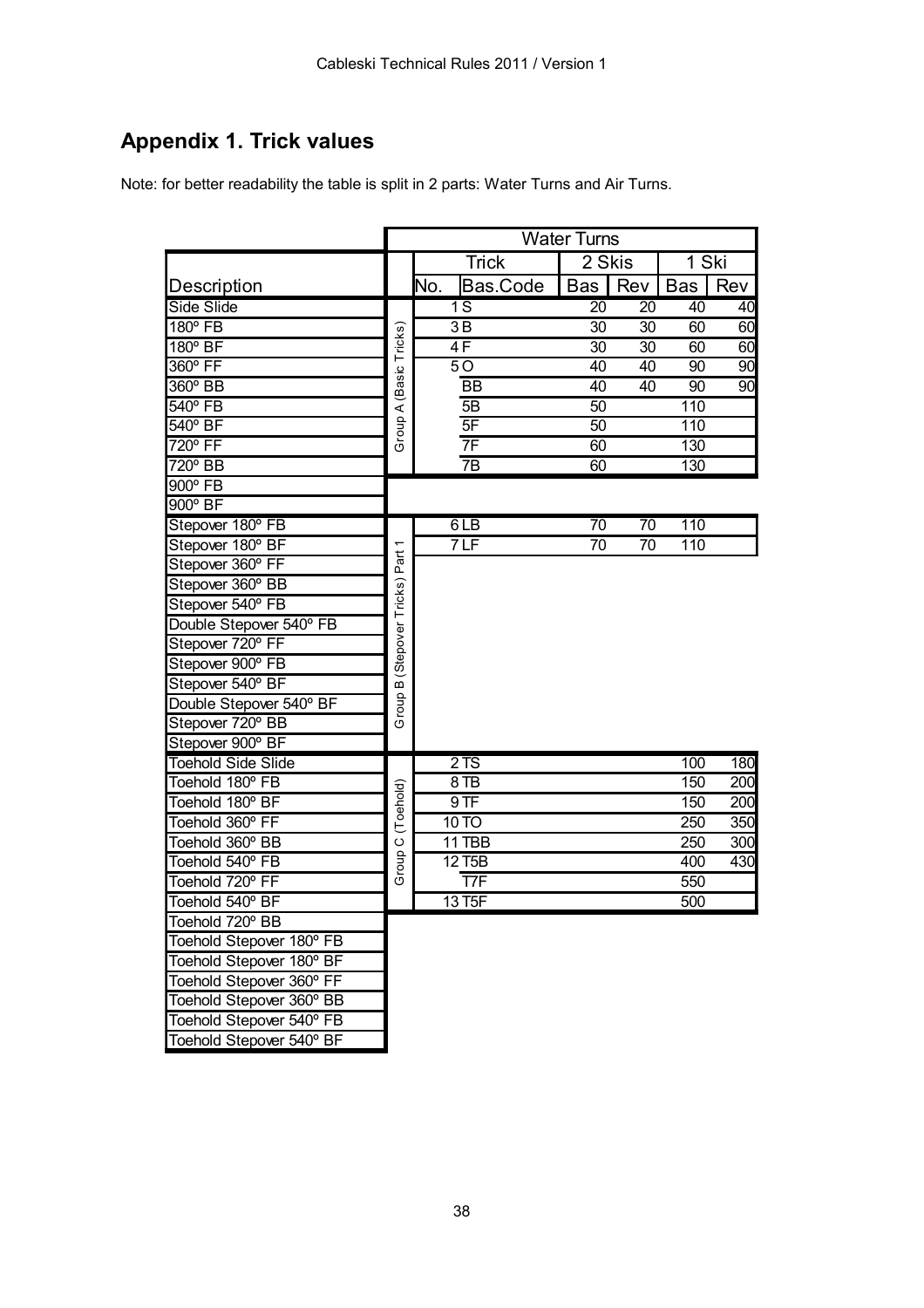|                                |                                  |     |                        | Air Turns  |            |             |             |
|--------------------------------|----------------------------------|-----|------------------------|------------|------------|-------------|-------------|
|                                |                                  |     | <b>Trick</b>           | 2 Skis     |            | 1 Ski       |             |
| Description                    |                                  | No. | Bas.Code               | <b>Bas</b> | Rev        | <b>Bas</b>  | Rev         |
| <b>Side Slide</b>              |                                  |     |                        |            |            |             |             |
| $180^\circ$ FB                 |                                  |     | $14$ WB                | 60         | 60         | 80          | 80          |
| $180°$ BF                      |                                  |     | $15\,\mathrm{WF}$      | 60         | 60         | 80          | 80          |
| 360° FF                        |                                  |     | <b>16 WO</b>           | 150        | 150        | 200         | 250         |
| $360^\circ$ BB                 | Group F (Basic Air)              |     | 17 WBB                 | 150        | 150        | 200         | 250         |
| $540^\circ$ FB                 |                                  |     | 18 W <sub>5</sub> B    | 310        | 310        | 400         | 470         |
| $540^{\circ}$ BF               |                                  |     | 19 W <sub>5F</sub>     | 310        | 310        | 400         | 470         |
| $720^{\circ}$ FF               |                                  |     | 20 W7F                 | 800        | 800        | 950         | 950         |
| $720^\circ$ BB                 |                                  |     | 21 W7B                 | 480        | 480        | 700         | 770         |
| 900° FB                        |                                  |     | 22 W9B                 | 850        | 850        | 1100        | 1100        |
| 900° BF                        |                                  |     | W <sub>9F</sub>        | 850        | 850        | 1200        | 1200        |
| Stepover 180° FB               |                                  |     | 23 WLB                 | 130        | 130        | 180         |             |
| Stepover 180° BF               |                                  |     | 24 WLF                 | 130        | 130        | 180         |             |
| Stepover 360° FF               |                                  |     | $25$ WLO               | 220        | 220        | 280         | 280         |
| Stepover 360° BB               |                                  |     | 26 WLBB                |            |            |             |             |
|                                |                                  |     |                        | 220        | 220        | 300         | 300<br>500  |
| Stepover 540° FB               |                                  |     | 27 WL5B<br>WL5LB       | 330        | 330        | 480         |             |
| Double Stepover 540° FB        | Group B (Stepover Tricks) Part 2 |     | WL7F                   |            | 700        | 600         | 650         |
| Stepover 720° FF               |                                  |     |                        | 700        |            | 900         | 950         |
| Stepover 900° FB               |                                  |     | WL9B<br><b>28 WL5F</b> | 800<br>300 | 800<br>300 | 1000<br>500 | 1100<br>530 |
| Stepover 540° BF               |                                  |     |                        |            |            |             |             |
| Double Stepover 540° BF        |                                  |     | WL5LF                  |            |            | 700         | 750         |
| Stepover 720° BB               |                                  |     | WL7B                   | 550        | 550        | 800         | 850         |
| Stepover 900° BF               |                                  |     | WL9F                   | 800        | 800        | 1000        | 1100        |
| <b>Toehold Side Slide</b>      |                                  |     |                        |            |            |             |             |
| Toehold 180° FB                |                                  |     | 29 TWB                 |            |            | 200         | 250         |
| Toehold 180° BF                |                                  |     | 30 TWF                 |            |            | 200         | 250         |
| Toehold 360° FF                |                                  |     | 31 TWO                 |            |            | 300         | 380         |
| Toehold 360° BB                |                                  |     | 32 TWBB                |            |            | 330         | 400         |
| Toehold 540° FB                |                                  |     | 33 TW5B                |            |            | 600         | 660         |
| Toehold 720° FF                | Group G (Toehold Air)            |     | 34 TW5F                |            |            | 700         |             |
| Toehold 540° BF                |                                  |     | 35 TW7F                |            |            | 750         | 750         |
| Toehold 720° BB                |                                  |     | 36 TW7B                |            |            | 780         |             |
| Toehold Stepover 180° FB       |                                  |     | 37 TWLB                |            |            | 400         |             |
| Toehold Stepover 180° BF       |                                  |     | 38 TWLF                |            |            | 500         |             |
| Toehold Stepover 360° FF       |                                  |     | 39 TWLO                |            |            | 580         | 580         |
| Toehold Stepover 360° BB       |                                  |     | 40 TWLBB               |            |            | 560         | 600         |
| Toehold Stepover 540° FB       |                                  |     | 41 TWL5B               |            |            | 800         | 850         |
| Toehold Stepover 540° BF       |                                  |     | 42 TWL5F               |            |            | 900         |             |
| <b>Front Flip</b>              |                                  |     | 43 WFLIPF              | 800        |            | 800         |             |
| <b>Back Flip</b>               |                                  |     | 44 WFLIPB              | 500        | 500        | 500         | 500         |
| Double Back Flip               |                                  |     | 45 WDFLIPB             | 1000       |            | 1000        |             |
| Back Flip Full Twist FF        |                                  |     | 46 WFLIPBFF            | 800        |            | 800         |             |
| <b>Back Flip Full Twist BB</b> |                                  |     | 47 WFLIPBBB            | 800        |            | 800         |             |
| <b>Back Flip Half Twist FB</b> |                                  |     | 48 WFLIPBFB            | 750        | 750        | 750         | 750         |
| Back Flip Half Twist BF        | Group D (Flips)                  |     | 58 WFLIPBBF            |            |            | 550         | 550         |
| Back Flip Line Back            |                                  |     | 49 WFLIPBLB            | 900        |            | 950         |             |
| Flip 5F                        |                                  |     | 59 WFLIPB5F            |            |            | 1100        | 1200        |
| Flip 5B                        |                                  |     | 60 WFLIPB5B            |            |            | 1000        | 1050        |
| Ski Line 180° FB               |                                  |     | $50$ SLB               |            |            | 450         | 480         |
| Ski Line 180° BF               |                                  |     | $51$ SLF               |            |            | 500         | 550         |
| Ski Line 360° FF               |                                  |     | 52 SLO                 |            |            | 550         | 550         |
| Ski Line 360° BB               | Group E (Ski Lines)              |     | 53 SLBB                |            |            | 550         | 600         |
| Ski Line 540° FB               |                                  |     | 54 SL5B                |            |            | 700         | 730         |
| Ski Line 540° BF               |                                  |     | 55 SL5F                |            |            | 730         | 780         |
| Ski Line 720° BB               |                                  |     | 56 SL7B                |            |            | 950         | 1050        |
| Ski Line 720° FF               |                                  |     | 57 SL7F                |            |            | 1000        | 1100        |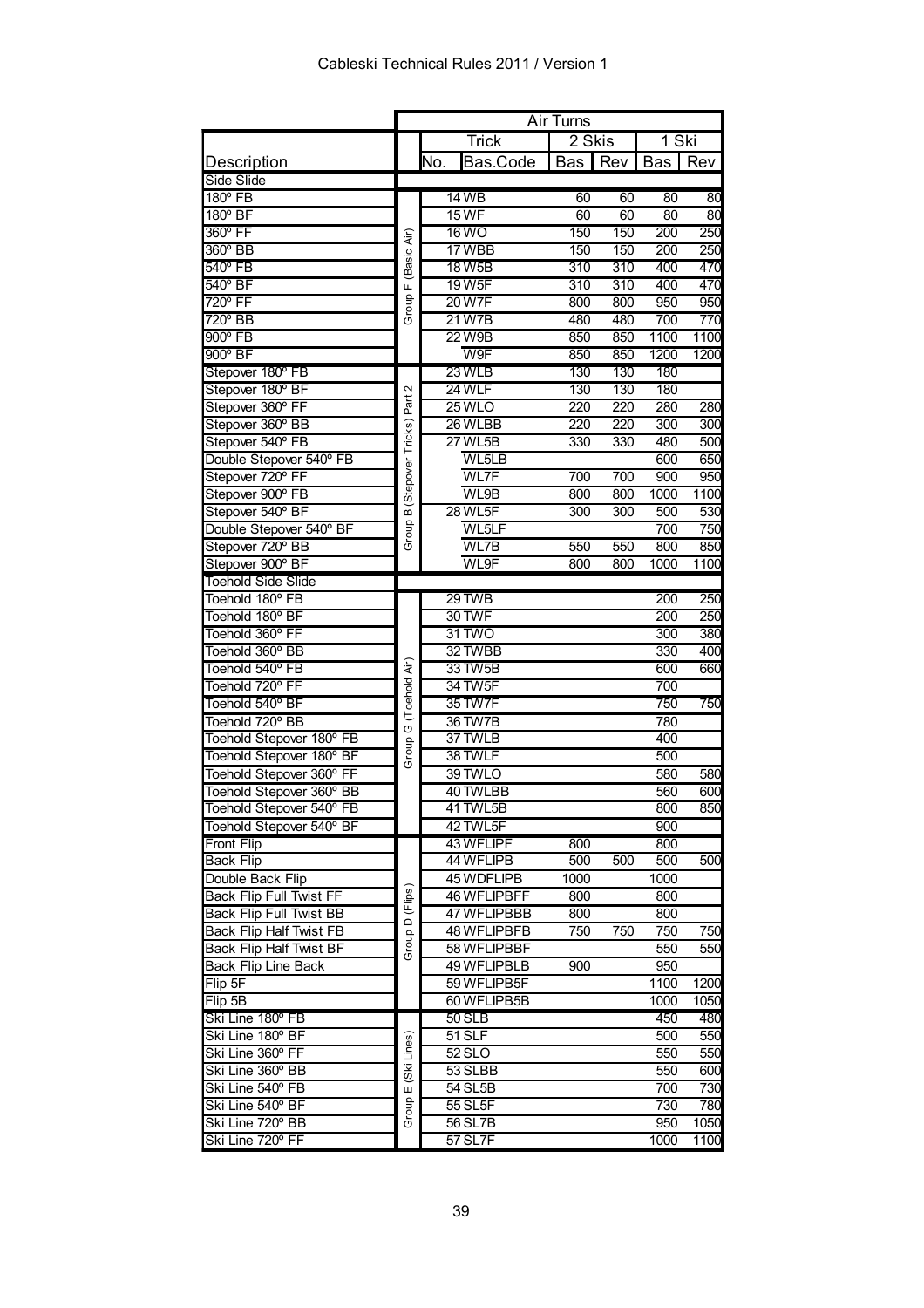## <span id="page-39-1"></span>**Appendix 2. General Diagrams**

<span id="page-39-0"></span>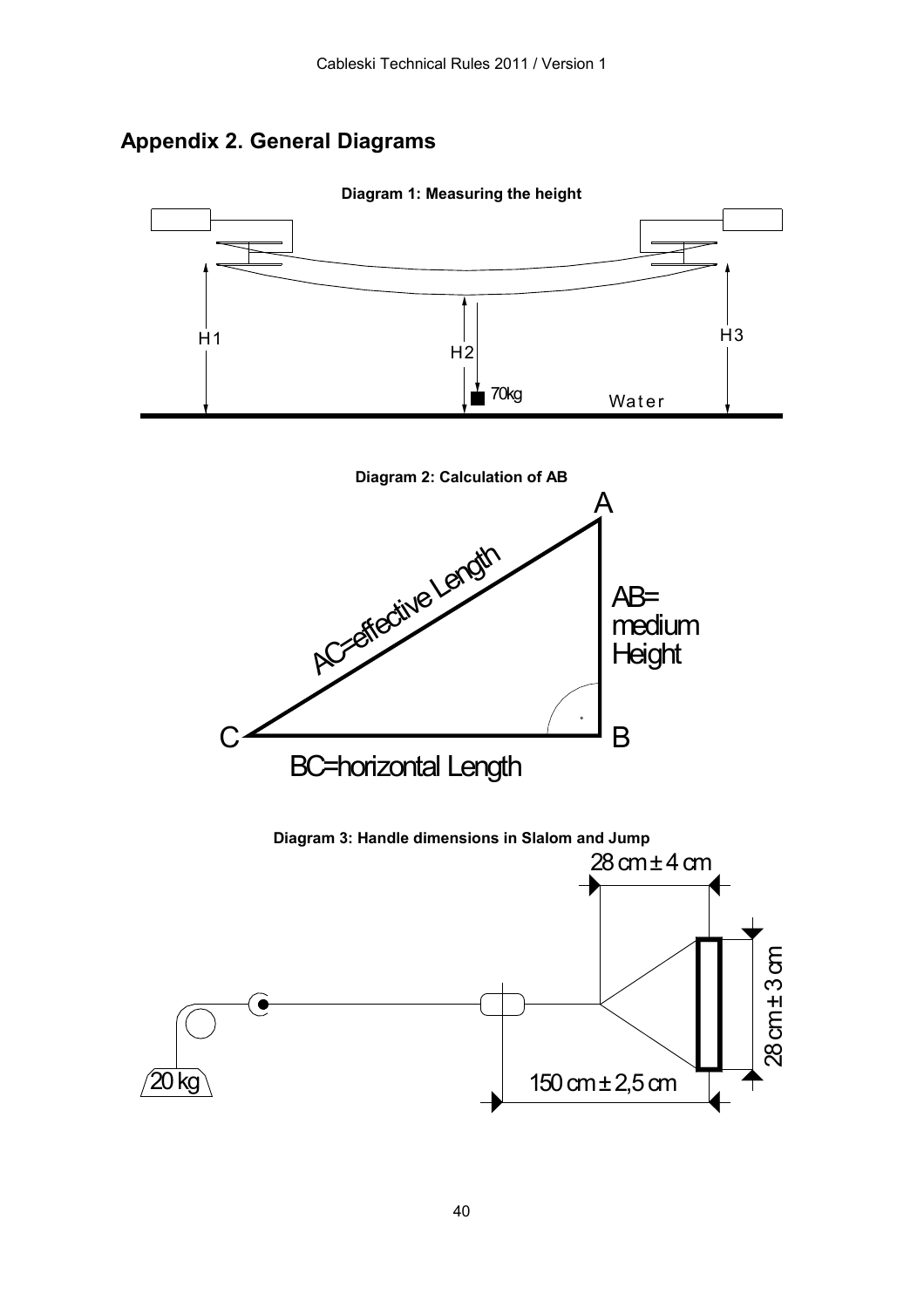<span id="page-40-0"></span>

## **Appendix 4. Jump diagrams**

<span id="page-40-1"></span>

The ramp must be parallel to the main running cable with a tolerance of 3º to 5º open. Open means that the high end of the ramp is turned away from the main running cable. The recommended angle for RC homologated competitions is  $4^{\circ}$  to  $5^{\circ}$ .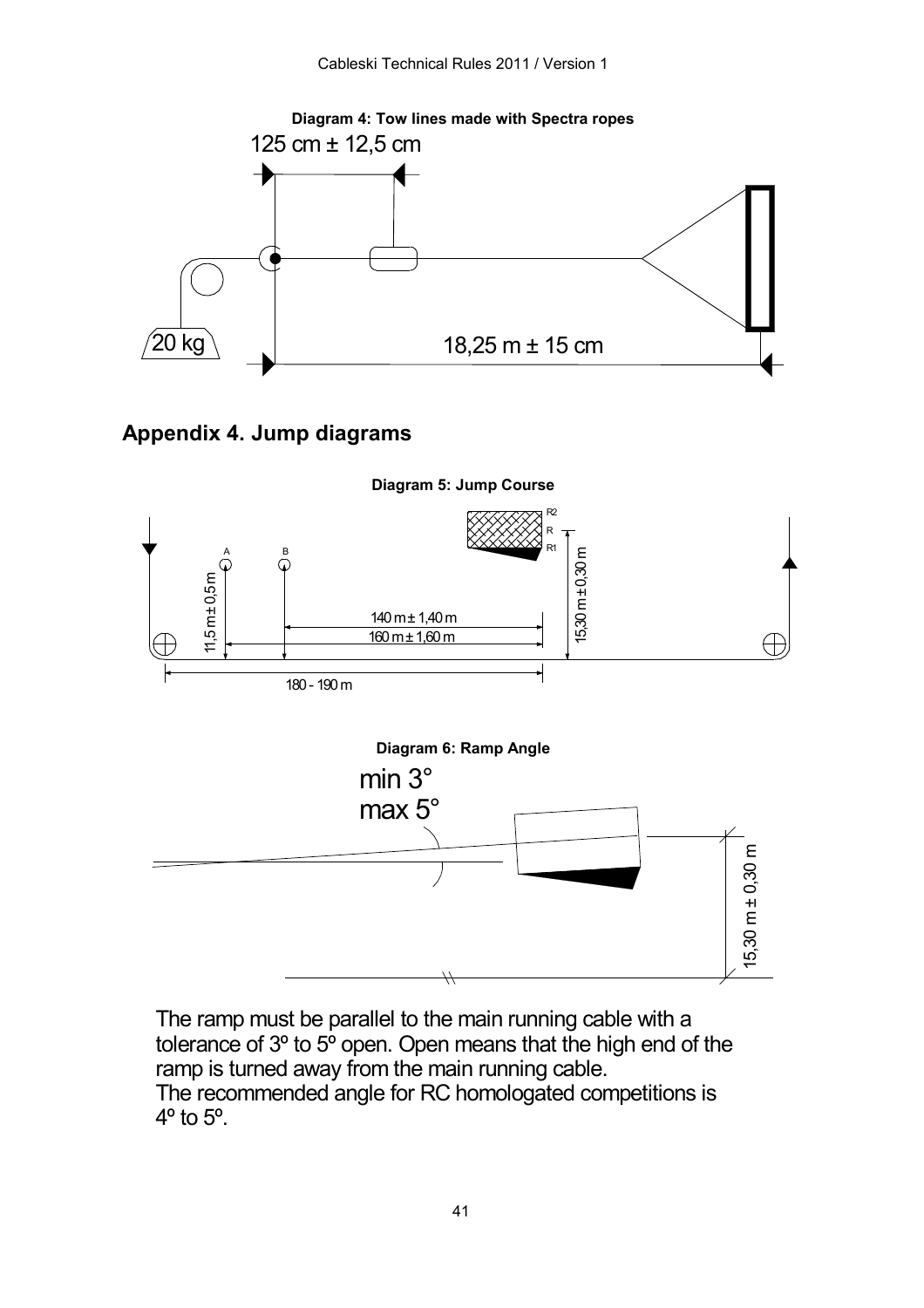**Diagram 7: Ramp setting chart**



Instructions: For any particular ramp setting, a combination of HEIGHT at the top edge and LENGTH out of the water enclosed within the solid line is allowable. A combination that lies on the dotted line is the most desirable.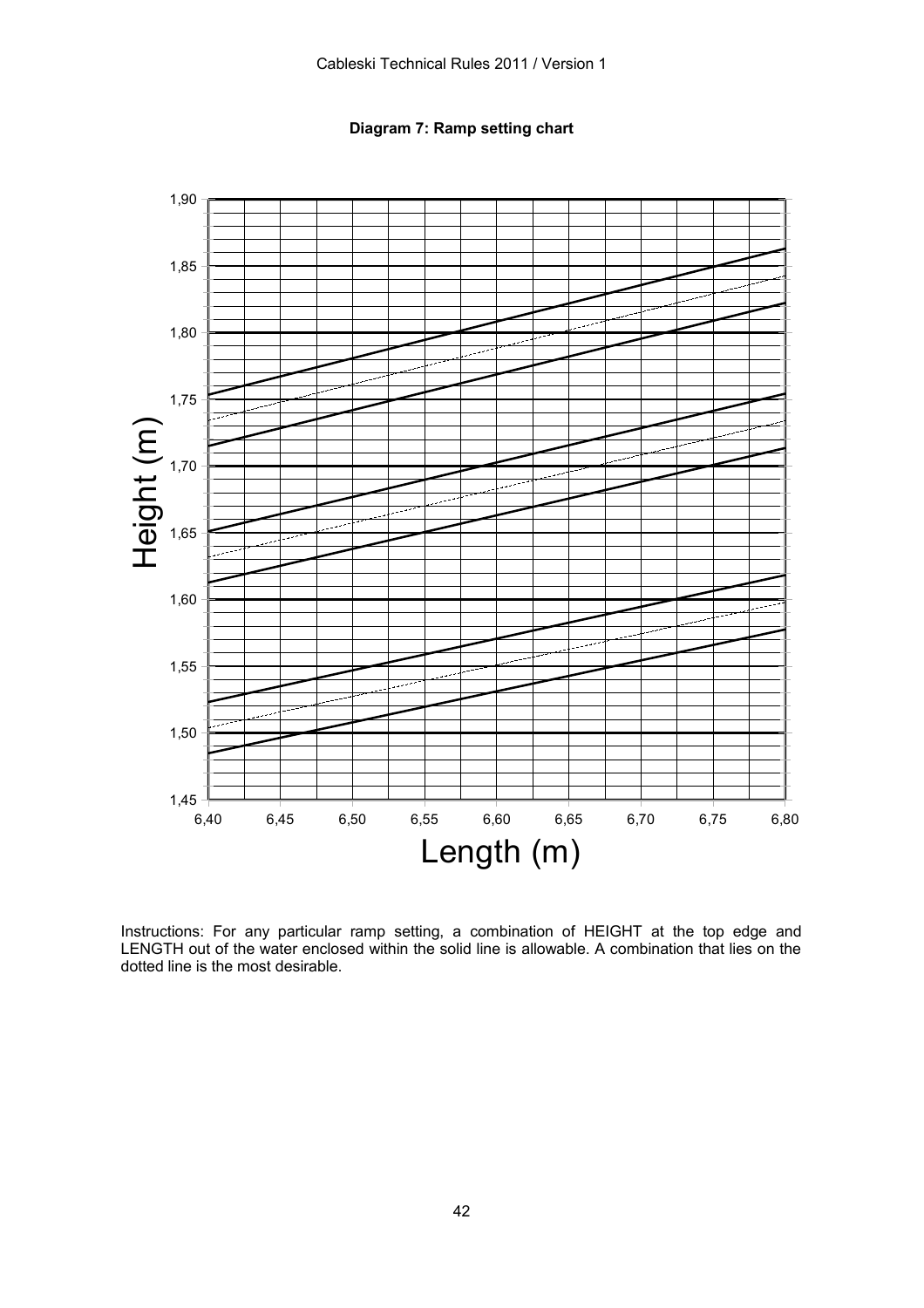## **Appendix 5. Slalom diagrams**



<span id="page-42-0"></span>**Diagram 8: Slalom Course**

axis = main running cable

**Note: The average of the six measured F dimensions cannot be less than 11,48 m** (off line) axis - middle line buoys =  $0.00 \text{ m} \pm 0.30 \text{ m}$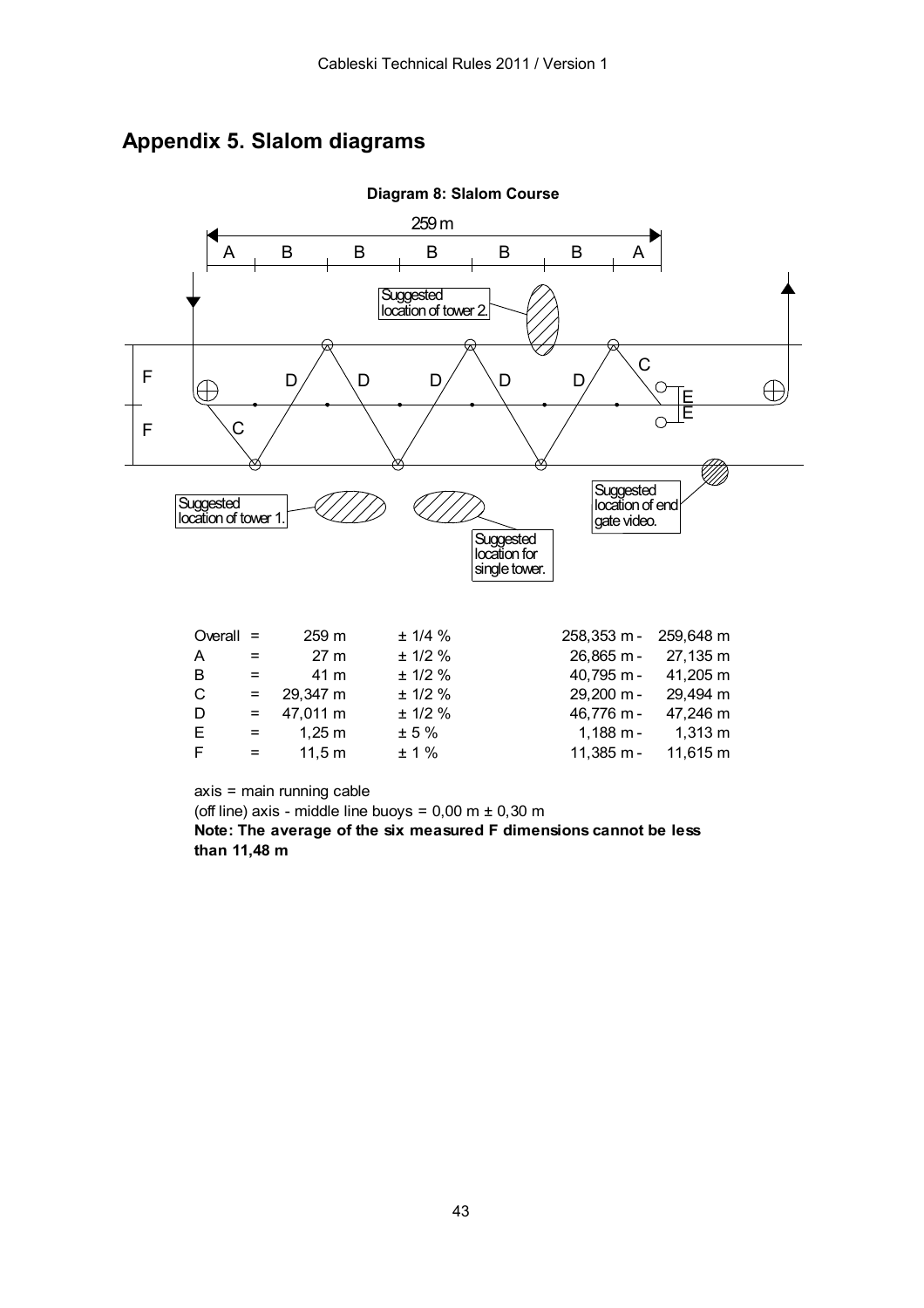



**Appendix 6. Trick diagrams**

<span id="page-43-0"></span>**Diagram 10: Trick Course**



Please note that the above picture still need to be updated.

## **Appendix 7. Actual Records**

The Region EAME Cableski Council was established in January 1987 (Cannes / FRA). The first elections for the Cableski Council were in January 1988 (Luxembourg / LUX). Remarks:

\* = Before Region EAME Cableski Councils (= best performance in Region EAME) W= since the first Cableski World Championships (St.Leon-Rot / GER, 1998) World Records are ratified. Region EAME records which were World best performances became World Records.

Men Slalom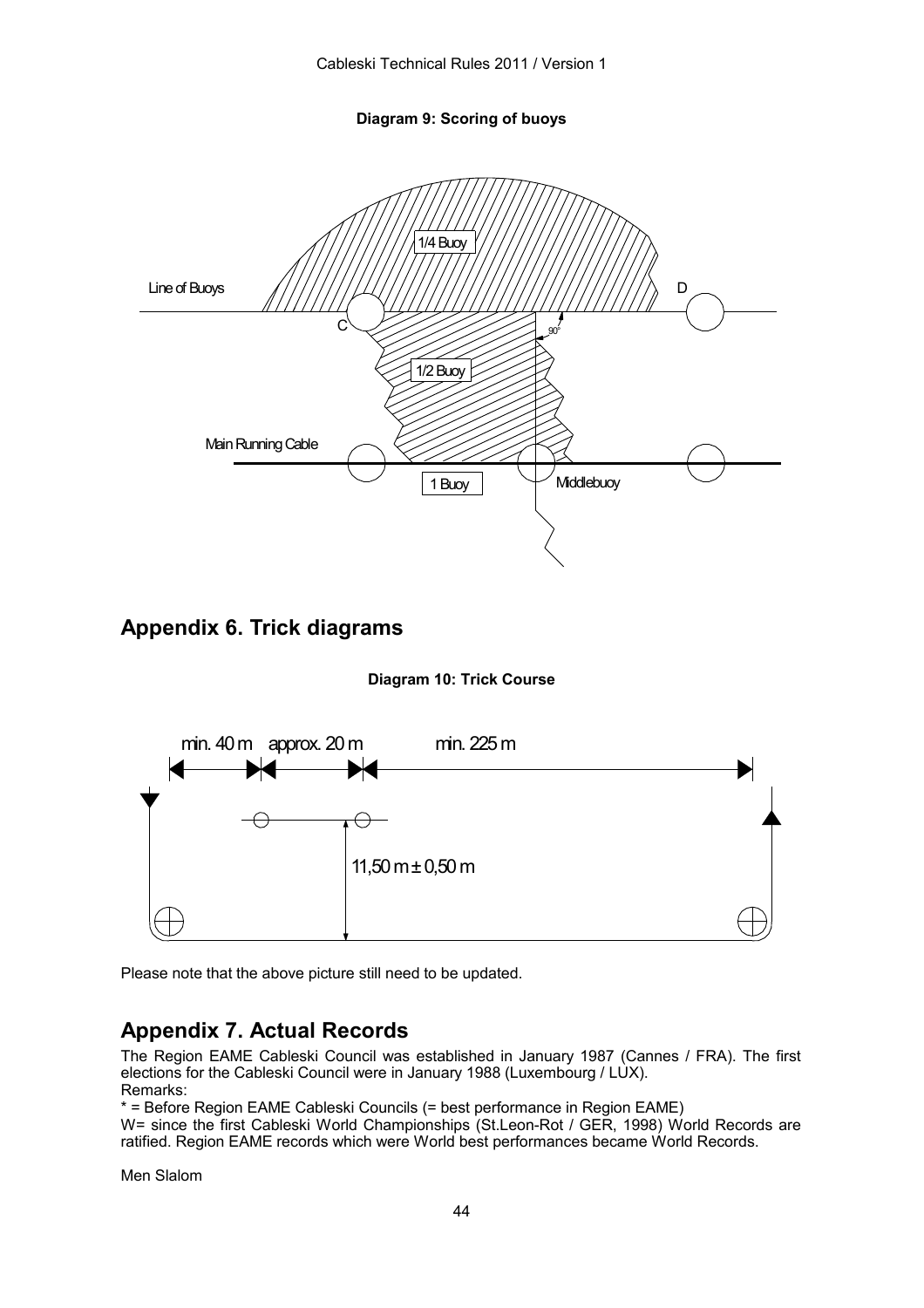| Date     | Name/National.         | Result            | Location         | Rem<br>$\cdot$ |
|----------|------------------------|-------------------|------------------|----------------|
| 18.08.85 | Michael Mäder / GER    | 3.50@12.00m/58kph | Langenfeld / GER | $\ast$         |
| 03.09.89 | Michael Mäder / GER    | 1.00@10.75m/58kph | Kosice / TCH     |                |
| 15.08.93 | Marc-Andre Meier / GER | 2.00@10.75m/58kph | Kosice / SVK     |                |
| 15.08.93 | Michael Mäder / GER    | 2.00@10.75m/58kph | Kosice / SVK     |                |
| 22.08.93 | Alexander Graw / GER   | 4.50@10.75m/58kph | Best / NED       |                |
| 18.08.96 | Alexander Graw / GER   | 1.00@10.25m/58kph | Budapest / HUN   |                |
| 24.08.97 | Alexander Graw / GER   | 2.00@9.75m/58kph  | Piestany / SVK   | W              |

Women Slalom

| Date     | Name/National.       | Result            | Location                    | Rem     |
|----------|----------------------|-------------------|-----------------------------|---------|
| 18.08.85 | Gisela Pohlman / GER | 2.50@13.00m/55kph | Langenfeld / GER            | $\star$ |
| 26.07.87 | Sabine Häberle / GER | 1.00@12.00m/55kph | Asten / AUT                 | $\star$ |
| 01.07.90 | Sabine Häberle / GER | 4.00@12.00m/55kph | Kiefersfelden<br><b>GER</b> |         |
| 24.08.97 | Lisa Adams / GBR     | 3.00@11.25m/55kph | Piestany / SVK              | W       |
| 23.08.98 | Sabine Häberle / GER | 3.00@11.25m/55kph | St.Leon-Rot<br>GER          | W       |
| 26.08.99 | Lisa Adams / GBR     | 2.25@10.75m/55kph | London / GBR                | W       |
| 27.08.00 | Lisa Adams / GBR     | 3.00@10.75m/55kph | Langenfeld / GER            | W       |
| 03.09.00 | Lisa Adams / GBR     | 1.00@10.25m/55kph | Piestany / SVK              | W       |

Men Tricks

| Date     | Name/National.         | Result    | Location            | Rem     |
|----------|------------------------|-----------|---------------------|---------|
| 18.08.85 | Axel Müller / GER      | 5420 pts  | Langenfeld / GER    | $\star$ |
| 21.08.88 | Michael Mäder / GER    | 5910 pts  | Poses / FRA         |         |
| 03.09.89 | Oleg Nadin / URS       | 6830 pts  | Kosice / TCH        |         |
| 15.08.93 | Maxim Smirnov / RUS    | 7710 pts  | Kosice / SVK        |         |
| 22.08.93 | Joury Richter / BLR    | 7730 pts  | Best / NED          |         |
| 03.09.94 | Joury Richter / BLR    | 8010 pts  | Tel Aviv / ISR      |         |
| 27.08.95 | Joury Richter / BLR    | 8710 pts  | Kalletal / GER      | W       |
| 27.08.00 | Alexei Zernossek / BLR | 10020 pts | Langenfeld / GER    | W       |
| 08.09.02 | Alexei Zernossek / BLR | 10400 pts | Alfsee Rieste / GER | W       |
| 04.09.05 | Alexei Zernossek / BLR | 11300 pts | Lublin / POL        | W       |

Women Tricks

| Date     | Name/National.   | Result   | Location         | Rem |
|----------|------------------|----------|------------------|-----|
| 18.08.85 | Maria Asam / GER | 3680 pts | Langenfeld / GER |     |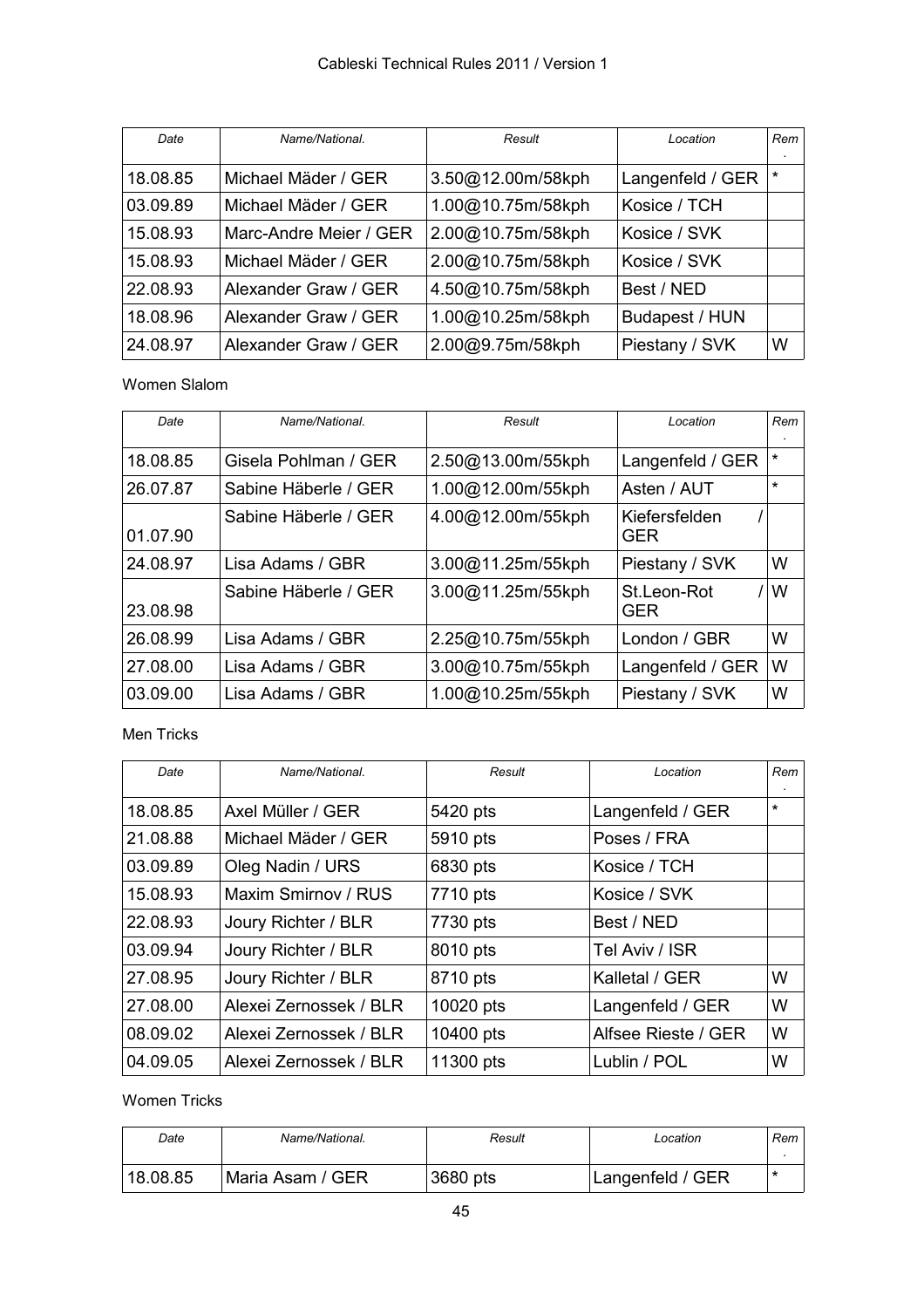| Date     | Name/National.                     | Result      | Location          | Rem |
|----------|------------------------------------|-------------|-------------------|-----|
| 21.08.88 | Temenujka<br>Petrova<br><b>BUL</b> | $/4380$ pts | Poses / FRA       |     |
| 03.09.89 | Joulia Gromyko / URS               | 6480 pts    | Kosice / TCH      |     |
| 15.08.93 | Olga Pavlova / BLR                 | 6870 pts    | Kosice / SVK      |     |
| 27.08.95 | Joulia Gromyko / BLR               | 7650 pts    | Kalletal / GER    |     |
| 25.08.96 | Joulia Gromyko / BLR               | 8090 pts    | St.Leon-Rot / GER | W   |
| 10.07.05 | Joulia Meier-Gromyko<br><b>BLR</b> | 8620 pts    | Aquabest / NED    | W   |
| 03.09.05 | Irina Tourets / BLR                | 8790 pts    | Lublin / POL      | W   |
| 04.09.05 | Irina Tourets / BLR                | 9180 pts    | Lublin / POL      | W   |

#### Men Jump

| Date     | Name/National.           | Result            | Location            | Rem     |
|----------|--------------------------|-------------------|---------------------|---------|
| 18.08.85 | Christian Swoboda / AUT  | 46.70 m           | Langenfeld / GER    | $\star$ |
| 24.08.86 | Christian Swoboda / AUT  | 46.90 m           | Tilburg / NED       | $\star$ |
| 26.07.87 | Christian Swoboda / AUT  | 51.70 m           | Asten / AUT         | $\star$ |
| 21.08.88 | Christian Swoboda / AUT  | 51.70 m           | Poses / FRA         |         |
| 12.06.94 | Manfred Hintringer / AUT | 52.80 m           | Alfsee-Rieste / GER |         |
| 24.08.97 | Daniel Resl / CZE        | 53.10 m           | Piestany / SVK      |         |
| 20.09.98 | Manfred Hintringer / AUT | 55.30 m           | Warmbaths / RSA     | W       |
| 02.07.00 | Manfred Hintringer / AUT | 58.70 m           | Kiefersfelden / GER | W       |
| 15.06.03 | Jochen Luers / GER       | 59.00 m           | Kiefersfelden / GER | W       |
| 31.07.04 | Thomas Bauer / GER       | $60.20 \text{ m}$ | Langenfeld / GER    | W       |
| 26.08.05 | Thomas Bauer / GER       | 61.40 m           | Kiefersfelden / GER | W       |
| 27.08.05 | Thomas Bauer / GER       | 63.70 m           | Kiefersfelden / GER | W       |

Women Jump

| Date     | Name/National.       | Result       | Location            | Rem     |
|----------|----------------------|--------------|---------------------|---------|
| 18.08.85 | Maria Asam / GER     | 33.10 m      | Langenfeld / GER    | $\star$ |
| 24.08.86 | Maria Asam / GER     | 34.20 m      | Tilburg / NED       | $\star$ |
| 26.07.87 | Britta Grebe / AUT   | 34.90 m      | Asten / AUT         | $\star$ |
| 21.08.88 | Magda Slot / NED     | $35.00 \; m$ | Poses / FRA         |         |
| 23.08.92 | Joulia Gromyko / BLR | 35.00 m      | Feldkirchen / AUT   |         |
| 15.08.93 | Joulia Gromyko / BLR | 35.10 m      | Kosice / SVK        |         |
| 22.08.93 | Joulia Gromyko / BLR | 36.00 m      | Best / NED          |         |
| 12.06.94 | Joulia Gromyko / BLR | 36.80 m      | Alfsee-Rieste / GER |         |
| 03.09.94 | Joulia Gromyko / BLR | 37.10 m      | Tel Aviv / ISR      |         |
| 13.08.95 | Joulia Gromyko / BLR | 38.70 m      | London / GBR        |         |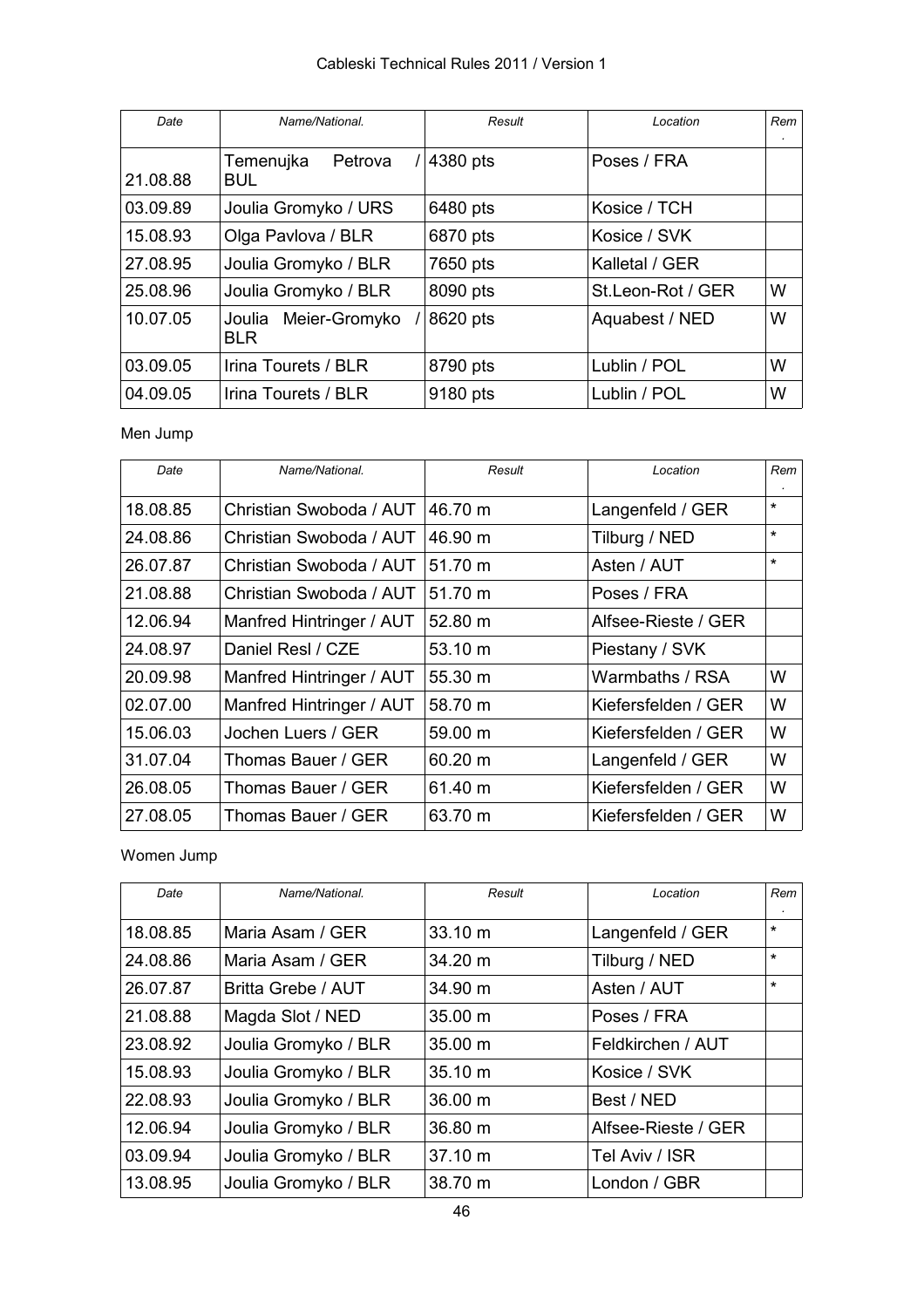| Date     | Name/National.                        | Result       | Location            | Rem |
|----------|---------------------------------------|--------------|---------------------|-----|
| 20.09.98 | Irina Tourets / BLR                   | $39.80 \; m$ | Warmbaths / RSA     | W   |
| 02.07.00 | Joulia Gromyko / BLR                  | 40.20 m      | Kiefersfelden / GER | W   |
| 04.09.00 | Britta Grebe / AUT                    | 40.60 m      | Piestany / SVK      | W   |
| 28.07.01 | Joulia Gromyko / BLR                  | 43.10 m      | Bad Arolsen / GER   | W   |
| 08.09.02 | Irina Tourets / BLR                   | 44.40 m      | Alfsee-Rieste / GER | W   |
| 15.06.03 | Meier-Gromyko<br>Joulia<br><b>BLR</b> | 44.70 m      | Kiefersfelden / GER | W   |
| 15.06.03 | Claudia Stefan / GER                  | 44.70 m      | Kiefersfelden / GER | W   |
| 29.08.04 | Meier-Gromyko<br>Joulia<br><b>BLR</b> | 47.60 m      | Bad Arolsen / GER   | W   |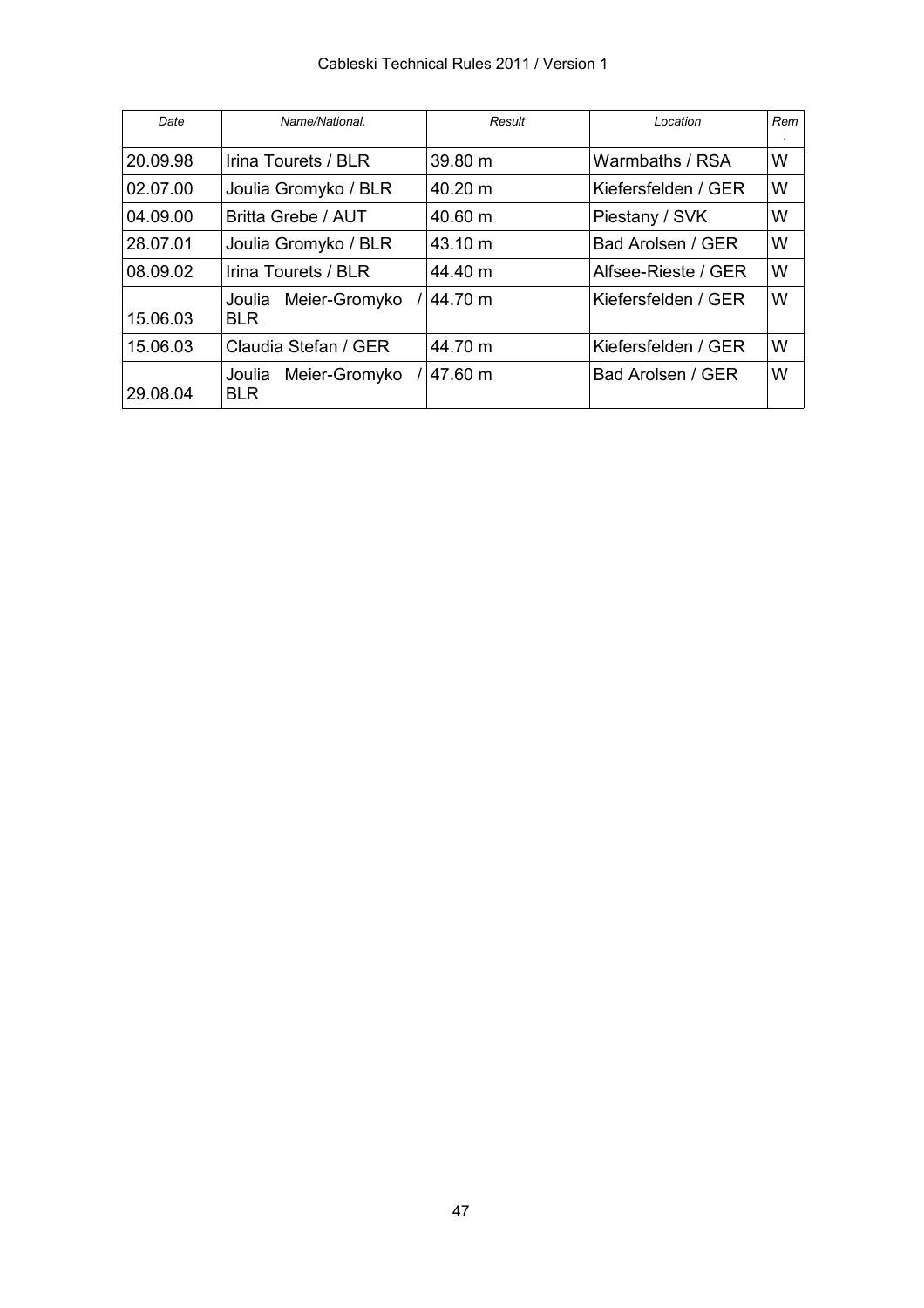## **Confederation E&A Cableski Additional Rules**

## **Rule 1. General**

#### **Rule 1.1. Applicability of these rules**

The rules set forth here govern cableski competitions sanctioned by the Confederation E&A of the IWWF. The IWWF Cableski Technical Rules shall apply to all cableski competitions except for administrative matters and except where otherwise stated below or elsewhere in the Additional Rules. Where the worlds "World" or "IWWF" appear these are to be read as "Confederation E&A". Where the words "Confederation" or "Confederations" appear these are to be read as "Federation" or "Federations". However, the organizers of homologated competitions in Confederation E&A, other than those of titled competitions where specific Additional Rules apply, may make variations from these rules that do not affect the actual conduct of the events of a competition nor affect the actual recorded scores of the competitors. Examples of acceptable variations are those of administrative matters, entry requirements, method of draw, number of events or rounds, numbers in finals, slalom start speeds, method of determining event placements and/or overall placements. The Confederation E&A Cableski Council shall be the arbiter as to whether variations are acceptable as being within the intentions of the rules or not.

#### **Rule 1.2. Amendments to the rules**

The Confederation E&A Cableski Council may make amendments to these rules at any time and decide on which date these will become effective.

## **Rule 2. Confederation E&A (European) Cableski Championships**

#### **Rule 2.1. Confederation E&A Cableski Championships Dates**

The Confederation E&A Cableski Championships will be held biannually in the odd years

#### **Rule 2.2. Confederation E&A Cableski Championships entry**

Each federation in the Confederation E&A shall have the right to select a team of skiers to represent their federation in the Confederation E&A Cableski Championships.

#### **Rule 2.3. Team Selection**

Each team shall consist of a maximum of 6 qualified skiers, with the further limitation that no team may have more than 4 men or 4 women.

Each federation shall furthermore have the right to nominate two reserve skiers to its team, to replace any injured skier, provided the maximum number of 4 men or 4 women is not exceeded.

Each federation shall be entitled to a team of two competitors, male or female, whether qualified or not. Such a skier who is qualified in only one event or not qualified in any event may compete in only two events.

The federation organizing the Confederation E&A Cableski Championships shall be entitled to a full team of 6 competitors, whether qualified or not.

#### **Rule 2.4. Qualification**

The following minima have to be achieved at a homologated cableski competition:

|                           | Men                                         | Women                                      |
|---------------------------|---------------------------------------------|--------------------------------------------|
| <b>First Class Skier</b>  | 6@58/18.25<br>3.000 pts.<br>32 <sub>m</sub> | 6@52/18.25<br>2.200 pts<br>25 <sub>m</sub> |
| <b>Second Class Skier</b> | 6@55/18.25<br>2.000 pts<br>27 <sub>m</sub>  | 6@49/18.25<br>1.500 pts<br>20 <sub>m</sub> |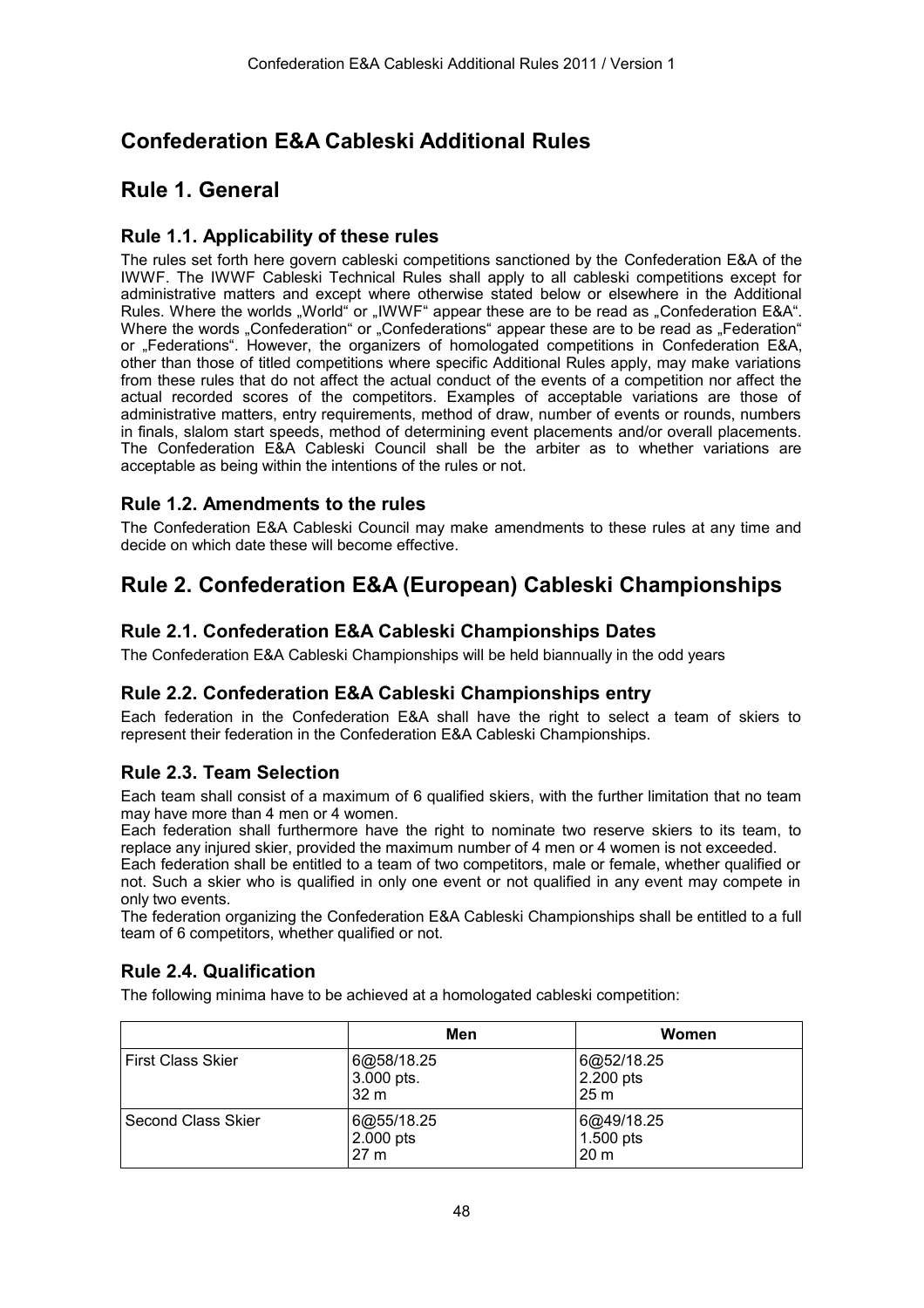|            | Men                             | Women                                      |
|------------|---------------------------------|--------------------------------------------|
| Specialist | 6@58/14.25<br>3.500 pts<br>40 m | 6@55/16.00<br>2.500 pts<br>30 <sub>m</sub> |

A skier being first class in at least two events may participate in those events. To participate in the third event he has to be at least second class in that event. If a skier is a "specialist" in one event, he may participate in that event without having to qualify for the other events.

#### **Rule 2.5. Non-team skiers**

Skiers not selected for their national team may qualify to compete in the Confederation E&A Cableski Championships as individuals if they meet one or more of the following criteria:

- a) Confederation E&A Cableski Record Holder. The skier must have performed the record at least 45 days before the first days of familiarization of the Confederation E&A Cableski Championships and have his performance ratified by the Confederation E&A Cableski Council at least 15 days before the first day of familiarization of the Confederation E&A Cableski Championships.
- b) Reigning Confederation E&A Cableski Champion in that event (Slalom, Tricks or/and Jump) in which they defend their title.
- c) Ranked on one IWWF Confederation E&A Cableski Ranking List of the last 2 previous years in the top 5% men or women in any event excluding overall. The numbers will be rounded to the nearest full digit.

All skiers qualified as individuals must be entered by their federation

#### **Rule 2.6. Entry form and documentation**

As evidence of the qualifications of the skiers, federations are to enter the full details on the Entry Forms, including the date and place of the competition(s) in which the required minima were achieved.

Federations are held responsible for the accuracy of the documents, which shall be sent within the stipulated time with the skiers Entry Forms to both the President of the Confederation E&A Cableski Council and the Organizer.

Skiers shall have their Performance Booklets with them.

The Tournament Performance Booklets may be used for Cableski, provided that the Chief Judge who signs the booklet indicates that the performance has been during a Cableski Competition.

The checking of skiers' eligibility and qualifications will be done under the responsibility of the Chief Judge before the draw takes place.

#### **Rule 2.7. Officials**

The Bureau of Confederation E&A shall appoint the following officials after receiving proposals from the Confederation E&A Cableski Council:

- 1 Chief Judge
- 1 Assistant Chief Judge
- 6 Judges
- 1 Homologator
- 1 Chief Calculator
- 1 Assistant Calculator
- 1 Chief Technical Officer
- 1 Technical Officer

#### **Rule 2.8. Event Judges**

The Event Judges for each event shall be chosen by the Chief Judge from among the Appointed Judges. As fas as possible the Event Judges shall be from different Federations.

## **Rule 3. Confederation E&A (European) Cableski Juniors Championships**

#### **Rule 3.1. Confederation E&A Cableski Juniors Championships Dates**

The Confederation E&A Cableski Juniors Championships will be held on a yearly basis.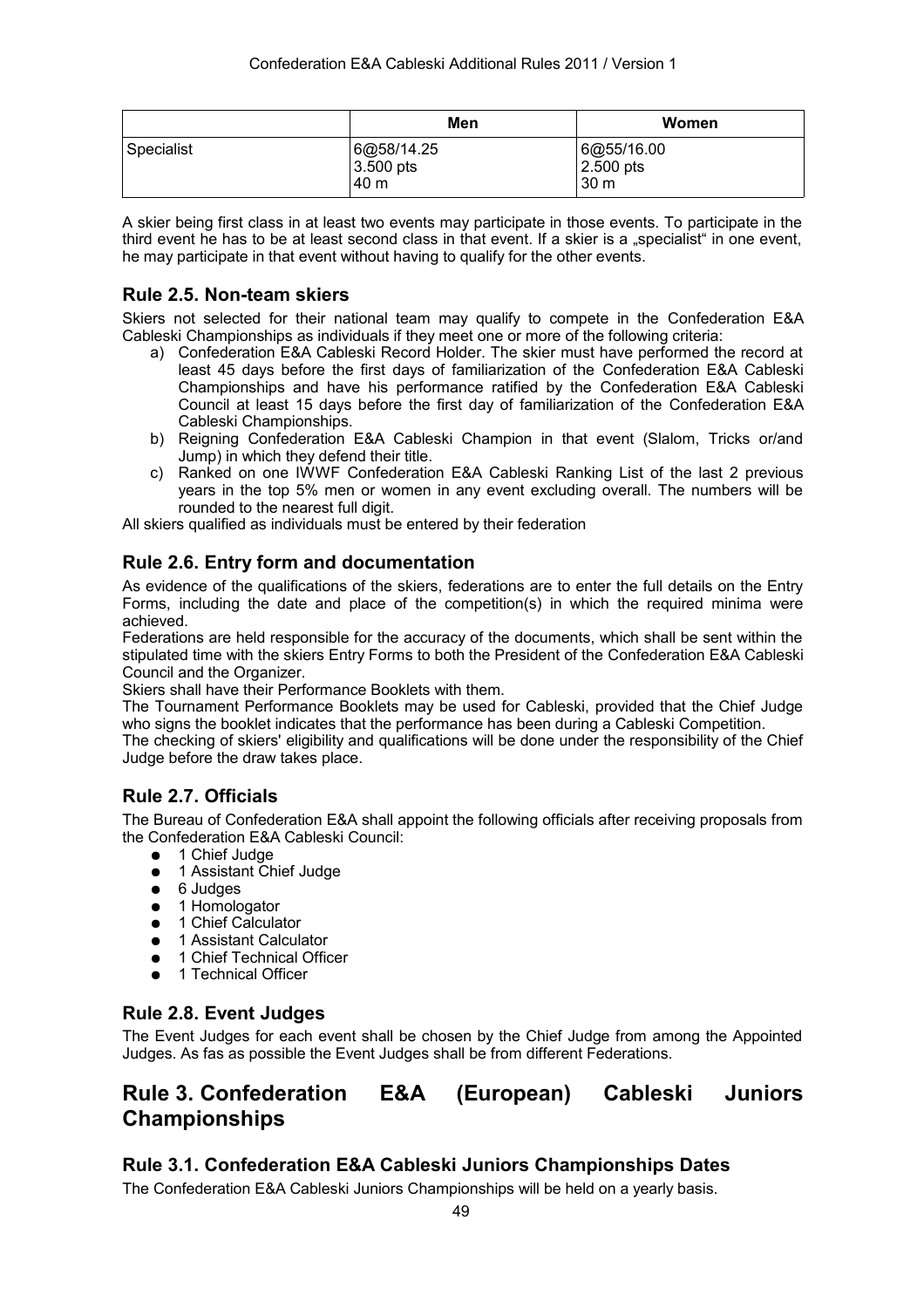## **Rule 3.2. Categories**

Skiers belonging to the age categories Juniors under 15 and Juniors under 19 as laid down in the Cableski Technical Rules are eligible for this Championships.

Juniors under 15 may compete as Juniors under 19, on the condition that they produce an authorization signed by their parents.

A skier is not allowed to compete in both Junior categories.

#### **Rule 3.3. Team Selection**

Each team for the Confederation E&A Cableski Juniors under 15 Championships shall consist of a maximum of 6 qualified skiers, with the further limitation that no team may have more then 4 boys or 4 girls.

Each team for the Confederation E&A Cableski Juniors under 19 Championships shall consist of a maximum of 6 qualified skiers, with the further limitation that no team may have more then 4 boys or 4 girls.

Each federation shall furthermore have the right to nominate two reserve skiers to each of its teams, to replace an injured skier, provided the maximum of 4 boys or 4 girls is not exceeded.

Each federation with no qualified skier for a team in the Confederation E&A Cableski Juniors under 15 Championships shall be entitled to enter one skier in the Confederation E&A Cableski Juniors under 15 Championships. Each federation with no qualified skier for a team in the Confederation E&A Cableski Juniors under 19 Championships shall be entitled to enter one skier in the Confederation E&A Cableski Juniors under 19 Championships. Such a skier may compete in all three events.

The federation organizing the Confederation E&A Cableski Juniors Championships shall be entitled to a full team of 6 skiers for the Confederation E&A Cableski Juniors under 15 Championships and a full team of 6 skiers for the Confederation E&A Cableski Juniors under 19 Championships, whether qualified or not.

#### **Rule 3.4. Qualification**

The following minima have to be achieved at a homologated cableski competition:

|                  | <b>Boys</b>                                | Girls                                        |
|------------------|--------------------------------------------|----------------------------------------------|
| Juniors under 15 | 6@46/18.25<br>$1.300$ pts<br>16 m          | 6@43/18.25<br>$1.000$ pts<br>12 <sub>m</sub> |
| Juniors under 19 | 6@52/18.25<br>2.300 pts<br>22 <sub>m</sub> | 6@49/18.25<br>2.000 pts<br>16 <sub>m</sub>   |

A skier must have reached two of these minima in order to ski in all 3 events.

#### **Rule 3.5. Officials**

The Bureau of Confederation E&A shall appoint the following officials after receiving proposals from the Confederation E&A Cableski Council:

- 1 Chief Judge
- 1 Assistant Chief Judge
- 6 Judges
- 1 Homologator
- 1 Chief Calculator
- 1 Assistant Calculator
- 1 Chief Technical Officer
- 1 Technical Officer

## **Rule 4. Confederation E&A (European) Cableski Senior Championships**

#### **Rule 4.1. Confederation E&A Cableski Senior Championships Dates**

The Confederation E&A Cableski Senior Championships will be held on a yearly basis together with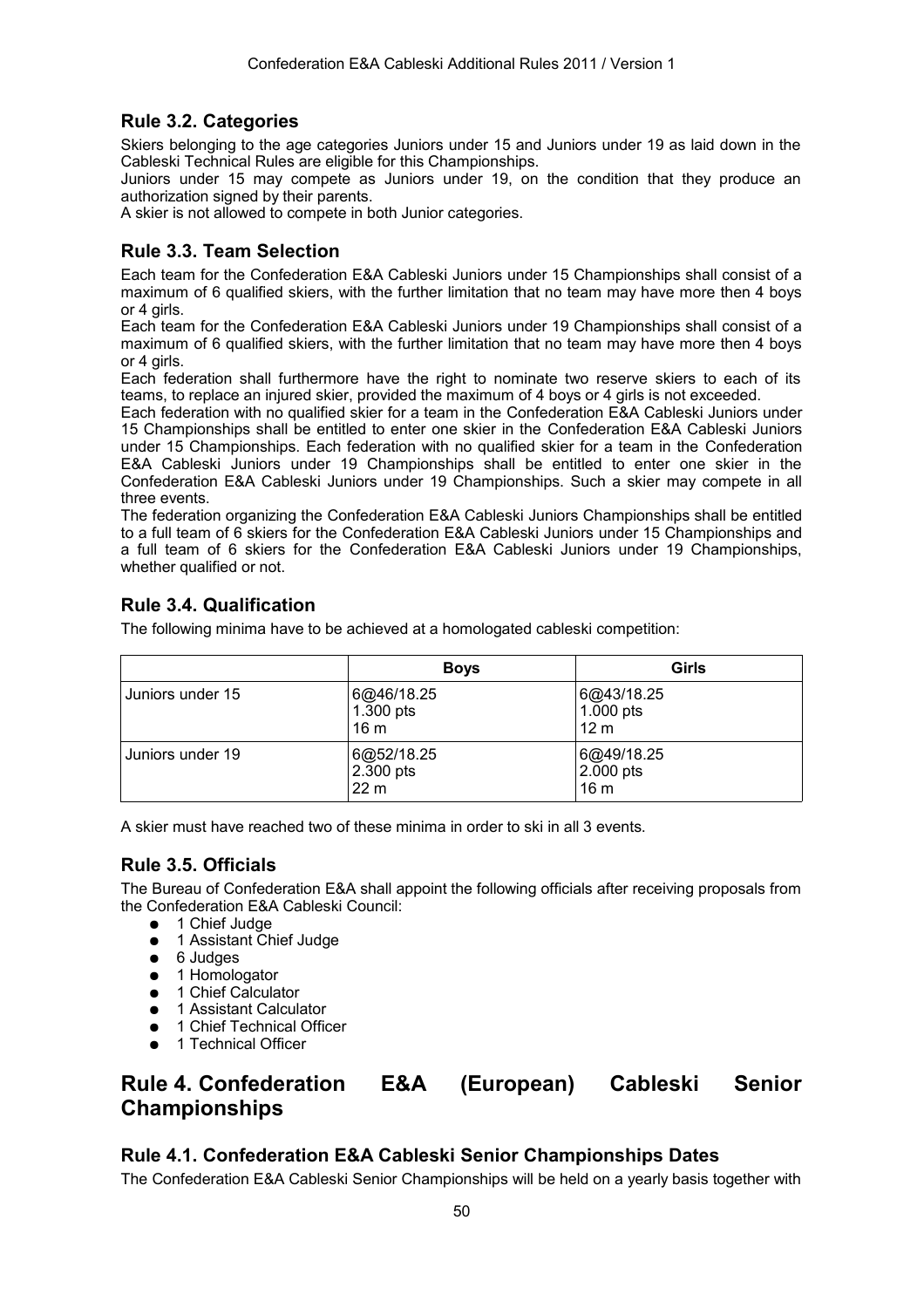the Confederation E&A Cableski Juniors Championships.

#### **Rule 4.2. Categories**

Skiers belonging to the age categories Seniors I, Seniors II or Seniors III as laid down in the Cableski Technical Rules are eligible for this Championships.

All skiers participating in the E&A Cableski Senior Championships will be put together in one age category and will ski with the rules of the Senior I age category as laid down in the Cableski Technical Rules.

#### **Rule 4.3. Team Selection**

Each team for the Confederation E&A Cableski Seniors Championships shall consist of a maximum of 5 skiers, with the further limitation that no team may have more then 4 men or 4 women. Each federation shall furthermore have the right to nominate two reserve skiers to its team, to replace an injured skier, provided the maximum of 4 men or 4 women is not exceeded.

#### **Rule 4.4. Officials**

The Officials assigned to the Confederation E&A Cableski Youth Championships shall be the Officials for the Confederation E&A Cableski Senior Championships.

## **Rule 5. European Cableski Tour (ECT)**

#### **Rule 5.1. General**

The European Cableski Tour (ECT) is a co-ordinated series of competitions with a final placement and Cash Prizes, based on the results of all competitions.

The competitions which are part of the ECT and the amount of prizes will be announced by the Confederation E&A Cableski Council before April 1<sup>st</sup> of the coming season.

A sanction fee of 800 EUR is charged to the organizers of the individual stops.

There shall be a prize giving ceremony at each stop.

#### **Rule 5.2. Point System**

At each competition of the ECT points will be awarded according to the Final placement in Slalom, Trick and Jump, for Men and Women in that competition.

The top Men skiers in each event will receive points as follows:

| $1st$ place            | 10 points |
|------------------------|-----------|
| $2^{nd}$ place         | 9 points  |
| $3rd$ place            | 8 points  |
| $\cdots$               | $\cdots$  |
| 9 <sup>th</sup> place  | 2 points  |
| 10 <sup>th</sup> place | 1 point   |

The top five Women skiers in each event will receive points as follows:

| $1st$ place           | 5 points |
|-----------------------|----------|
| $2^{nd}$ place        | 4 points |
| $3rd$ place           | 3 points |
| $4th$ place           | 2 points |
| 5 <sup>th</sup> place | 1 point  |

If a tie exists, all tied skiers will receive the points of the first tying places.

#### **Rule 5.3. European Cableski Tour Placement**

All skiers taking part in at least 2 stops of the ECT shall be listed in the final placement.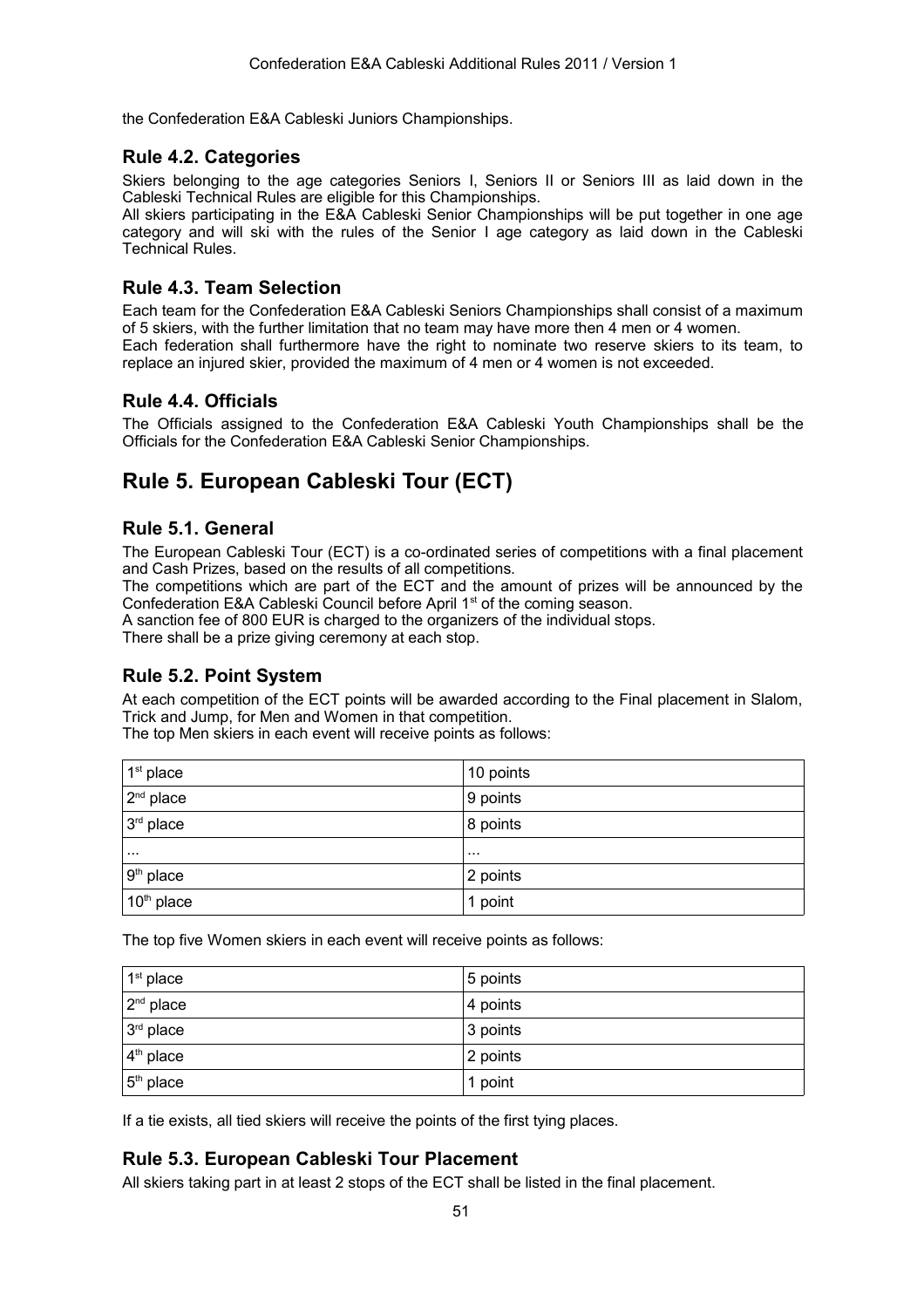Places in the ECT Overall Placement shall be determined by adding each skiers points of all events in all ECT stops. Places in the ECT Event Placement shall be determined by adding each skiers points of one event in all ECT stops.

If there is a tie for the final placement, the tie will be resolved according to the higher points received, by adding the points received in the three events during one stop. If this does not resolve the tie, the tie shall be broken by the sum of the total overall points scored in the ECT.

#### **Rule 5.4. Prizes**

The prizes will be given in Euro (EUR).

The cash prizes will be given proportionally and based on the income from the number of stops. If there are 5 stops organized the cash prizes will be given as follows:

| <b>Overall placement</b>    | Men | Women |
|-----------------------------|-----|-------|
| $1st$ place                 | 840 | 640   |
| $2nd$ place                 | 640 | 440   |
| 3rd place                   | 360 | 200   |
| $4th$ place                 | 240 | 120   |
| $5th$ place                 | 120 | 40    |
| <b>Individual placement</b> | Men | Women |
| $1st$ place                 | 80  | 40    |

#### **Rule 5.5. Entry**

Minimum entry qualifications will be the second class minima as set for the Confederation E&A Cableski Championships, unless otherwise authorized by the Confederation E&A Cableski Council.

#### **Rule 6. Medals**

#### **Rule 6.1. General**

The following medals will be distributed under the responsibility of the President of the Confederation E&A.

| <b>Confederation E&amp;A Cableski</b><br>Championships | Gold                                                | <b>Silver</b>                                       | <b>Bronze</b>                                       |
|--------------------------------------------------------|-----------------------------------------------------|-----------------------------------------------------|-----------------------------------------------------|
| Men                                                    | 1 x Slalom<br>1 x Tricks<br>1 x Jump<br>1 x Overall | 1 x Slalom<br>1 x Tricks<br>1 x Jump<br>1 x Overall | 1 x Slalom<br>1 x Tricks<br>1 x Jump<br>1 x Overall |
| Women                                                  | 1 x Slalom<br>1 x Tricks<br>1 x Jump<br>1 x Overall | 1 x Slalom<br>1 x Tricks<br>1 x Jump<br>1 x Overall | 1 x Slalom<br>1 x Tricks<br>1 x Jump<br>1 x Overall |
| Team                                                   | 6 x Team + 1 boxed                                  | 6 x Team + 1 boxed                                  | 6 x Team + 1 boxed                                  |
| Chief Judge                                            | 1                                                   |                                                     |                                                     |
| <b>Assistant Chief Judge</b>                           | 1                                                   |                                                     |                                                     |
| Judges                                                 | 6                                                   |                                                     |                                                     |
| Homologator                                            | 1                                                   |                                                     |                                                     |
| <b>Chief Calculator</b>                                | 1                                                   |                                                     |                                                     |
| <b>Assistant Calculator</b>                            | 1                                                   |                                                     |                                                     |
| <b>Chief Technical Officer</b>                         | 1                                                   |                                                     |                                                     |
| <b>Technical Officer</b>                               | 1                                                   |                                                     |                                                     |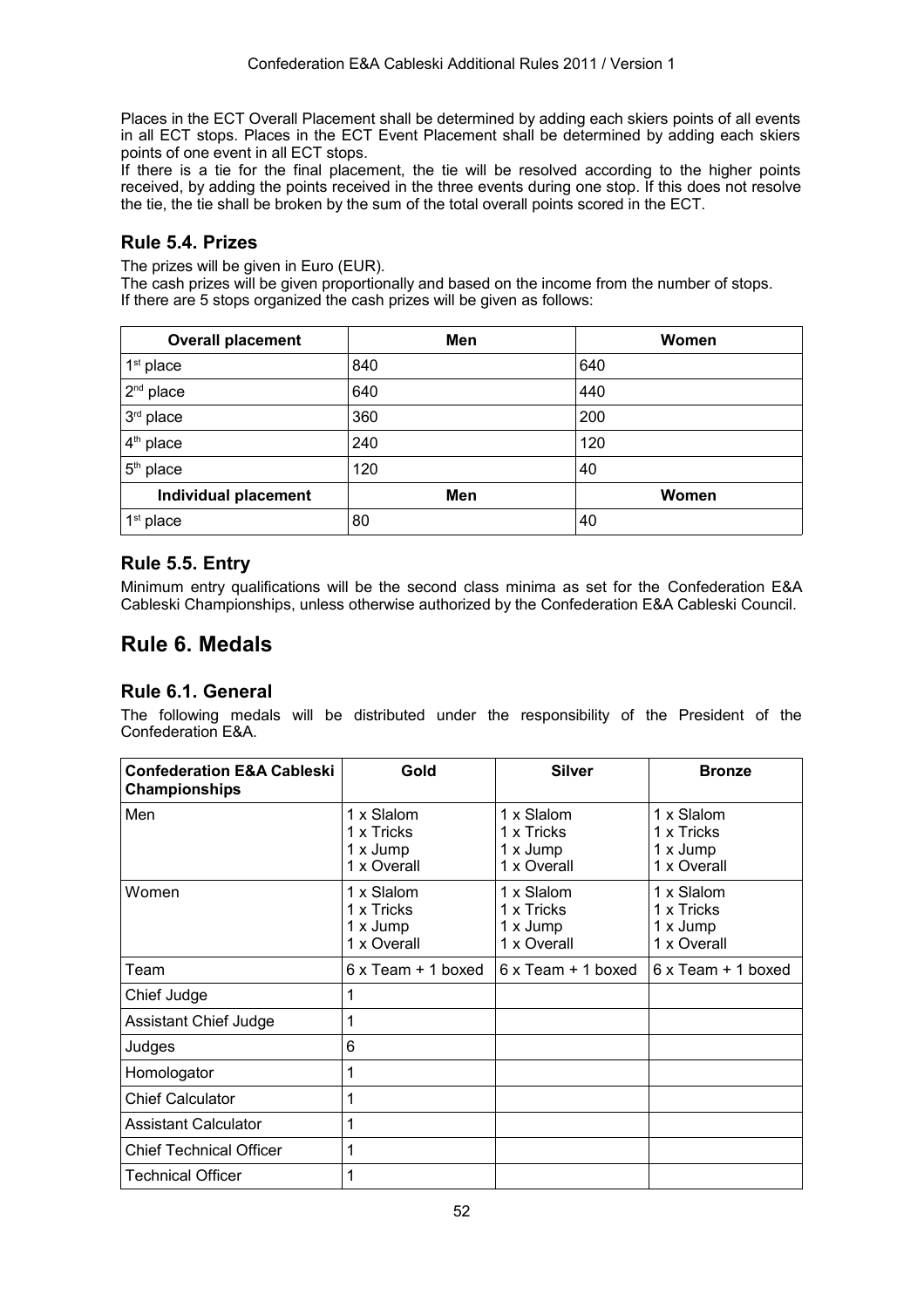| <b>Confederation E&amp;A Cableski</b><br><b>Championships</b> | Gold   | Silver | <b>Bronze</b> |
|---------------------------------------------------------------|--------|--------|---------------|
| <b>Organizer</b>                                              | Max. 5 |        |               |

The same number of medals shall be distributed for the Confederation E&A Cableski Juniors under 15 Championships, the Confederation E&A Cableski Juniors under 19 Championships and the Confederation E&A Seniors Championships, with the exception that for the Senior Teams there shall be a number of 5 Medals (Gold, Silver and Bronze)  $+1$  boxed and that there is only one jury panel for all three Championships combined.

#### **Rule 6.2. Restrictions regarding Award of Medals**

At each of the Confederation E&A Championships the award of medals will be restricted as follows:

| 1 or 2 competitors in an event | No medals                       |
|--------------------------------|---------------------------------|
| 3 competitors in an event      | Gold medal only                 |
| 4 or 5 competitors in an event | Gold and Silver medals only     |
| 6 or more competitors          | Gold, Silver and Bronze medals. |

## **Rule 7. International Calendar Cableski Competitions**

#### <span id="page-52-0"></span>**Rule 7.1. General**

An International Calendar Cableski Competition is a competition open to skiers from more than one National Federation and entered on the Confederation E&A Calendar by the organizing Federation by using the International Application Form for Cableski.

The following types of competitions must be entered on the Confederation E&A Calendar:

- Competitions containing in their title the words "Europe", "European" or "Confederation E&A".
- Competitions open to skiers from more than one National Federation and containing in their title the words "Championship(s)", "Criterium", "Masters", "Classic" or other words deemed by the Confederation E&A Cableski Council to imply a high level competition.
- Cash Prize Competitions (for details see Confederation E&A Bye-Laws).

Other types of competitions open to skiers from more than one National Federation may be entered on the Confederation E&A Calendar if so wished by the organizing Federation.

If any rules of the competition vary from the relevant IWWF Cableski Technical Rules or Confederation E&A Cableski Additional Rules details must be given at the time of application for entry on the International Calendar and the Confederation E&A Cableski Council may refuse the application if it does not approve the variation(s).

The Organizers must comply with the provisions of any relevant Bye-Law or List of Obligations. Should the Organizers wish to vary any of the provisions, the agreement of the Administrative Committee of the Confederation E&A must be obtained at the time of application for entry on the International Calendar.

The Confederation E&A Cableski Council has the right to send an appointed person to inspect the proposed sit of any Titled International Calendar Competition. In this case the Organizer shall pay the costs involved.

#### **Rule 7.2. Entry**

No skier my enter an International Calendar Cableski Competition without the permission of his National Federation.

#### **Rule 7.3. Homologation**

The events at International Calendar Cableski Competitions may be homologated at Normal, Ranking List or World Record Capability level. If it is the intention to seek World Record Capability Homologation this must be notified at the time of application for entry on the International Calendar and the competition will then be marked "RC" and the Confederation E&A Cableski Council may send an observer at the cost of the organizing Federation.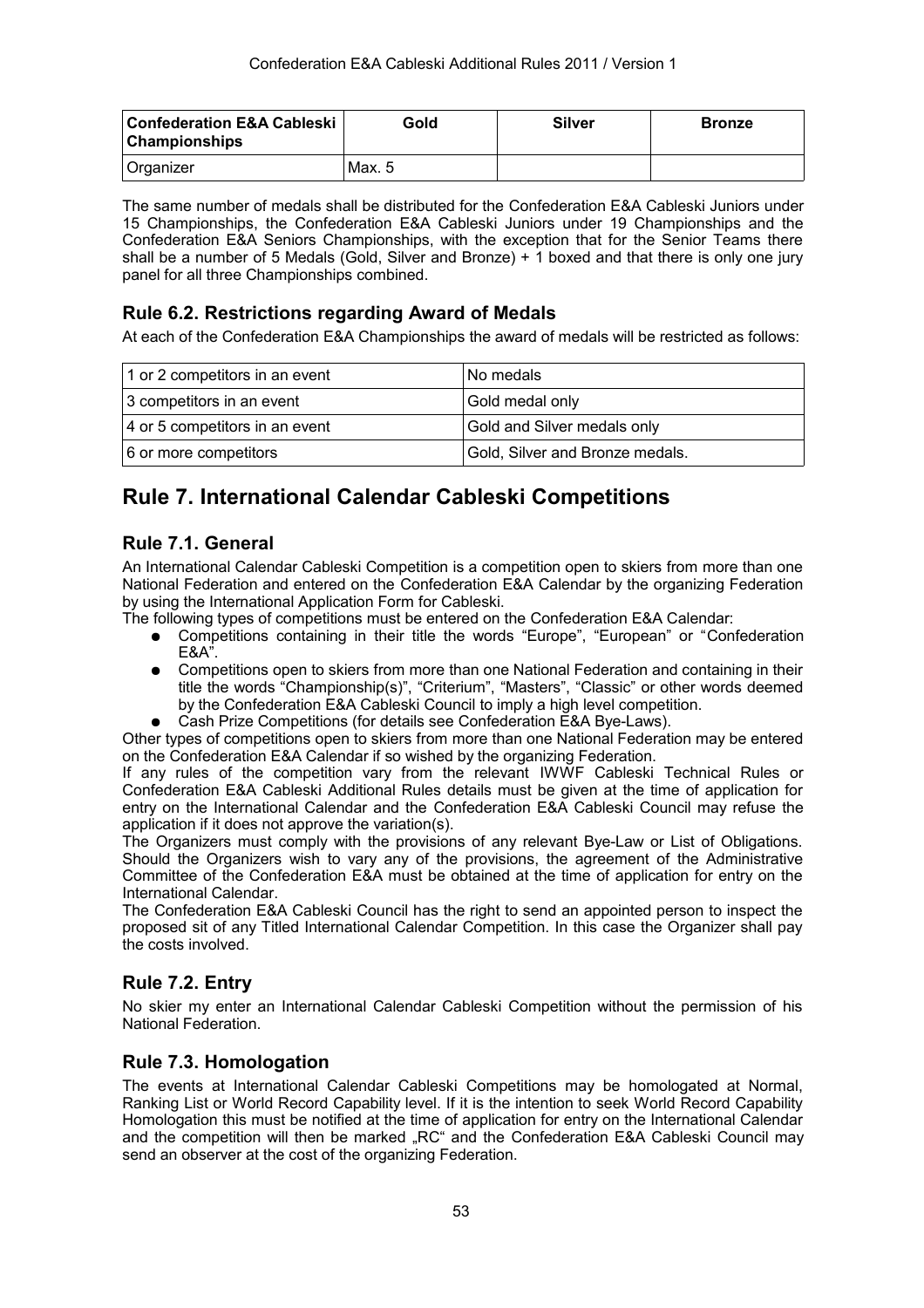#### **Rule 7.4. Officials**

The Confederation E&A Cableski Council will appoint the Officials (Judges, Homologators, Calculators and Technical Officials). The number and qualifications of Officials of each category of competition will be decided by the Cableski Council in accordance with Rule [15.2](#page-30-0) of the IWWF Cableski Technical Rules.

The organizing Federation may inform the Confederation E&A Cableski Council of the names of the Officials they would prefer to be appointed but this is not binding for the Confederation E&A Cableski Council.

Should the organizing Federation specifically invite an individual official and the Confederation E&A Cableski Council agrees to the appointment, the Organizers shall be responsible for the traveling expenses of the Official unless otherwise agreed by the Official.

In the case of Cash Prize competitions the Organizers shall pay the traveling expenses of all Appointed Officials as defined in the Confederation E&A Bye-Laws.

In cases where the Organizers are not liable to pay the travel expenses of the Appointed Officials they shall be liable to pay the excess above APEX fare if they have not sent the Officials the necessary information at least 60 days before the start of familiarization and the Officials have been unable to obtain APEX fares.

The Organizer shall be responsible for the cost of full board and lodging of the Appointed Officials and for their transport in both directions between airport / railway station and hotel, and also between hotel and site. Board and lodging means from the night before an Official's duties begin to and including the night of the last competition day. Any further hospitality offered by the Organizer shall apply to all Appointed Officials.

#### **Rule 7.5. Requirements to the Organizer**

The Organizers must provide:

- A Chief Organizer.
- A qualified Safety Officer and adequate rescue, first aid and medical services.
- A Press Officer and adequate facilities for journalists and TV personnel if applicable.
- Personnel to fill ancillary positions as secretaries, jetty marshals, rescue personnel, video operators, timers, etc. A list of names must be handed to the Chief Judge who is responsible for the selection and allocation of ancillary positions.
- All courses, installations and equipment required by the IWWF Cableski Technical Rules and needed for the efficient running of the competition, including radios and other communication and timing equipment. These must be ready for checking prior to the arrival of the Homologator.
- Adequate facilities for ski-storage, catering, jury and other meetings.
- Adequate transports between accommodation and site.
- If required an assistant for the Homologator.

This list is not intended as a complete checklist, but as an indication of the minimum requirements for an International Calendar Cableski Competition.

#### **Rule 7.6. Results**

At all International Calendar Cableski Competitions the Organizers shall provide copies of signed results for distribution. At titled competitions copies of the results shall be provided as specified in the List of Obligations.

## **Rule 8. International Non-Calendar Cableski Competitions**

#### **Rule 8.1. General**

An International Non-Calendar Cableski Competition is a competition open to skiers of more than one National Federation that:

- Does not have to be entered on the Confederation E&A Calendar by virtue of Rule [7.1](#page-52-0) of the International Calendar Cableski Competitions.
- Has been refused entry on the Confederation E&A Calendar by virtue of non-compliance with any of the other provisions of the rules for International Calendar Cableski Competitions.

The organizing Federation is solely responsible for the regulations, entry minima and organization of the competition.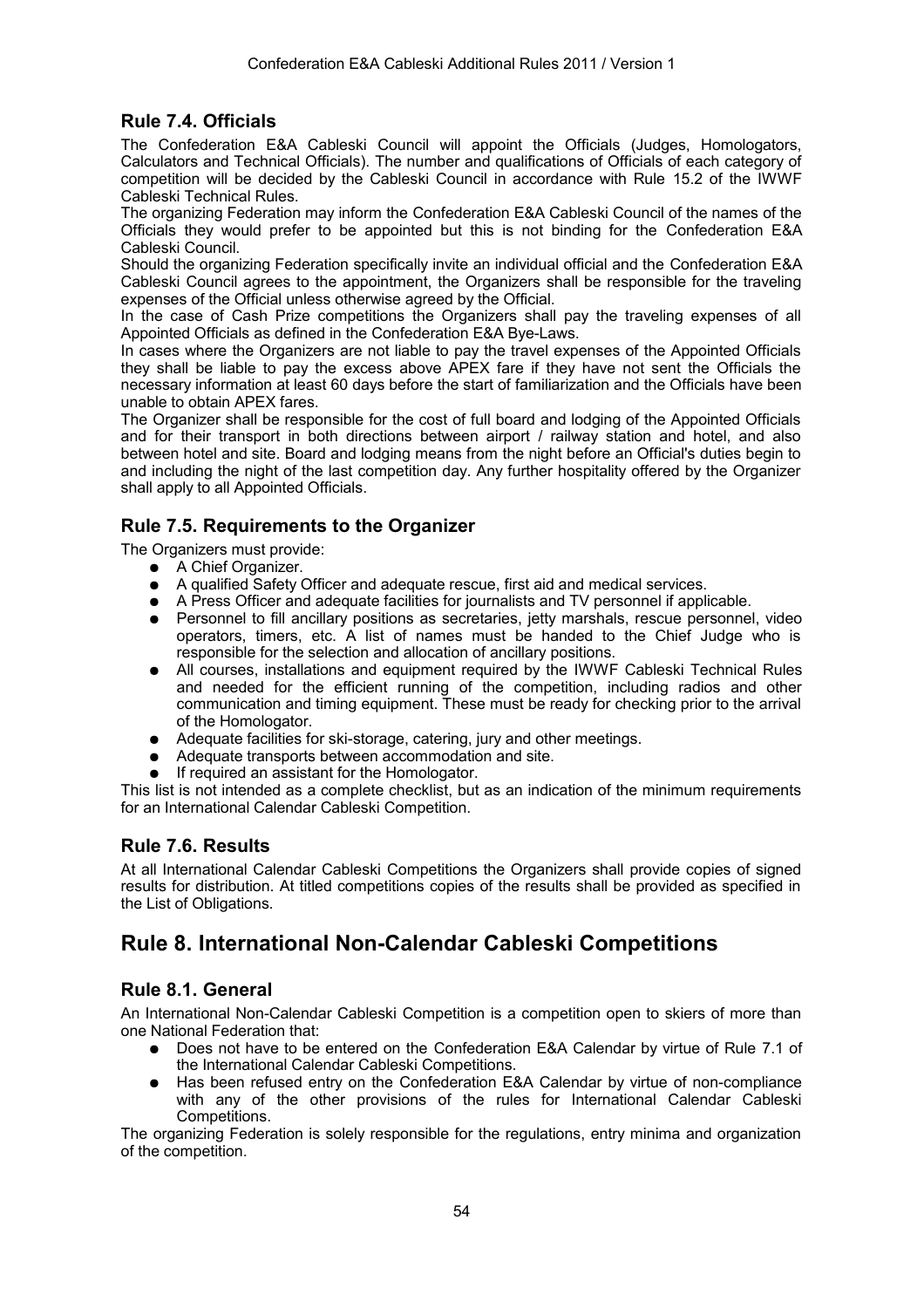#### **Rule 8.2. Homologation**

The events at an International Non-Calendar Cableski Competition may not be homologated at Ranking List or World Record Capability level.

#### **Rule 8.3. Officials**

The organizing Federation is entirely responsible for the appointment of officials and for negotiating with them the extent of reimbursement, if any, of their traveling and board and lodging expenses.

## **Rule 9. National Cableski Competitions**

#### **Rule 9.1. General**

A National Cableski Competition is a competition open only to skiers who are members of the organizing Federation or and affiliated club of that Federation.

If the Organizers of a competition announced as a National Cableski Competition accept an entry from a skier who is not a member as specified above, the skiers Federation must be shown on the results and the Confederation E&A Cableski Council will re-classify the competition as a Non-Calendar International Cableski Competition and the according rules will apply.

The organizing Federation may specify any further requirements for entry or restrictions on entry that it wishes.

The organizing Federation is responsible for the regulations, entry minima and organization of the competition.

#### **Rule 9.2. Homologation**

The events at a National Cableski Competition may be homologated at Normal, Ranking List or World Record Capability level. If it is the intention to seek World Record Capability Homologation this must be notified to the Confederation E&A Cableski Council at least two months before the competition, listing the names of the Jury. The Confederation E&A Cableski Council may then decide to send an observer. The organizing Federation must pay the travel and full board and lodging costs of this observer.

If the competition is reclassified as an International Non-Calender Cableski Competition, the homologation level is limited to Normal or Ranking List.

#### **Rule 9.3. Officials**

The organizing Federation is entirely responsible for the appointment of officials and for negotiating with them the extend of reimbursement, if any, of their traveling and board and lodging expenses.

## **Rule 10. Homologation**

#### **Rule 10.1. Dossiers**

The requirements in the E&A Homologation Dossier shall be considered to be Additional Rules and apply to all levels of homologation.

The Homologation Dossier and any Record Dossier must be sent to the Confederation E&A Cableski Council within 2 weeks of the end of the competition. If the Homologation Dossier is received after the  $7<sup>th</sup>$  November the competition will not be listed as homologated in the current year.

#### <span id="page-54-0"></span>**Rule 10.2. Normal Homologation**

At Normal homologated competitions the maximum scores which may be included in the E&A Cableski Ranking List and for the purpose of entry qualification and seeding to the draw are:

|        | Men      | Women           |
|--------|----------|-----------------|
| Slalom | 6@58/13  | 6@55/14.25      |
| Tricks | 5000 pts | 3800 pts        |
| Jump   | 40 m     | 30 <sub>m</sub> |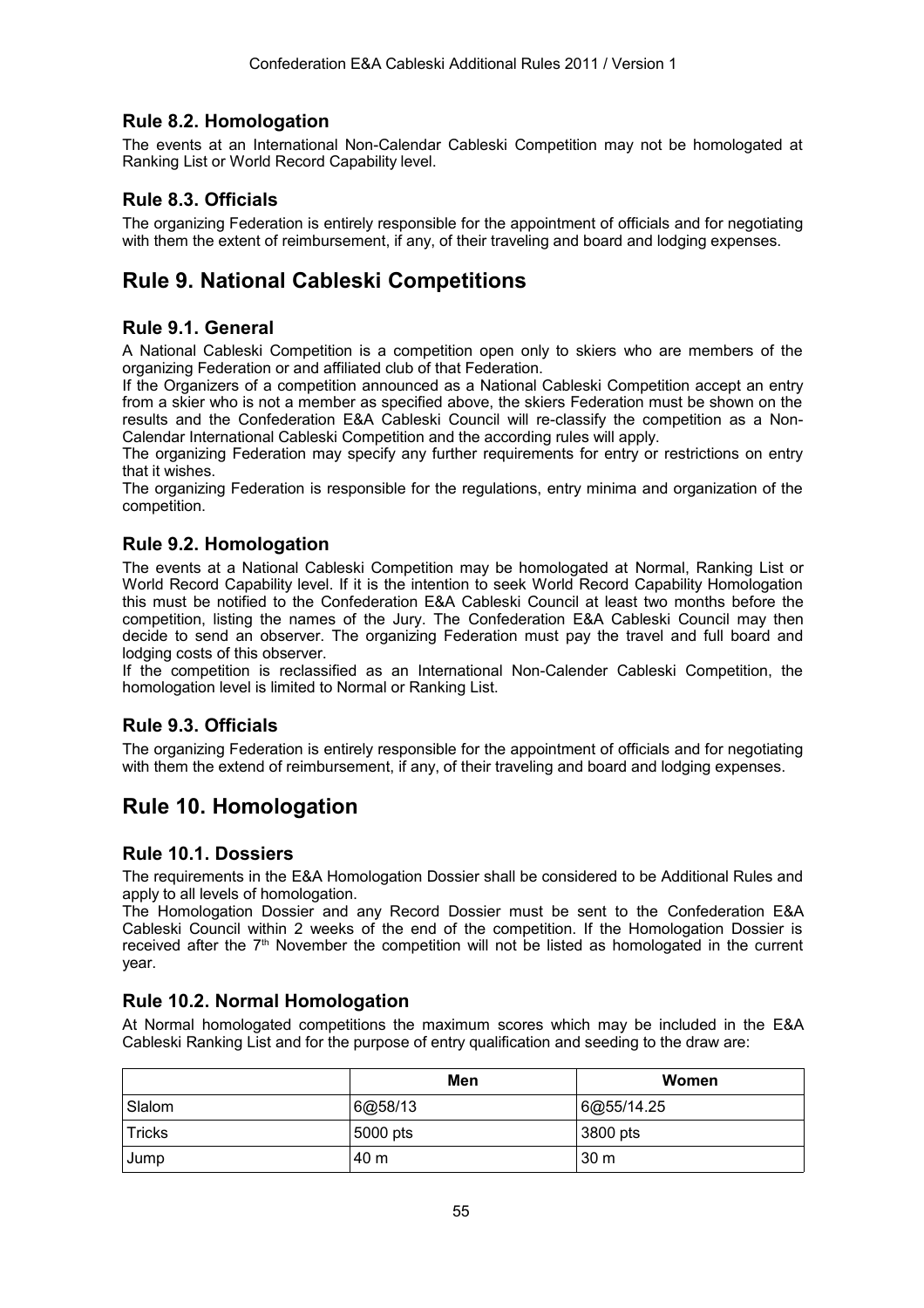## **Rule 11. E&A Ranking Lists**

#### **Rule 11.1. General**

The E&A Ranking Lists are prepared from the performances of E&A skiers of the published results of qualifying events.

From World Record or Ranking List Homologated Competitions all performances will be included. From Normal Homologated Competitions scores will be limited to the maximums defined as per Rule [10.2.](#page-54-0)

#### **Rule 11.2. Events**

E&A Ranking Lists will be published for Slalom, Tricks, Jump and Overall.

#### **Rule 11.3. Categories**

E&A Ranking Lists will be prepared for Men and Women in the following categories:

- Open
- **•** Juniors under 15
- **•** Juniors under 19
- Seniors

In order to be included into the Open Ranking List the following minimum results have to be achieved:

|               | Men             | Women           |  |
|---------------|-----------------|-----------------|--|
| Slalom        | 0,25@58/18.25   | 0,25@52/18.25   |  |
| <b>Tricks</b> | 2000 pts        | 1500 pts        |  |
| Jump          | 27 <sub>m</sub> | 20 <sub>m</sub> |  |

## **Rule 12. Performance Booklets**

#### **Rule 12.1. Purpose**

The purpose of entries in Performance Booklets is to enable the Chief Judge to

- a) Decide whether or not a skier has achieved the minimum entry qualifications for a competition.
- b) Place the skier in the correct seeding group for the draw for starting order.

#### **Rule 12.2. General**

The skier's name and other information on the sheet in the Performance Booklet must be written in capital letters.

The sheets must be signed by either the Chief Judge or the Chief Calculator (under the authority of the Chief Judge) whose signature must be followed by the name in capital letters.

#### **Rule 12.3. Validity**

Recorded performances are valid only:

- If performed in the current calendar year and the previous calendar year.
- If performed at homologated events of competitions in E&A or events of competitions in other Confederations considered by the Confederation E&A Cableski Council to be of at least Normal Homologation.
- Up to a maximum score as defined for Normal Homologation as per Rule [10.2.](#page-54-0)

In the case where the homologation of an event at a competition is subsequently rejected by the Confederation E&A Cableski Council the performance is only valid prior to the date of the rejection even if the published results are not altered.

In the case where a claimed Record is subsequently not ratified the performance is only valid prior to the date of rejection even if the published results are not altered. The E&A Cableski Council will decide, after considering the reason for the rejection, whether or not the performances of the other skiers in the even remain valid.

For Slalom only performances where the previous pass was complete shall be entered.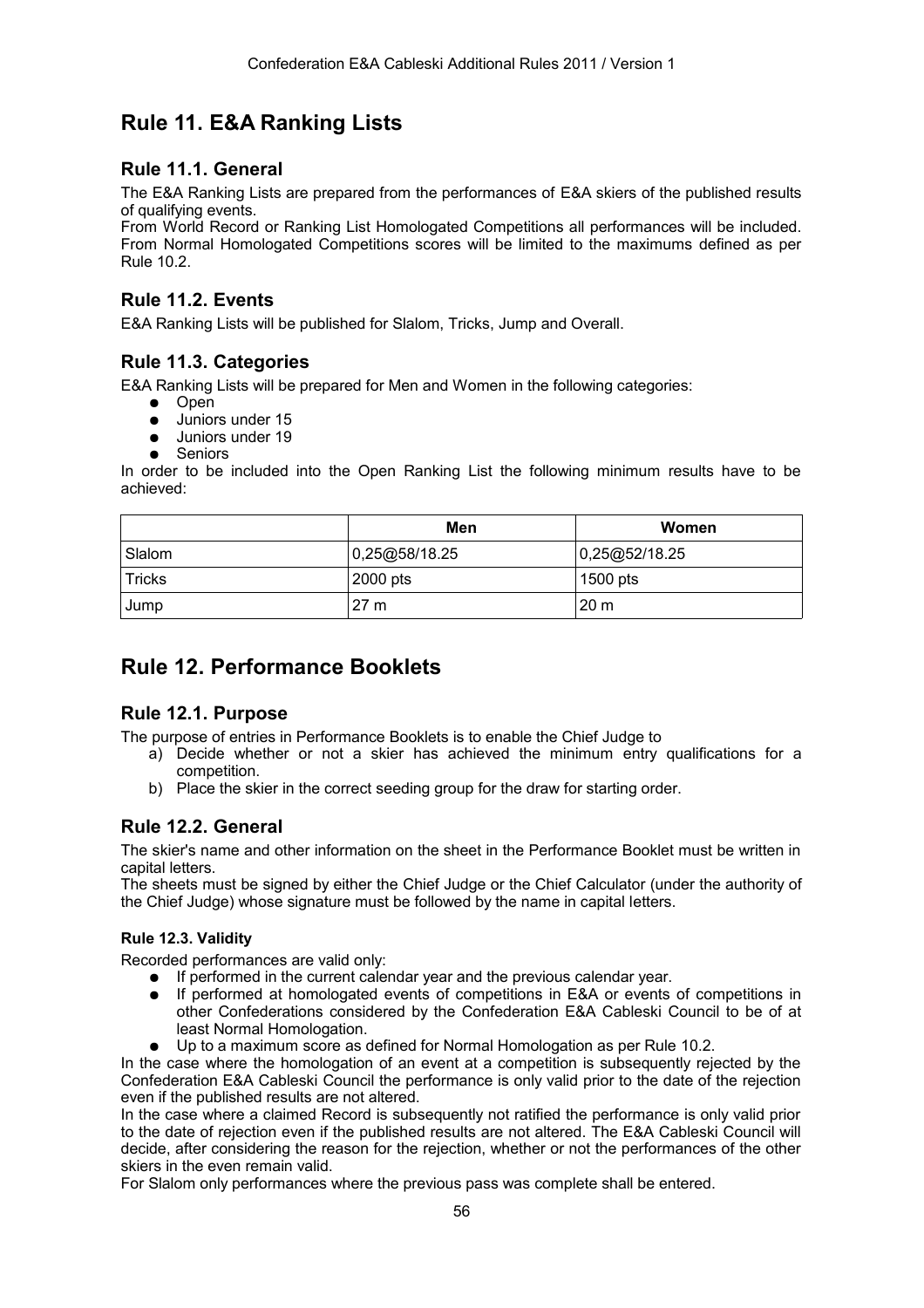## **Rule 13. Records**

#### **Rule 13.1. General**

The Confederation E&A Cableski Council will consider only performances at Record Homologation competitions in Confederation E&A for ratification.

The provisions of the IWWF Cableski Technical Rules: Rule [14](#page-28-1) Records shall also apply to Confederation E&A Records.

#### **Rule 13.2. Categories**

Records will be recognized for the Men and Women divisions in the categories of Open, Juniors under 15, Juniors under 19 and Seniors.

For the age categories (Juniors and Seniors) only records obtained at the E&A Cableski Championships of these age categories will be considered for ratification.

## **Rule 14. Rules for Cableski Officials**

#### **Rule 14.1. Officials Cards**

Officials Cards are issued by the Confederation E&A Cableski Council and are valid for the duration of the season in which they are issued.

During one of the first meetings of the year, the Confederation E&A Cableski Council will renew, on the proposal of the Chairman of the Confederation E&A Cableski Council the cards of the Cableski Official on the condition that the official:

- has been sufficiently active during the season.
- has not made too many errors during a competition.
- has shown ability to make proper interpretation of the rules.
- has not shown himself to be lacking impartiality.
- has not refused, without good reason, to accept to do what was required of him by the Chief Judge of the competition at which he was present.

In order to be taken into consideration a negative report c, d, e, and g must be sent within two weeks of the competition to the Chairman of the Confederation E&A Cableski Council. This report should be drawn up by a member of the Confederation E&A Cableski Council or by the Chief Judge of the competition in question. The Confederation E&A Cableski Council will after due deliberation, decide whether the circumstances compel the removal of the Cableski Official from the list of Cableski Officials in the interests of the sport. The Cableski Official shall be advised of the withdrawal of his card in a personal letter from the Confederation E&A Cableski Council.

A Cableski International Homologator who is also a Tournament Homologator, is not required to have homologated a Cableski Competition, but must fulfil the conditions necessary for the renewal of his Tournament Homologation Card.

A 1<sup>st</sup> Class Cableski Judge will then automatically become a  $2^{nd}$  Class Cableski Judge. He may if he so wishes, present himself for examination for re-qualification as a  $1<sup>st</sup>$  Class Cableski Judge, after having served satisfactorily at two International Cableski Competitions in his capacity as 2<sup>nd</sup> Class Cableski Judge.

#### **Rule 14.2. Participation in Competitions**

On receipt of the Cableski Calender, Cableski Officials shall inform the Confederation E&A Cableski Council of the Cableski Competition for which:

- they are able to participate
- they wish to participate

On the basis of these replies the Confederation E&A Cableski Council will then appoint Cableski Officials to the Cableski Competitions.

A roster for all international competitions on the calendar will be completed by the Confederation E&A Cableski Council and supplied to all Confederation E&A Cableski Officials and to the Organizing Federations.

A Cableski Official failing to be present or to arrive in time before the start of the competition, without acceptable reason, will be penalized; the first time with a warning, and if he does so again he will not permitted to function during the next season.

If a Cableski Official wishes to be replaced, for some reason, at a competition for which he was nominated, he must inform, at least 4 weeks before the date of the competition, for which he wishes to be replaced, the Confederation E&A Cableski Council and the Organizers of the competition, so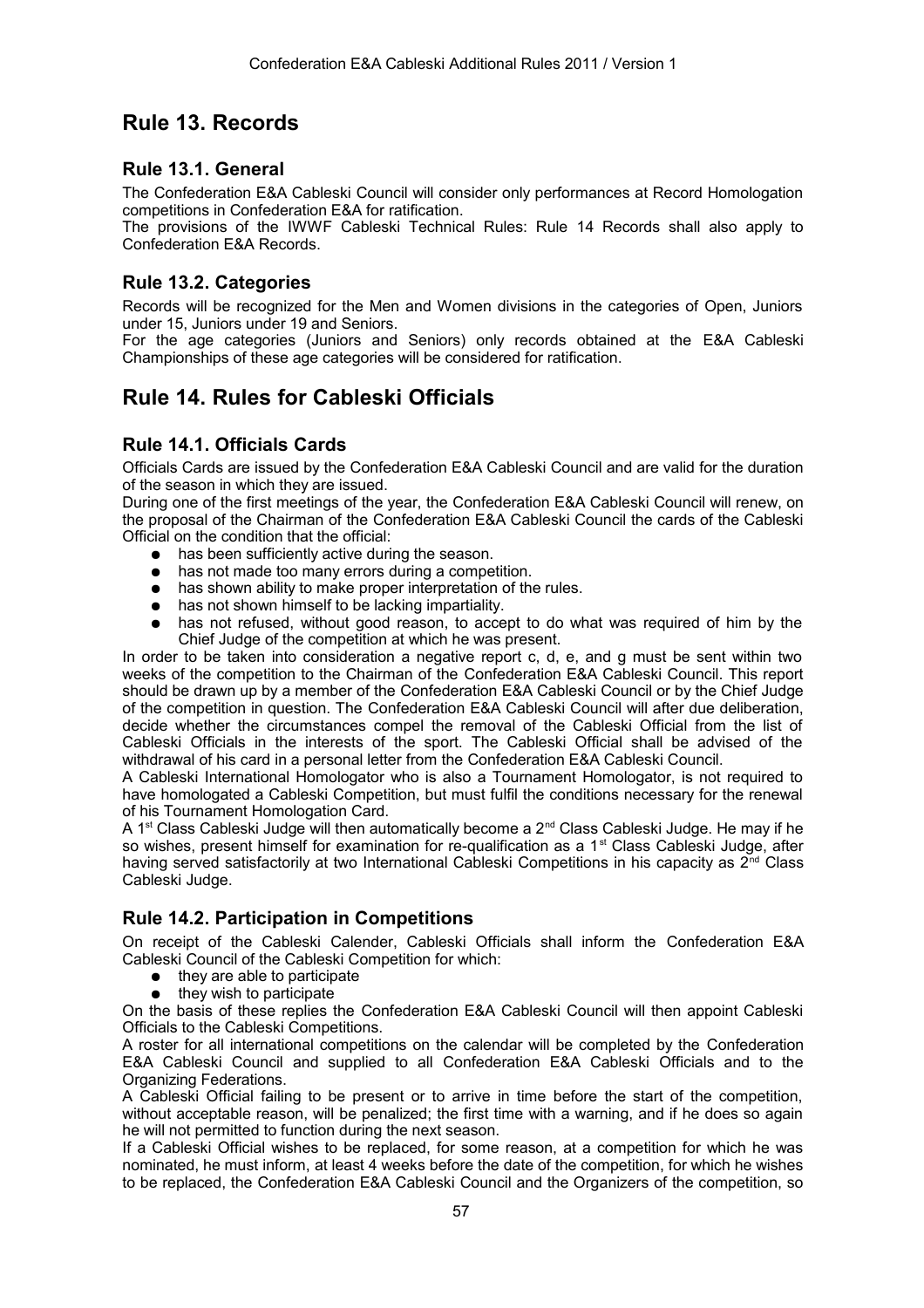that they are able to provide someone else as a substitute.

## **Rule 15. Rules for International Cableski Homologators**

#### **Rule 15.1. Homologation Dossier**

The Homologation Dossier of the competition, together with the Chief Judge's report an all the necessary documents shall be sent within two weeks of the end of the competition to the Confederation E&A Cableski Council.

In case of a delayed mailing of the Homologation Dossier to the Confederation E&A Cableski Council, the Homologator:

- 1) will receive, after the initial delay, a warning
- 2) after any further delay, the Confederation E&A Cableski Council will at once withdraw his Card from the Homologator.

## **Rule 16. Rules for National Officials**

#### **Rule 16.1. Responsibility**

National Officials, such as 3rd Class Cableski Judges, National Cableski Calculators, National Cableski Homologators and National Technical Officers, are responsible to and under the responsibility of their National Federation.

#### **Rule 16.2. Rights**

When appointed to an International Calendar Competition, a National Official is entitled to such rights and reimbursements of expenses as are specified in the Bye-Laws, Obligations and Additional Rules.

#### **Rule 16.3. Functions**

All National Officials are qualified to function at Normal Homologated competitions.

#### **Rule 16.4. Appointment to Panels**

A National Cableski Official may be appointed to the panel of a National or International Non-Calendar Competition by his Federation. In the case where the Confederation E&A Cableski Council is unable to appoint a full panel to an International Calendar Competition, it may appoint a National Cableski Official.

#### **Rule 16.5. Examinations**

Federations are solely responsible for the examination of National Officials.

#### **Rule 16.6. List of National Cableski Officials**

Each Federation shall send a list of its National Officials to the Confederation E&A Cableski Council before the 1<sup>st</sup> March every year and update the list during the season. Only Cableski Officials appearing on the list will be considered by the Confederation E&A Cableski Council as qualified National Cableski Officials.

## **Rule 17. Officials Seminar for Judges, Calculators, Technical Officers and Homologators**

#### **Rule 17.1. Responsibility and Purpose**

The Confederation E&A Cableski Council is responsible for organising an annual Officials Seminar. The purpose of this seminar is to provide Cableski Judges, Cableski Homologators, Technical Officials and Cableski Homologators with:

- further education in judging and scoring,
- information on the latest rule changes and their interpretation,
- practical trick writing, judging and scoring,
- a trick writing and scoring evaluation.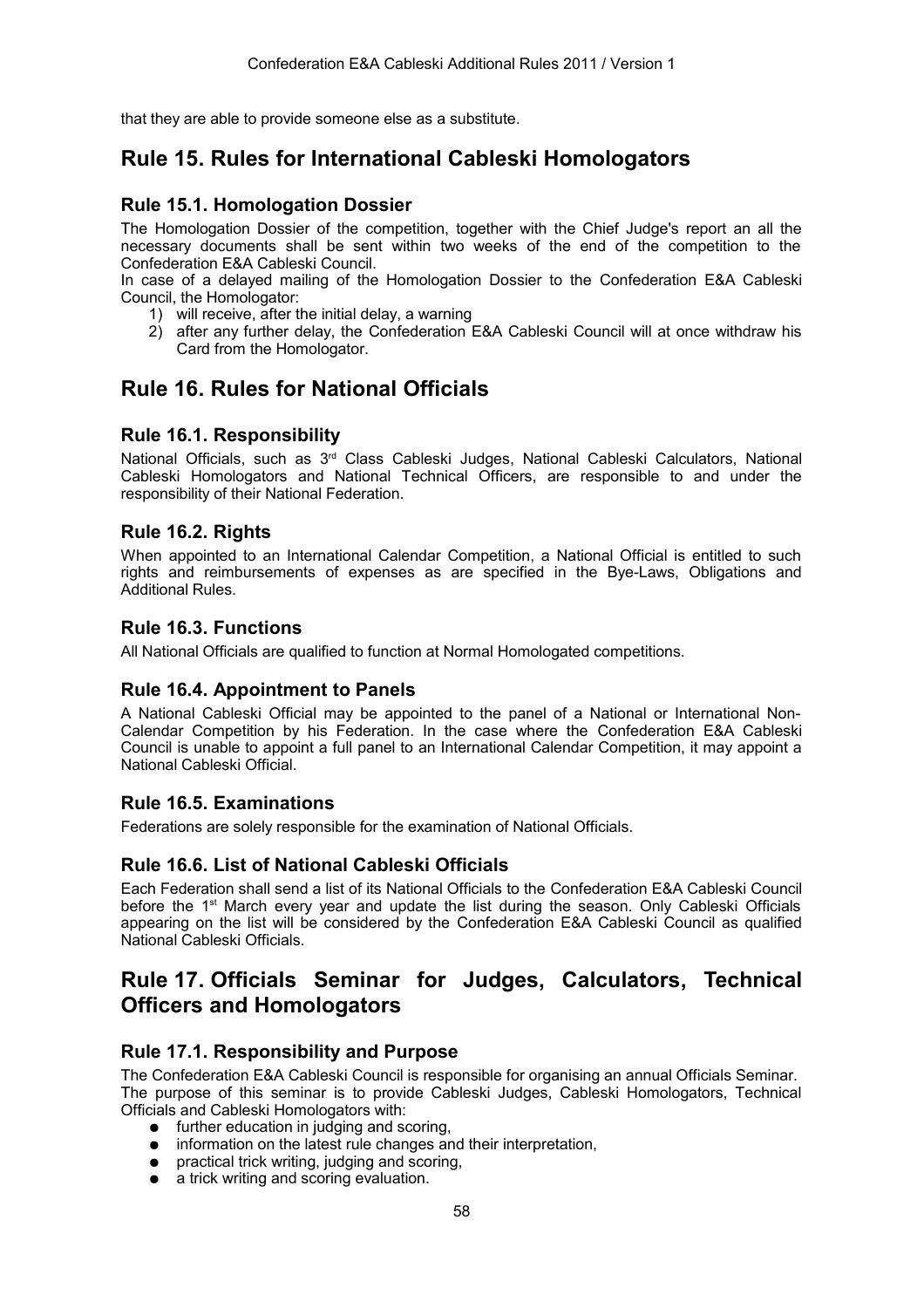#### **Rule 17.2. Attendance**

1<sup>st</sup> Class Cableski Judges, International Cableski Calculators, and International Cableski Homologators are expected to take part in the Officials Seminar at least once every 3 years.

Any 1<sup>st</sup> Class Cableski Judge who wishes to officiate at any World, Confederation or European titled event or Cash Prize 1 competition is required to have attended one seminar within the previous 3 years.[9](#page-58-0)

2<sup>nd</sup> Class Cableski Judges are welcome to attend, but if they upgrade to 1<sup>st</sup> Class Cableski Judges within three years of their attendance, this would NOT be counted for qualification for major events.

#### **Rule 17.3. Date and Venue**

Federations wishing to host the seminar should apply in writing to the Confederation E&A Cableski Council who will, as far as possible, announce dates and venues at least two years in advance of each seminar.

The venue should move around in the Confederation, offering an equal chance to officials from all countries to attend. This will be taken into account when allocating seminar venues. The date should be in spring or autumn of any year.

#### **Rule 17.4. Costs**

Each individual attending the seminar is responsible for his own costs of travel and accommodation. Confederation E&A will provide the meeting rooms and lecture facilities.

## **Rule 18. Harry de Laat Memorial Trophy**

#### **Rule 18.1. Purpose**

To remember Harry de Laat an annual challenge cup shall be presented.

#### **Rule 18.2. Consignee**

The Harry de Laat Memorial Trophy shall be rewarded to the best (based on overall score) participating skier in the Juniors under 15 category of the Confederation E&A Junior Championships.

#### **Rule 18.3. Presentation**

The trophy shall be presented to the skier at the price giving ceremony of the Confederation E&A Junior Championships and with the engraving at the annual Confederation E&A congress to the skier or the representative of his federation. The federation of the skier shall be responsible to bring the trophy to the next Confederation E&A Junior Championships.

#### **Rule 18.4. Duration**

The trophy is limited to run for 12 years. As the first trophy was presented in 2007, this rule shall be removed after 2018. After that time the trophy shall be presented to the IWWF Hall of Fame.

<span id="page-58-0"></span><sup>&</sup>lt;sup>9</sup> In order to qualify as "attended", an official must attend the majority of sessions during the seminar.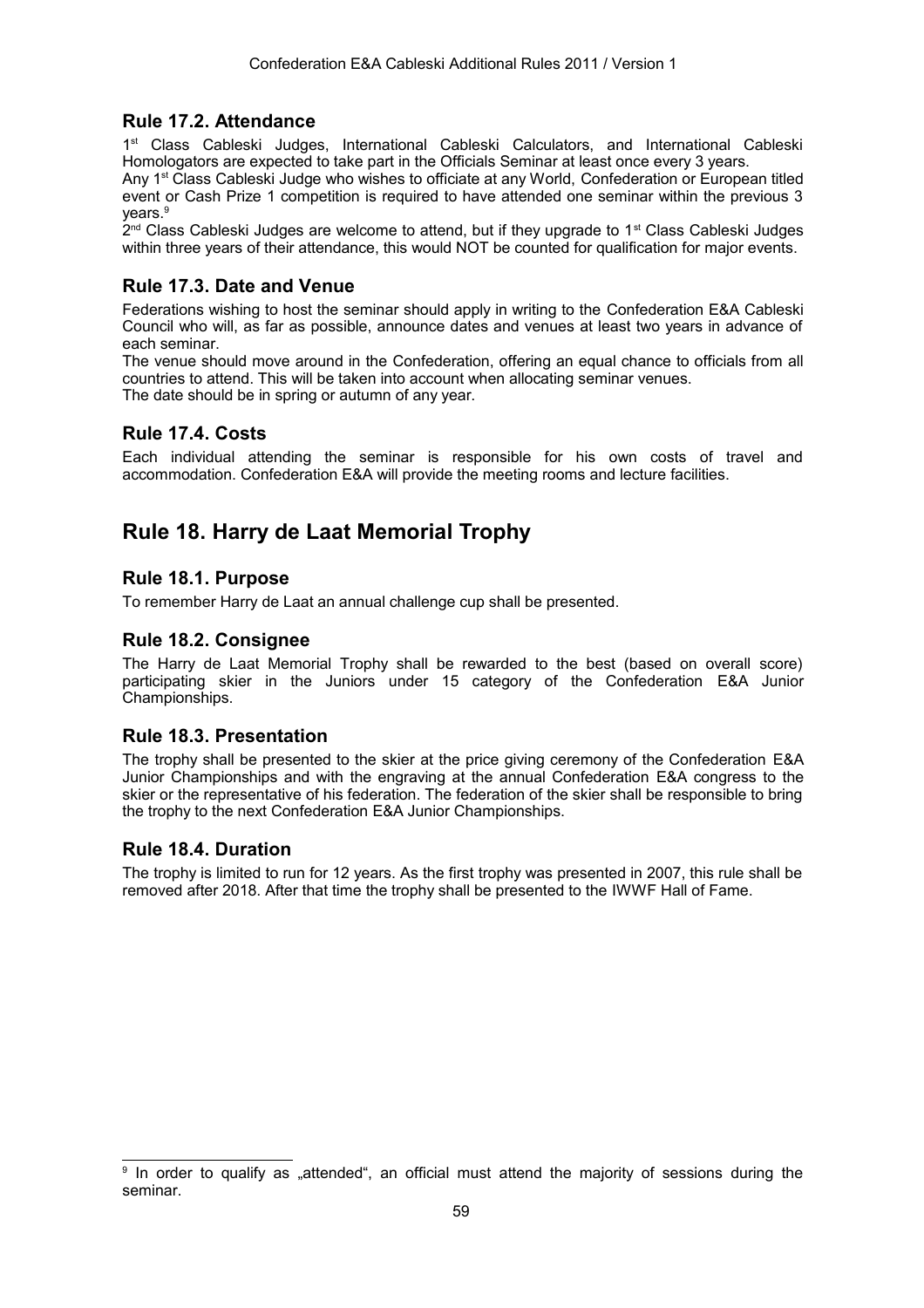**Rule 19. Homologator's Checklist**

| No. | <b>Task</b>                                                                                                                                                                                                                                                                                                                                                                                                                                     | <b>Complete</b> |
|-----|-------------------------------------------------------------------------------------------------------------------------------------------------------------------------------------------------------------------------------------------------------------------------------------------------------------------------------------------------------------------------------------------------------------------------------------------------|-----------------|
| 1   | Survey all buoys and the jump for the slalom, jump, and trick<br>courses and adjust as necessary to meet the tolerances of<br>Diagram 5, Diagram 8, Diagram 10. The tolerances in terms of<br>centimeters are displayed on Emmanuel Lion's cable ski survey<br>program. Homologators must take care to measure the lower<br>cable of the wheels at the exact point the cable is tangential to<br>the pulley axis.                               |                 |
| 2   | Measure height of the lower cable above the water at the<br>towers each end and in the middle under 70 kgs load as shown<br>in Diagram 1.                                                                                                                                                                                                                                                                                                       |                 |
| 3   | From the homologation computer program, provide the<br>technical official with speed times.                                                                                                                                                                                                                                                                                                                                                     |                 |
| 4   | Measure and adjust the lines from the ball furthest from the<br>handle to the middle of the handle according to Diagram 3 and<br>Diagram 4. Lines must be pre-stretched. Do no accept lines<br>longer then the nominal length, because the tolerance may be<br>exceeded when stretched during the tournament.                                                                                                                                   |                 |
| 5   | Measure the jump at all heights to be used according to Rule<br>11.4, and enter the dimensions on the electronic dossier.                                                                                                                                                                                                                                                                                                                       |                 |
| 6   | Check the colours and sizes of the buoys according to Rule<br>12.4.                                                                                                                                                                                                                                                                                                                                                                             |                 |
| 7   | Inspect the speed indication system and check the times by<br>stopwatch.                                                                                                                                                                                                                                                                                                                                                                        |                 |
| 8   | Check the judges positions for trick and slalom and end gate<br>video if used. Rule 12.9., Rule 12.10., Diagram 8.                                                                                                                                                                                                                                                                                                                              |                 |
| 9   | Check the operation and timing of the semi automatic trick<br>timing device or video trick timing device.                                                                                                                                                                                                                                                                                                                                       |                 |
| 10  | Install and survey all buoys and camera positions, if required,<br>to be used for jump measurement. Either Boettcher or Corson<br>systems are acceptable but in either case there must be a<br>check buoy separate from the calibration buoys, installed and<br>surveyed. Care should be taken that buoy anchor lines are<br>sufficiently tight to prevent movement of the buoys from their<br>surveyed position by the effect of wind or wash. |                 |
| 11  | Confirm that there are sufficient radios for all officials and<br>arrangement for re-charging.                                                                                                                                                                                                                                                                                                                                                  |                 |
| 12  | Confirm the officials or assistants responsible for video<br>recording trick and slalom (if end gate video used), that the<br>equipment is operating, spare batteries are available and the<br>officials or assistants are trained and understand their duties.                                                                                                                                                                                 |                 |
| 13  | Confirm officials or assistants responsible for timing slalom and<br>jump, their training, viewpoint stopwatches and communication<br>are adequate. Rule 9.3. and Rule 9.4.                                                                                                                                                                                                                                                                     |                 |
| 14  | Complete with own and Chief Judge's signatures the<br>"Homologation Notice" from the survey program, then print and<br>display for competitor's information.                                                                                                                                                                                                                                                                                    |                 |
| 15  | During trick events be prepared to measure trick ski<br>dimensions, Rule 8.2.                                                                                                                                                                                                                                                                                                                                                                   |                 |
| 16  | Complete the electronic dossier in the Emmanuel Lion survey<br>program.                                                                                                                                                                                                                                                                                                                                                                         |                 |